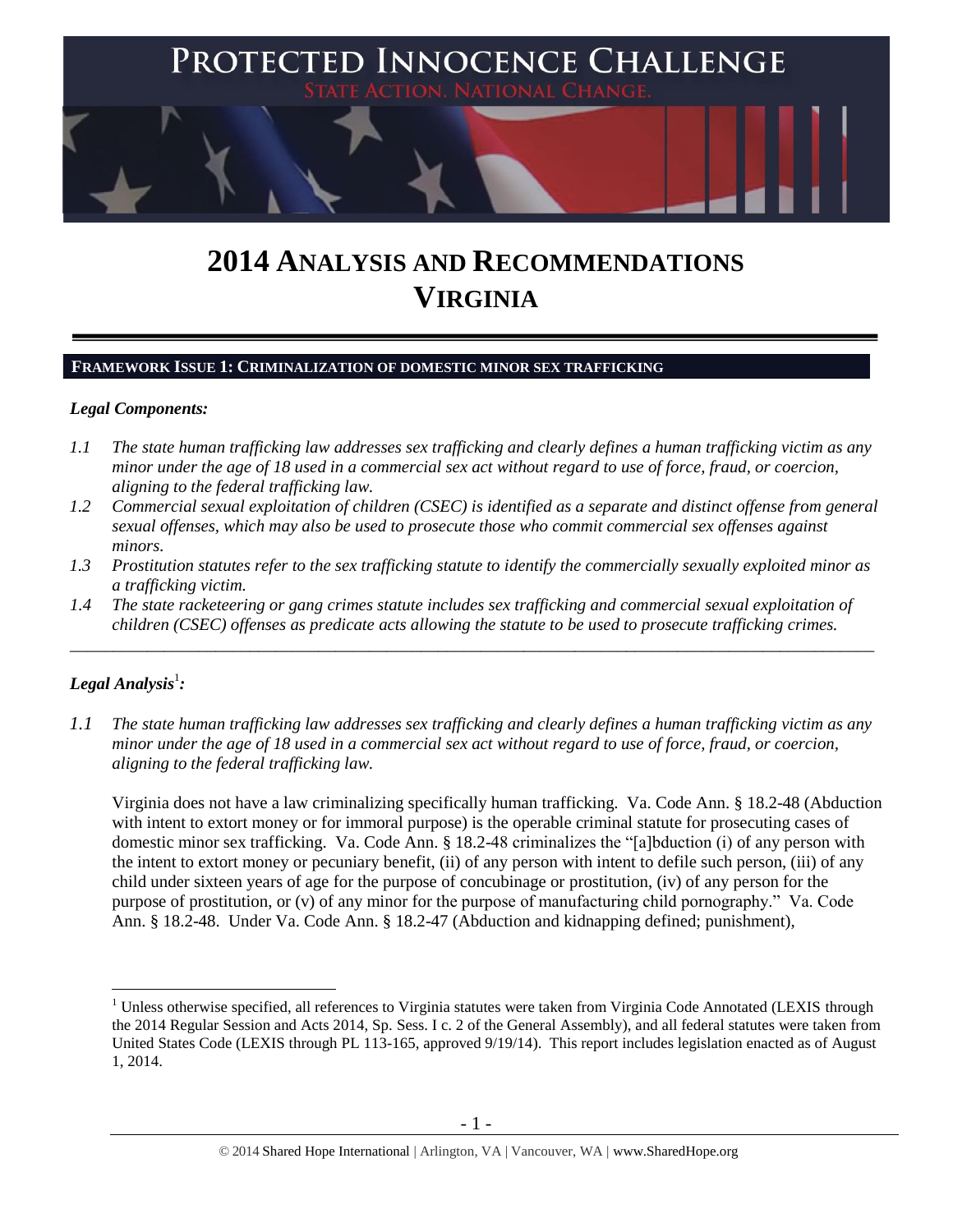A. Any person who, by force, intimidation or deception, and without legal justification or excuse, seizes, takes, transports, detains or secretes another person with the intent to deprive such other person of his personal liberty or to withhold or conceal him from any person, authority or institution lawfully entitled to his charge, shall be deemed guilty of "abduction."

<span id="page-1-0"></span>B. Any person who, by force, intimidation or deception, and without legal justification or excuse, seizes, takes, transports, detains or secretes another person with the intent to subject him to forced labor or services shall be deemed guilty of "abduction." For purposes of this subsection, the term "intimidation" shall include destroying, concealing, confiscating, withholding, or threatening to withhold a passport, immigration document, or other governmental identification or threatening to report another as being illegally present in the United States.

Va. Code Ann. § 18.2-48 (Abduction with intent to extort money or for immoral purpose) is punishable as a Class 2 felony, which carries a minimum sentence of 20 years to life and a possible fine of up to  $$100,000$ .<sup>2</sup> Va. Code Ann. §§ 18.2-10 (b), (g). Va. Code Ann. § 18.2-48 also specially directs that "[i]f the sentence imposed for a violation of (ii), (iii), (iv), or (v) includes a term of confinement less than life imprisonment, the judge shall impose, in addition to any active sentence, a suspended sentence of no less than 40 years. This suspended sentence shall be suspended for the remainder of the defendant's life subject to revocation by the court."

- 1.1.1 Recommendation: Enact a stand-alone law criminalizing domestic minor sex trafficking that removes any requirement to prove "force, intimidation or deception" when the victim is a minor under 18 and that includes all types of victimization, including live sexual performance.<sup>3</sup>
- *1.2 Commercial sexual exploitation of children (CSEC) is identified as a separate and distinct offense from general sexual offenses, which may also be used to prosecute those who commit commercial sex offenses against minors.*

Va. Code Ann. § 18.2-346 (Prostitution; commercial sexual conduct; commercial exploitation of a minor; penalties) criminalizes soliciting sex with minors, stating that "any person who solicits prostitution from a minor (i) 16 years of age or older is guilty of a Class 6 felony or (ii) younger than 16 years of age is guilty of a Class 5 felony*.*" Va. Code Ann. § 18.2-346(B).

<span id="page-1-2"></span>Va. Code Ann. § 18.2-355(4)<sup>4</sup> (Taking, detaining, etc., person for prostitution, etc., or consenting thereto; human trafficking) criminalizes pandering involving a minor, providing that any person who "for purposes of prostitution, takes any minor into, or persuades, encourages, or causes any minor to enter, a bawdy place, or takes or causes such person to be taken to any place for such purposes; is guilty of pandering, and shall be guilty of a Class 4 felony."

<span id="page-1-1"></span>Va. Code Ann. § 18.2-370(B)<sup>5</sup> (Taking indecent liberties with children) states, "Any person 18 years of age or over who, with lascivious intent, knowingly and intentionally receives money, property, or any other remuneration for allowing, encouraging, or enticing any person under the age of 18 years to perform in or be a

<sup>&</sup>lt;sup>2</sup> Va. Code Ann. § 18.2-10(g) provides that "[e]xcept as specifically authorized in subdivision (e) [Class 5 felonies] or (f) [Class 6 felonies], or in Class 1 felonies for which a sentence of death is imposed, the court shall impose either a sentence of imprisonment together with a fine, or imprisonment only. However, if the defendant is not a natural person, the court shall impose only a fine."

 $3$  Subsequent recommendations in this report referring to the state human trafficking law are predicated upon the recommendations contained in Section 1.1 being previously or simultaneously implemented.

 $4$  The text of Va. Code Ann. § 18.2-355 included here and elsewhere in this report includes amendments made by the passage of House Bill 235 and Senate Bill 454, 2014 Leg. Reg. Sess. (Va. 2014) (effective July 1, 2014).

<sup>5</sup> The text of Va. Code Ann. § 18.2-370 included here and elsewhere in this report includes amendments made by the passage of Senate Bill 14, 2014 Leg. Reg. Sess. (Va. 2014) (effective July 1, 2014).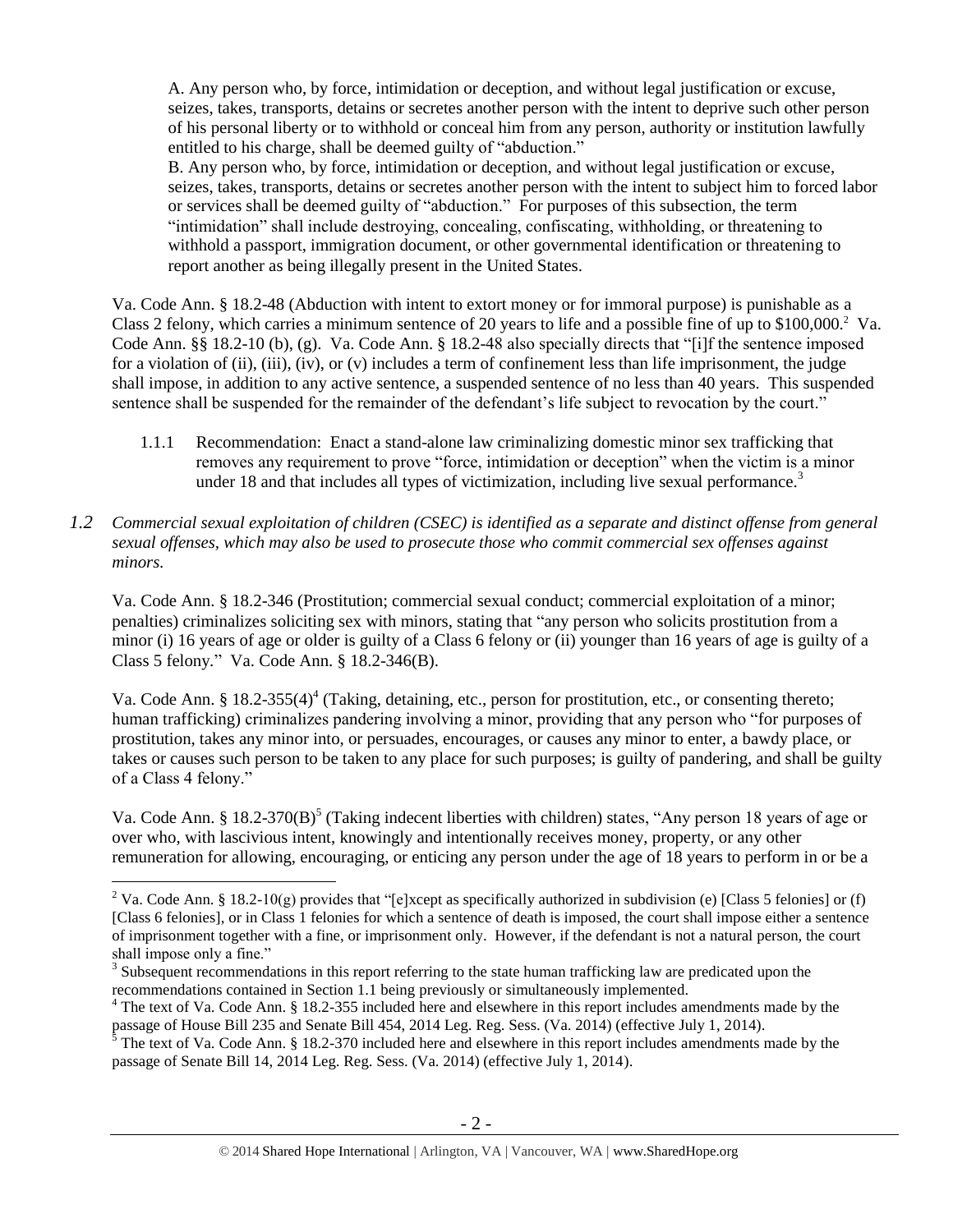subject of sexually explicit visual material as defined in  $\S 18.2$ -374.1<sup>6</sup> or who knowingly encourages such person to perform in or be a subject of sexually explicit material; is guilty of a Class 5 felony." A Class 5 felony is punishable by a term of imprisonment of 1–10 years, "or in the discretion of the jury or the court trying the case without a jury, confinement in jail for not more than 12 months," a fine of up to \$2,500, or both. Va. Code Ann. § 18.2-10(e). This penalty is enhanced to a Class 4 felony for second or subsequent convictions, "provided that (i) the offenses were not part of a common act, transaction or scheme; (ii) the accused was at liberty as defined in § 53.1-151 between each conviction; and (iii) it is admitted, or found by the jury or judge before whom the person is tried, that the accused was previously convicted of a violation of this section." Va. Code Ann. § 18.2-370(C). A Class 4 felony is punishable by imprisonment for 2–10 years and a possible fine of up to  $$100,000$  may be assessed.<sup>7</sup> Va. Code Ann. § 18.2-10(d).

<span id="page-2-0"></span>Va. Code Ann. § 18.2-356<sup>8</sup> (Receiving money for procuring person) states, "Any person who receives any money or other valuable thing for or on account of . . . (ii) causing any person to engage in forced labor or services, concubinage, prostitution, or the manufacture of any obscene material or child pornography is guilty of a Class 4 felony." A Class 4 felony is punishable by imprisonment for 2–10 years and a possible fine of up to  $$100,000$  may be assessed. Va. Code Ann. § 18.2-10(d).

Also, though not specific to commercial sex offenses, the following offenses may also apply to commercial sexual exploitation of children cases:

1. Va. Code Ann. § 18.2-370(A) (Taking indecent liberties with children; penalties) makes the following a Class 5 felony:

Any person 18 years of age or over, who, with lascivious intent, knowingly and intentionally commits any of the following acts with any child under the age of 15 years  $\dots$ :

(1) Expose his or her sexual or genital parts to any child to whom such person is not legally married or propose that any such child expose his or her sexual or genital parts to such person; or (2) [Repealed.]

(3) Propose that any such child feel or fondle his own sexual or genital parts or the sexual or genital parts of such person or propose that such person feel or fondle the sexual or genital parts of any such child; or

(4) Propose to such child the performance of an act of sexual intercourse, anal intercourse, cunnilingus, fellatio, or anilingus or any act constituting an offense under § 18.2-361 [Crimes against nature; penalty]; or

(5) Entice, allure, persuade, or invite any such child to enter any vehicle, room, house, or other place, for any of the purposes set forth in the preceding subdivisions of this section.

 $6$  Va. Code Ann. § 18.2-374.1(A) defines "sexually explicit visual material" as "a picture, photograph, drawing, sculpture, motion picture film, digital image, including such material stored in a computer's temporary Internet cache when three or more images or streaming videos are present, or similar visual representation which depicts sexual bestiality, a lewd exhibition of nudity, as nudity is defined in § 18.2-390, or sexual excitement, sexual conduct or sadomasochistic abuse, as also defined in § 18.2-390, or a book, magazine or pamphlet which contains such a visual representation. An undeveloped photograph or similar visual material may be sexually explicit material notwithstanding that processing or other acts may be required to make its sexually explicit content apparent."

<sup>7</sup> *See supra* note [2.](#page-1-0)

 $8$  The text of Va. Code Ann. § 18.2-356 included here and elsewhere in this report includes amendments made by the passage of Senate Bill 14, 2014 Leg. Reg. Sess. (Va. 2014) (effective July 1, 2014).

*See supra* note [2.](#page-1-0)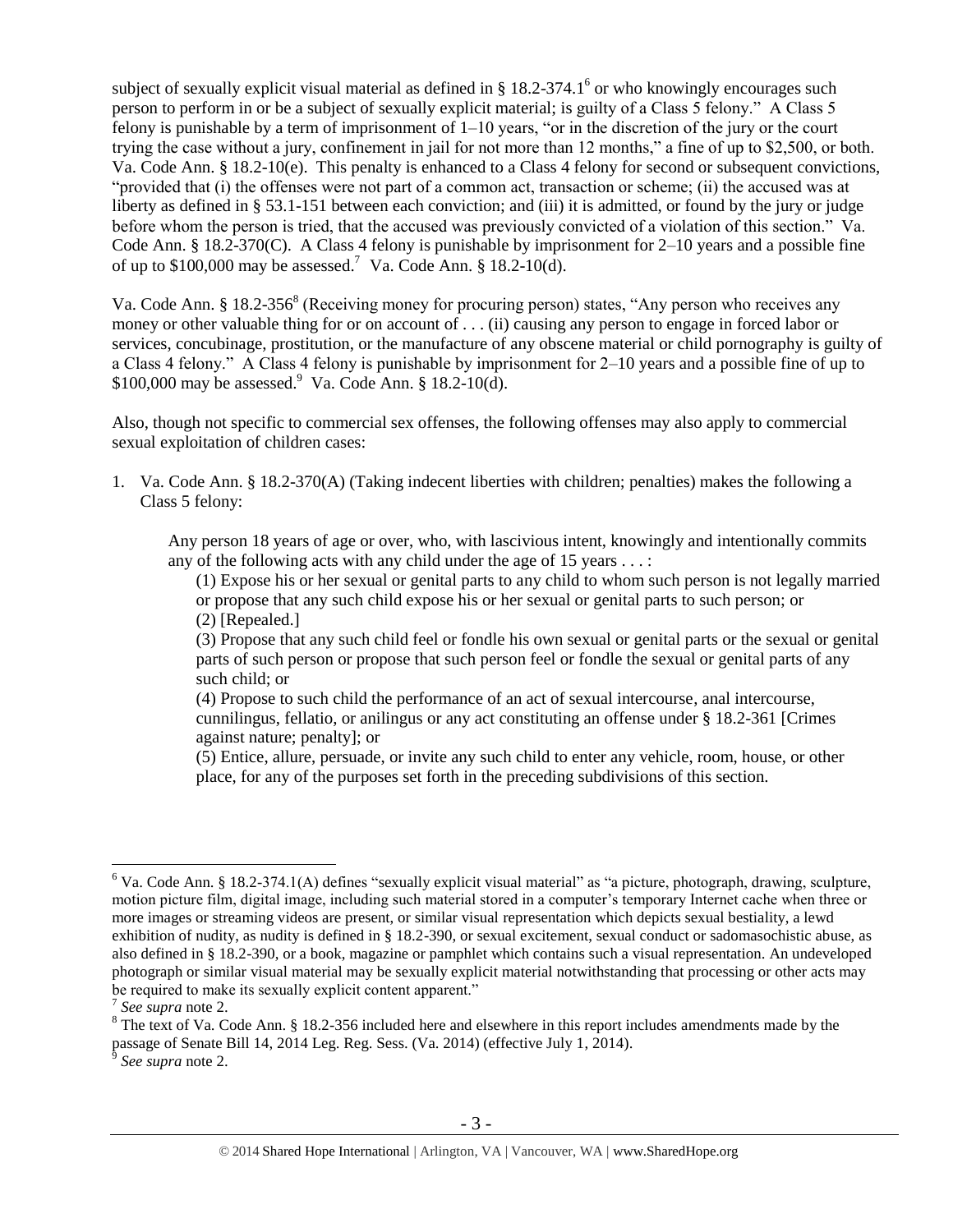<span id="page-3-0"></span>A Class 5 felony is punishable by a term of imprisonment of 1–10 years, "or in the discretion of the jury or the court trying the case without a jury, confinement in jail for not more than 12 months," a fine of up to \$2,500, or both imprisonment and a fine. Va. Code Ann.  $\S$  18.2-10(e).

- 2. Va. Code Ann. § 18.2-371<sup>10</sup> (Causing or encouraging acts rendering children delinquent, abused, etc.) makes it a Class 1 misdemeanor for "[a]ny person 18 years of age or older, including the parent of any child" to "willfully contribute[] to, encourage[], or cause[] any act, omission, or condition that renders a child delinquent, in need of services, in need of supervision, or abused or neglected as defined in § 16.1- 228" or to "engage[] in consensual sexual intercourse or anal intercourse with or performs cunnilingus, fellatio, or anilingus upon or by a child 15 or older not his spouse, child, or grandchild." Va. Code Ann. § 18.2-371. A Class 1 misdemeanor is punishable by imprisonment up to 12 months, a fine up to \$2,500, or both. Va. Code Ann. § 18.2-11(a).
- 3. Va. Code Ann. § 18.2-61 (Rape), among other things, classifies sex with a child under 13 as rape. Va. Code Ann. § 18.2-61(A)(iii). A mandatory minimum sentence of 25 years is required for rape of a child under 13 where the offender is "more than three years older than the victim" and "if done in the commission of, or as part of the same course of conduct as, or as part of a common scheme or plan as a violation of (i) subsection A of § 18.2-47 [Abduction and kidnapping defined; punishment] or § 18.2-48 [Abduction with intent to extort money or for immoral purpose], (ii) § 18.2-89 [Burglary; how punished], 18.2-90 [Entering dwelling house, etc., with intent to commit murder, rape, robbery or arson; penalty], or 18.2-91 [Entering dwelling house, etc., with intent to commit larceny, assault and battery or other felony], or (iii) § 18.2-51.2 [Aggravated malicious wounding; penalty]." Where it is alleged that the offender was 18 or older at the time of the offense, "the punishment shall include a mandatory minimum term of confinement for life." Va. Code Ann. § 18.2-61(B). "If the term of confinement imposed for any violation of clause (iii) of subsection A, where the offender is more than three years older than the victim, is for a term less than life imprisonment, the judge shall impose, in addition to any active sentence, a suspended sentence of no less than 40 years. This suspended sentence shall be suspended for the remainder of the defendant's life, subject to revocation by the court." Va. Code Ann. § 18.2-61(B).
- 4. Va. Code Ann. § 18.2-63(A) (Carnal knowledge of child between thirteen and fifteen years of age) makes it a Class 4 felony punishable by imprisonment for 2–10 years and a possible fine of up to \$100,000 for a person to "carnally know[], without the use of force, a child thirteen years of age or older but under fifteen years of age."<sup>11</sup> Va. Code Ann. § 18.2-10(d), (g).<sup>12</sup> Va. Code Ann. § 18.2-63(B) also makes it a Class 6 felony for a person to "carnally know[], without the use of force, a child thirteen years of age or older but under fifteen years of age who consents to sexual intercourse and the accused is a minor and such consenting child is three years or more the accused's junior." A Class 6 felony is punishable by imprisonment for 1–5 years "or in the discretion of the jury or the court trying the case without a jury, confinement in jail for not more than 12 months," a fine up to \$2,500, or both imprisonment and a fine. Va. Code Ann. § 18.2-10(f). This crime is reduced to a Class 4 misdemeanor when the "consenting child is less than three years the accused's junior" punishable by a fine up to \$250. Va. Code Ann. §§ 18.2-63(B), 18.2- 11(d). The provision notes that "a child under the age of thirteen years shall not be considered a consenting child." Va. Code Ann. § 18.2-63(C).

<sup>&</sup>lt;sup>10</sup> The text of Va. Code Ann. § 18.2-371 included here and elsewhere in this report includes amendments made by the passage of Senate Bill 14, 2014 Leg. Reg. Sess. (Va. 2014) (effective July 1, 2014).

 $11$  Va. Code Ann. § 18.2-63(C)(ii) defines "carnal knowledge" as including "acts of sexual intercourse, cunnilingus, fellatio, anilingus, anal intercourse, and animate and inanimate object sexual penetration."

<sup>12</sup> *See supra* note [2.](#page-1-0)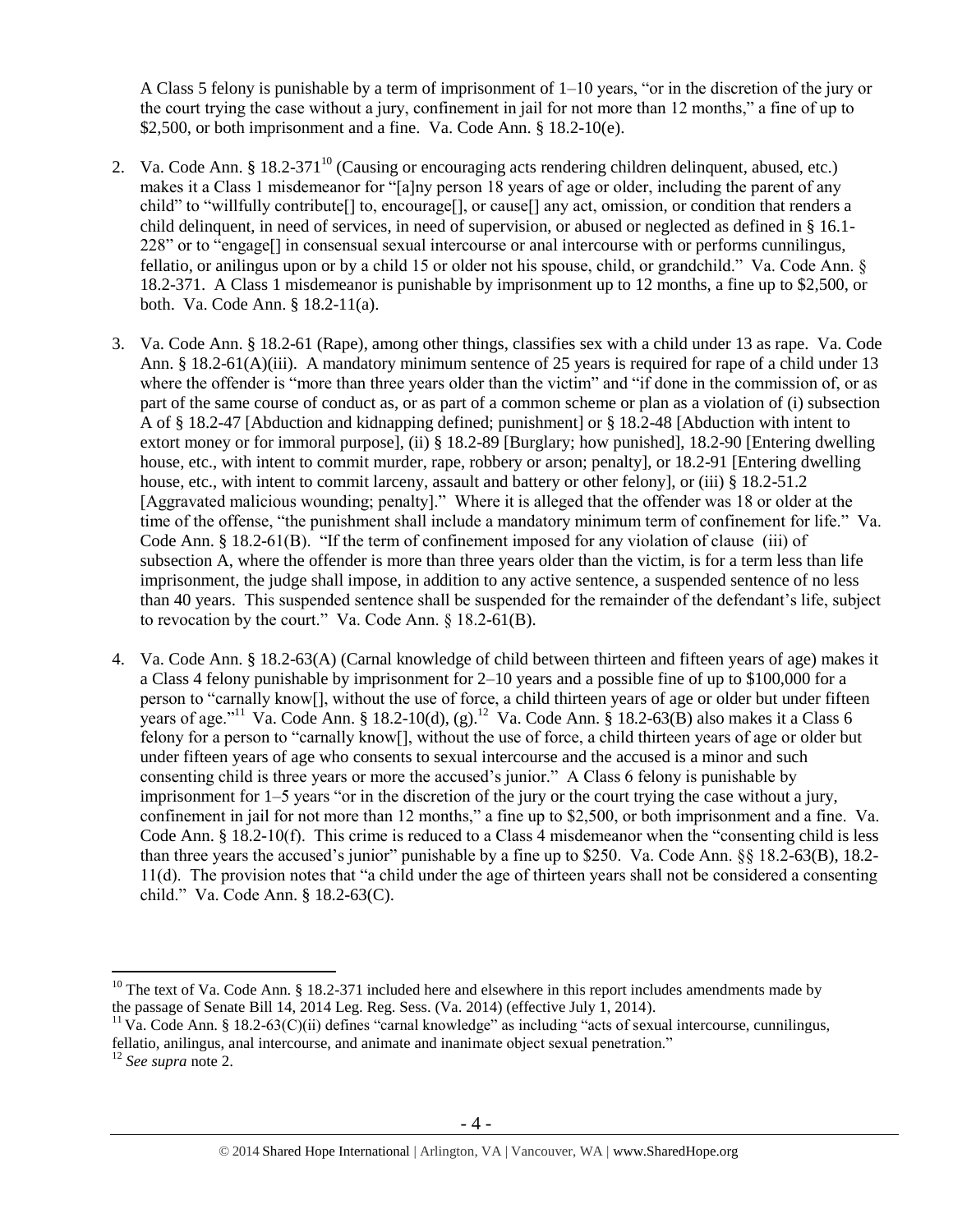- <span id="page-4-0"></span>5. Va. Code Ann. § 18.2-67.4:2 (Sexual abuse of a child under 15 years of age; penalty) states, "Any adult who, with lascivious intent, commits an act of sexual abuse, as defined in § 18.2-67.10, with any child 13 years of age or older but under 15 years of age is guilty of a Class 1 misdemeanor."<sup>13</sup> A Class 1 misdemeanor is punishable by imprisonment up to 12 months, a fine up to \$2,500, or both. Va. Code Ann.  $§$  18.2-11(a).
- 6. Va. Code Ann. § 18.2-379 (Employing or permitting minor to assist in offense under article) states, "It shall be unlawful for any person knowingly to hire, employ, use or permit any minor to do or assist in doing any act or thing constituting an offense under this article [Article 5—Obscenity and related offenses]." A first time offense is a Class 1 misdemeanor punishable by imprisonment up to 12 months, a fine up to \$2,500, or both. Va. Code Ann. §§ 18.2-380, 18.2-11(a). Subsequent offenses are punishable as Class 6 felonies by imprisonment for 1–5 years "or in the discretion of the jury or the court trying the case without a jury, confinement in jail for not more than 12 months," a fine up to \$2,500, or both imprisonment and a fine. Va. Code Ann. § 18.2-10(f). "However, if the person, firm, association or corporation convicted of such subsequent offense is the owner of the business establishment where each of the offenses occurred, a fine of not more than \$10,000 shall be imposed in addition to the penalties otherwise prescribed by this section." Va. Code Ann. § 18.2-381.
- 7. Va. Code Ann. § 18.2-374.4 (Display of child pornography or grooming video or materials to a child unlawful) states,

Any person 18 years of age or older who displays child pornography or a grooming video or materials to a child under 13 years of age with the intent to entice, solicit, or encourage the child to engage in the fondling of the sexual or genital parts of another or the fondling of his sexual or genital parts by another, sexual intercourse, cunnilingus, fellatio, anilingus, anal intercourse, or object sexual penetration is guilty of a Class 6 felony.

A Class 6 felony is punishable by "a term of imprisonment of not less than one year nor more than five years, or in the discretion of the jury or the court trying the case without a jury, confinement in jail for not more than 12 months and a fine of not more than \$ 2,500, either or both." Va. Code Ann. § 18.2-10(f). Va. Code Ann. § 18.2-374.4(B) defines "Grooming video or materials" as "a cartoon, animation, image, or series of images depicting a child engaged in the fondling of the sexual or genital parts of another or the fondling of his sexual or genital parts by another, masturbation, sexual intercourse, cunnilingus, fellatio, anilingus, anal intercourse, or object sexual penetration."

1.2.1 Recommendation: Amend Va. Code Ann. § 18.2-346 (Prostitution; commercial sexual conduct; commercial exploitation of a minor; penalties) to raise the base penalty to comparable federal levels.

b. The accused forces the complaining witness to touch the accused's, the witness's own, or another person's intimate parts or material directly covering such intimate parts;

 $\overline{a}$ <sup>13</sup> Va. Code Ann. § 18.2-67.10(6) states,

<sup>&</sup>quot;Sexual abuse" means an act committed with the intent to sexually molest, arouse, or gratify any person, where: a. The accused intentionally touches the complaining witness's intimate parts or material directly covering such intimate parts;

c. If the complaining witness is under the age of 13, the accused causes or assists the complaining witness to touch the accused's, the witness's own, or another person's intimate parts or material directly covering such intimate parts; or

d. The accused forces another person to touch the complaining witness's intimate parts or material directly covering such intimate parts.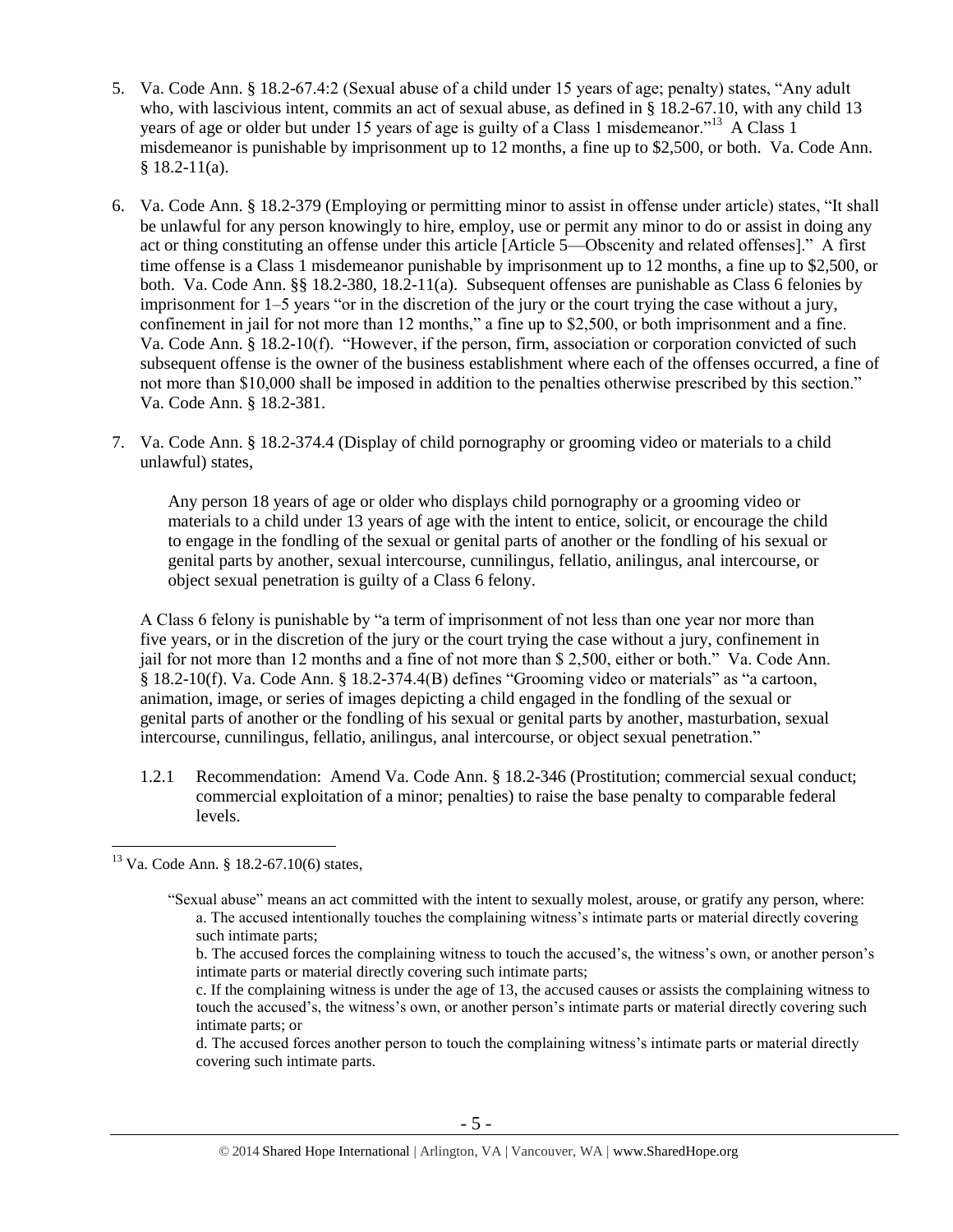*1.3 Prostitution statutes refer to the sex trafficking statute to identify the commercially sexually exploited minor as a trafficking victim.* 

Virginia does not have a human trafficking statute to which the prostitution statutes can refer for identification of a victim of child sex trafficking. Also, Va. Code Ann. § 18.2-346 (Prostitution; commercial sexual conduct; commercial exploitation of a minor; penalties) does not refer to the statute intended to be used by the state for trafficking offenses, Va. Code Ann. § 18.2-48 (Abduction with intent to extort money or for immoral purpose). Similarly, Va. Code Ann. § 18.2-370(B)<sup>14</sup> (Taking indecent liberties with children; penalties), does not refer to Va. Code Ann. § 18.2-48 (Abduction with intent to extort money or for immoral purpose) when a minor is involved.

- 1.3.1 Recommendation: Amend Va. Code Ann. § § 18.2-346 (Prostitution; commercial sexual conduct; commercial exploitation of a minor; penalties) and § 18.2-370(B) (Taking indecent liberties with children; penalties) to refer to the federal Trafficking Victims Protection Act or Va. Code Ann. § 18.2-48 (Abduction with intent to extort money or for immoral purpose) to ensure prostituted minors are identified as victims under the statute used to prosecute sex trafficking.
- *1.4 The state racketeering or gang crimes statute includes sex trafficking and commercial sexual exploitation of children (CSEC) offenses as predicate acts allowing the statute to be used to prosecute trafficking crimes.*

Va. Code Ann. § 18.2-514 (Racketeering offenses) states,

A. It shall be unlawful for an enterprise,  $15$  or for any person who occupies a position of organizer, supervisor, or manager of an enterprise, to receive any proceeds known to have been derived directly from racketeering activity and to use or invest an aggregate of \$10,000 or more of such proceeds in the acquisition of any title to, or any right, interest, or equity in, real property, or in the establishment or operation of any enterprise.

B. It shall be unlawful for any enterprise, or for any person who occupies a position of organizer, supervisor, or manager of an enterprise, to directly acquire or maintain any interest in or control of any enterprise or real property through racketeering activity.

C. It shall be unlawful for any person employed by, or associated with, any enterprise to conduct or participate, directly or indirectly, in such enterprise through racketeering activity.

D. It shall be unlawful for any person to conspire to violate any of the provisions of subsection A, B, or C.

Va. Code Ann. § 18.2-513 (Definitions) defines "racketeering activity" to mean:

[to] commit, attempt to commit, conspire to commit, or to solicit, coerce, or intimidate another person to commit two or more of the following offenses: [18.2-356](https://a.next.westlaw.com/Link/Document/FullText?findType=L&pubNum=1000040&cite=VASTS18.2-356&originatingDoc=NE39F68D0341B11DEA7CD81F2617D4421&refType=LQ&originationContext=document&transitionType=DocumentItem&contextData=(sc.Document)) [Receiving money for procuring person] . . . § 18.2-48 [Abduction with intent to extort money or for immoral purpose] . . . § 18.2-49 [Threatening, attempting or assisting in such abduction] . . . 18.2-374.1 [Possession, reproduction, distribution, solicitation, and facilitation of child pornography; penalty] . . . ; or any substantially similar offenses under the laws of any other state, the District of Columbia, the United States or its territories.

<sup>14</sup> *See supra* note [5.](#page-1-1)

<sup>&</sup>lt;sup>15</sup> VA Code Ann. § 18.2-513 (Definitions) defines "enterprise" to mean "any of the following: sole proprietorship, partnership, corporation, business trust, criminal street gang; or other group of three or more individuals associated for the purpose of criminal activity."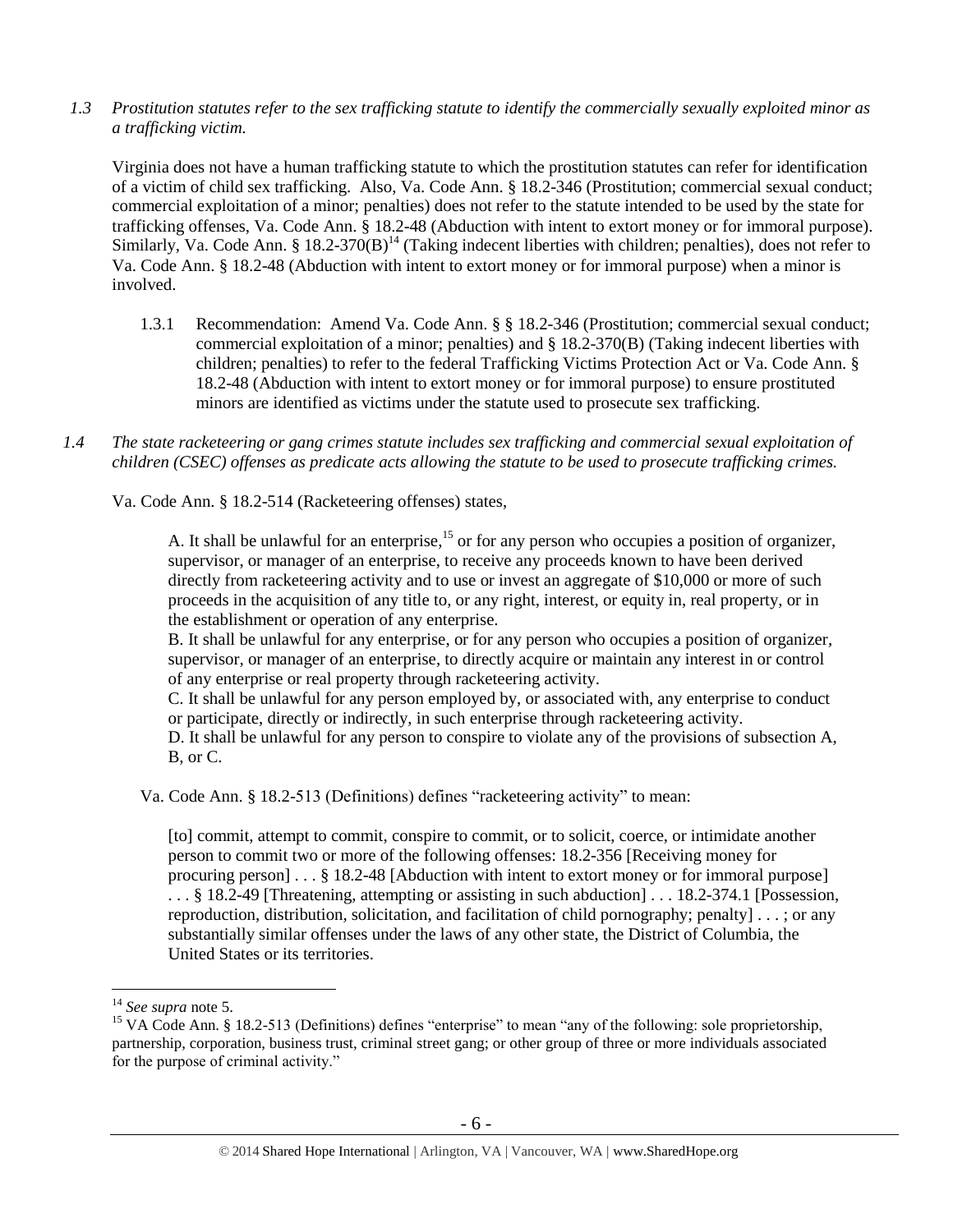Based on this definition of racketeering, certain acts of commercial sexual exploitation of children constitute predicate crimes to the racketeering law, making it available for combatting criminal enterprises that engage in domestic minor sex trafficking.

Penalties for violation of Va. Code Ann. § 18.2-514 (Racketeering offenses) are described in Va. Code Ann. § 18.2-515 (Criminal penalties; forfeiture)

A. Any person or enterprise convicted of engaging in activity in violation of the provisions of § 18.2-514 is guilty of a felony punishable by imprisonment for not less than five years nor more than 40 years and a fine of not more than \$1 million. A second or subsequent offense shall be punishable as a Class 2 felony and a fine of not more than \$2 million.

The court may order any such person or enterprise to be divested of any interest in any enterprise or real property identified in § 18.2-514; order the dissolution or reorganization of such enterprise; and order the suspension or revocation of any license, permit, or prior approval granted to such enterprise or person by any agency of the Commonwealth or political subdivision thereof.

B. All property, real or personal, including money, together with any interest or profits derived from the investment of such money, used in substantial connection with, intended for use in the course of, or traceable to, conduct in violation of any provision of § 18.2-514 is subject to civil forfeiture to the Commonwealth.

Finally, where the alleged enterprise is a criminal street gang, additional charges may apply. Under Va. Code Ann. § 18.2-46.2(A),

Any person who actively participates in or is a member of a criminal street gang and who knowingly and willfully participates in any predicate criminal act<sup>16</sup> committed for the benefit of, at the direction of, or in association with any criminal street gang shall be guilty of a Class 5 felony. However, if such participant in or member of a criminal street gang is age eighteen years or older and knows or has reason to know that such criminal street gang also includes a juvenile member or participant, he shall be guilty of a Class 4 felony.

Va. Code Ann. § 18.2-46.1defines "criminal street gang" as "any ongoing organization, association, or group of three or more persons, whether formal or informal, (i) which has as one of its primary objectives or activities the commission of one or more criminal activities; (ii) which has an identifiable name or identifying sign or symbol; and (iii) whose members individually or collectively have engaged in the commission of, attempt to commit, conspiracy to commit, or solicitation of two or more predicate criminal acts, at least one of which is an act of violence, provided such acts were not part of a common act or transaction."

<sup>&</sup>lt;sup>16</sup> Va. Code Ann. § 18.2-46.1 defines "predicate criminal act" as including "(i) an act of violence; (ii) any violation of § 18.2-42, 18.2-46.3 [Recruitment of persons for criminal street gang; penalty], . . .18.2-355 [Taking, detaining, etc., person for prostitution, etc., or consenting thereto; human trafficking], 18.2-356 [Receiving money for procuring person], or 18.2- 357 [Receiving money from earnings of male or female prostitute]; … or (v) any substantially similar offense under the laws of another state or territory of the United States, the District of Columbia, or the United States." "Act of violence" is defined as "those felony offenses described in subsection A of § 19.2-297.1." Va. Code Ann. § 18.2-46.1. Pursuant to Va. Code Ann. § 19.2-297.1(A)(i), the term includes "c. Any kidnapping or abduction felony under Article 3 (§ 18.2-47 et seq.)" and "f. Except as otherwise provided in § 18.2-67.5:2 or § 18.2-67.5:3, criminal sexual assault punishable as a felony under Article 7 (§ 18.2-61 et seq.)." It also includes "(ii) conspiracy to commit any of the violations enumerated in clause (i) of this section; and (iii) violations as a principal in the second degree or accessory before the fact of the provisions enumerated in clause (i) of this section."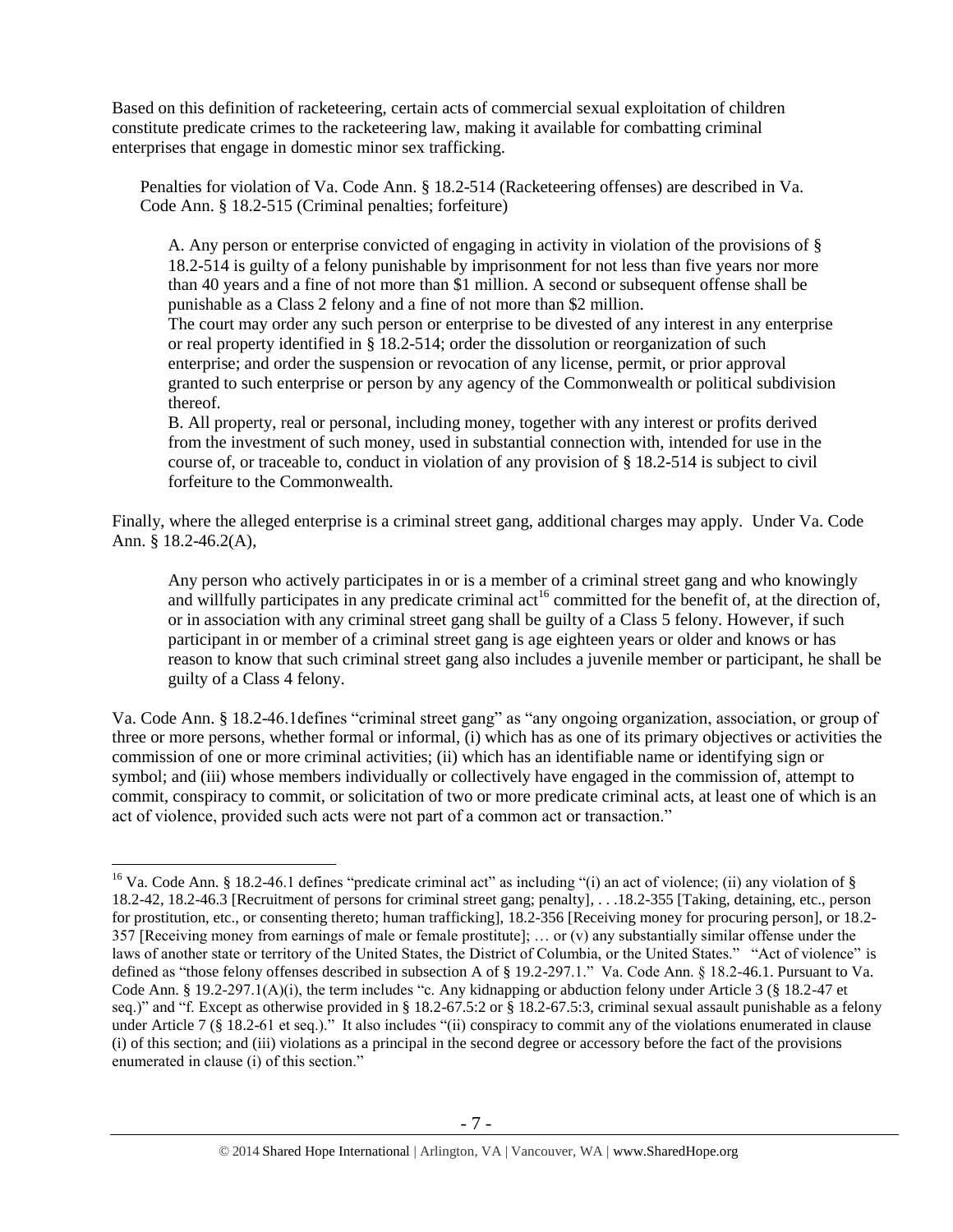Where CSEC and sex trafficking offenses involve gang recruitment or intimidation, gang members may face prosecution under Va. Code Ann. § 18.2-46.3 (Recruitment of persons for criminal street gang; penalty), which states,

A. Any person who solicits, invites, recruits, encourages or otherwise causes or attempts to cause another to actively participate in or become a member of what he knows to be a criminal street gang is guilty of a Class 1 misdemeanor. Any person age 18 years or older who solicits, invites, recruits, encourages or otherwise causes or attempts to cause a juvenile to actively participate in or become a member of what he knows to be a criminal street gang is guilty of a Class 6 felony. B. Any person who, in order to encourage an individual (a) to join a criminal street gang, (b) to remain as a participant in or a member of a criminal street gang, or (c) to submit to a demand made by a criminal street gang to commit a felony violation of this title, (i) uses force against the individual or a member of his family or household or (ii) threatens force against the individual or a member of his family or household, which threat would place any person in reasonable apprehension of death or bodily injury, is guilty of a Class 6 felony. The definition of "family or household member" "set forth in § 16.1-228 applies to this section.

Va. Code Ann. § 18.2-46.3:2 provides for civil forfeiture in the case of criminal street gang activities, stating in part,

All property, both personal and real, of any kind or character used in substantial connection with, intended for use in the course of, derived from, traceable to, or realized through, including any profit or interest derived from, any conduct in violation of any provision of this article<sup>17</sup> is subject to civil forfeiture to the Commonwealth. Further, all property, both personal and real, of any kind or character used or intended to be used in substantial connection with, during the course of, derived from, traceable to, or realized through, including any profit or interest derived from, criminal street gang member recruitment as prohibited under Va. Code § 18.2-46.3 is subject to civil forfeiture to the Commonwealth.

1.4.1 Recommendation: Amend Va. Code Ann. § 18.2-513 (Definitions) to add § 18.2-370(B) (Taking indecent liberties with children) to the list of predicate offenses or enact a sex trafficking statute and making this crime a predicate offense for racketeering and criminal street gang crimes.

<sup>&</sup>lt;sup>17</sup> Title 18.2, Chapter 4, Article 2.1 (Crimes by gangs), Va. Code Ann. § 18.2-46.1 *et seq.*, includes offenses under § 18.2-46.2 (Prohibited criminal street gang participation; penalty) and § 18.2-46.3 (Recruitment of persons for criminal street gang; penalty).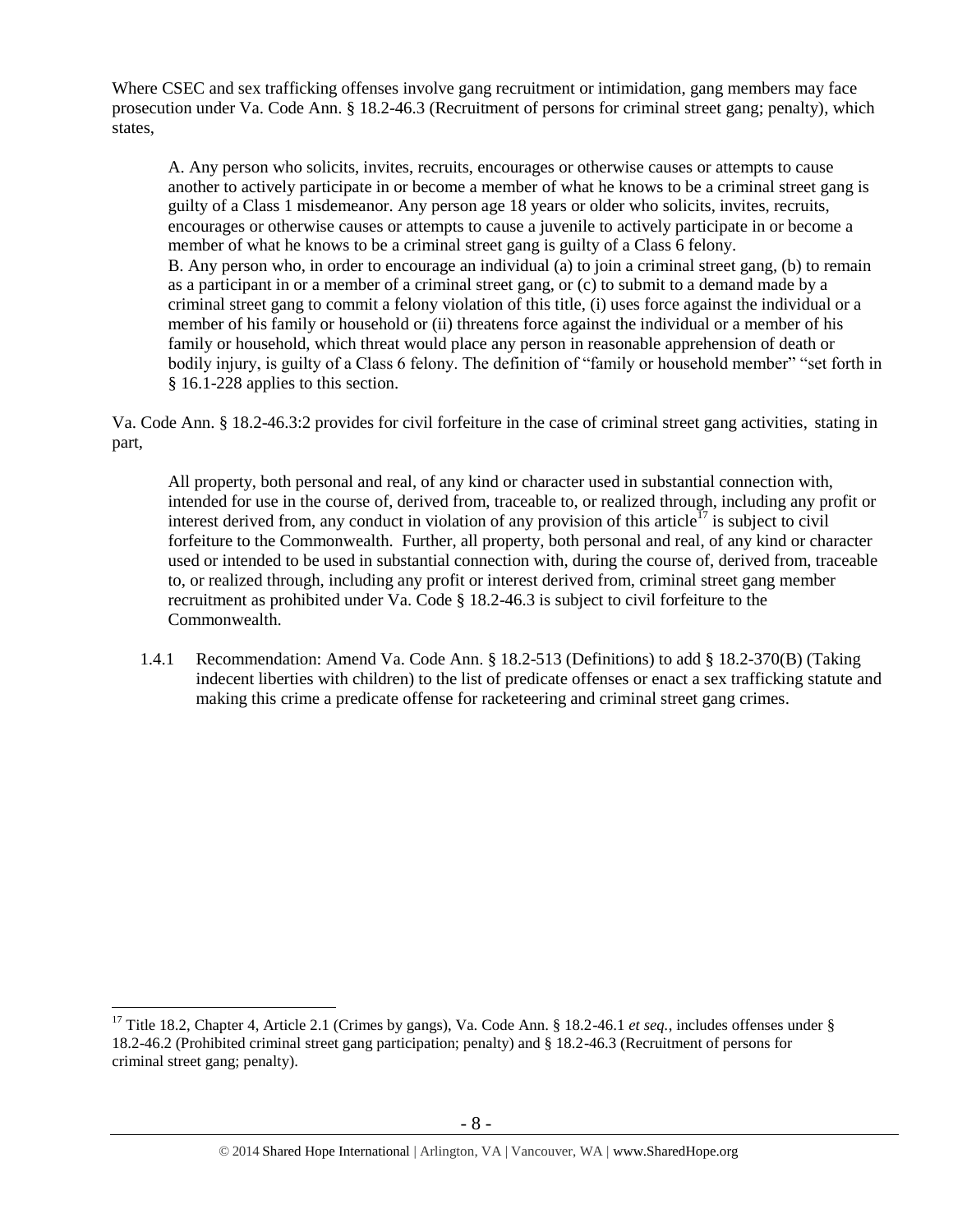## **FRAMEWORK ISSUE 2: CRIMINAL PROVISIONS ADDRESSING DEMAND**

# *Legal Components:*

- *2.1 The state sex trafficking law can be applied to buyers of commercial sex acts with a victim of domestic minor sex trafficking.*
- *2.2 Buyers of commercial sex acts with a minor can be prosecuted under commercial sexual exploitation of children (CSEC) laws.*
- *2.3 Solicitation of prostitution laws differentiate between buying sex acts with an adult and buying sex acts with a minor under 18.*
- *2.4 Penalties for buyers of commercial sex acts with minors are as high as federal penalties.*
- *2.5 Using the Internet to lure, entice, or purchase, or attempt to lure, entice, or purchase commercial sex acts with a minor is a separate crime or results in an enhanced penalty for buyers.*
- *2.6 No age mistake defense is permitted for a buyer of commercial sex acts with any minor under 18.*
- *2.7 Base penalties for buying sex acts with a minor under 18 are sufficiently high and not reduced for older minors.*
- *2.8 Financial penalties for buyers of commercial sex acts with minors are sufficiently high to make it difficult for buyers to hide the crime.*
- *2.9 Buying and possessing child pornography carries penalties as high as similar federal offenses.*
- *2.10 Convicted buyers of commercial sex acts with minors and child pornography are required to register as sex offenders.*

\_\_\_\_\_\_\_\_\_\_\_\_\_\_\_\_\_\_\_\_\_\_\_\_\_\_\_\_\_\_\_\_\_\_\_\_\_\_\_\_\_\_\_\_\_\_\_\_\_\_\_\_\_\_\_\_\_\_\_\_\_\_\_\_\_\_\_\_\_\_\_\_\_\_\_\_\_\_\_\_\_\_\_\_\_\_\_\_\_\_\_\_\_\_

# *Legal Analysis:*

*2.1 The state sex trafficking law can be applied to buyers of commercial sex acts with a victim of domestic minor sex trafficking.*

Virginia does not have a sex trafficking law. The plain language definition of abduction in Va. Code Ann. § 18.2-47 as the operable law, Va. Code Ann. § 18.2-48 (Abduction with intent to extort money or for immoral purpose), does not appear to apply to buyers of commercial sex with minors. Abduction is defined as the following:

A. Any person who, by force, intimidation or deception, and without legal justification or excuse, seizes, takes, transports, detains or secretes another person with the intent to deprive such other person of his personal liberty or to withhold or conceal him from any person, authority or institution lawfully entitled to his charge, shall be deemed guilty of "abduction."

B. Any person who, by force, intimidation or deception, and without legal justification or excuse, seizes, takes, transports, detains or secretes another person with the intent to subject him to forced labor or services shall be deemed guilty of "abduction." For purposes of this subsection, the term "intimidation" shall include destroying, concealing, confiscating, withholding, or threatening to withhold a passport, immigration document, or other governmental identification or threatening to report another as being illegally present in the United States.

. . . .

2.1.1 Recommendation: Enact a human trafficking law that includes as an offense the purchase of commercial sex with minors. Alternatively, amend Va. Code Ann. § 18.2-47 (Abduction and kidnapping defined; punishment) to clarify that buyers of commercial sex with minors need not "know" of the force, fraud, or coercion occurring in the trafficking situation.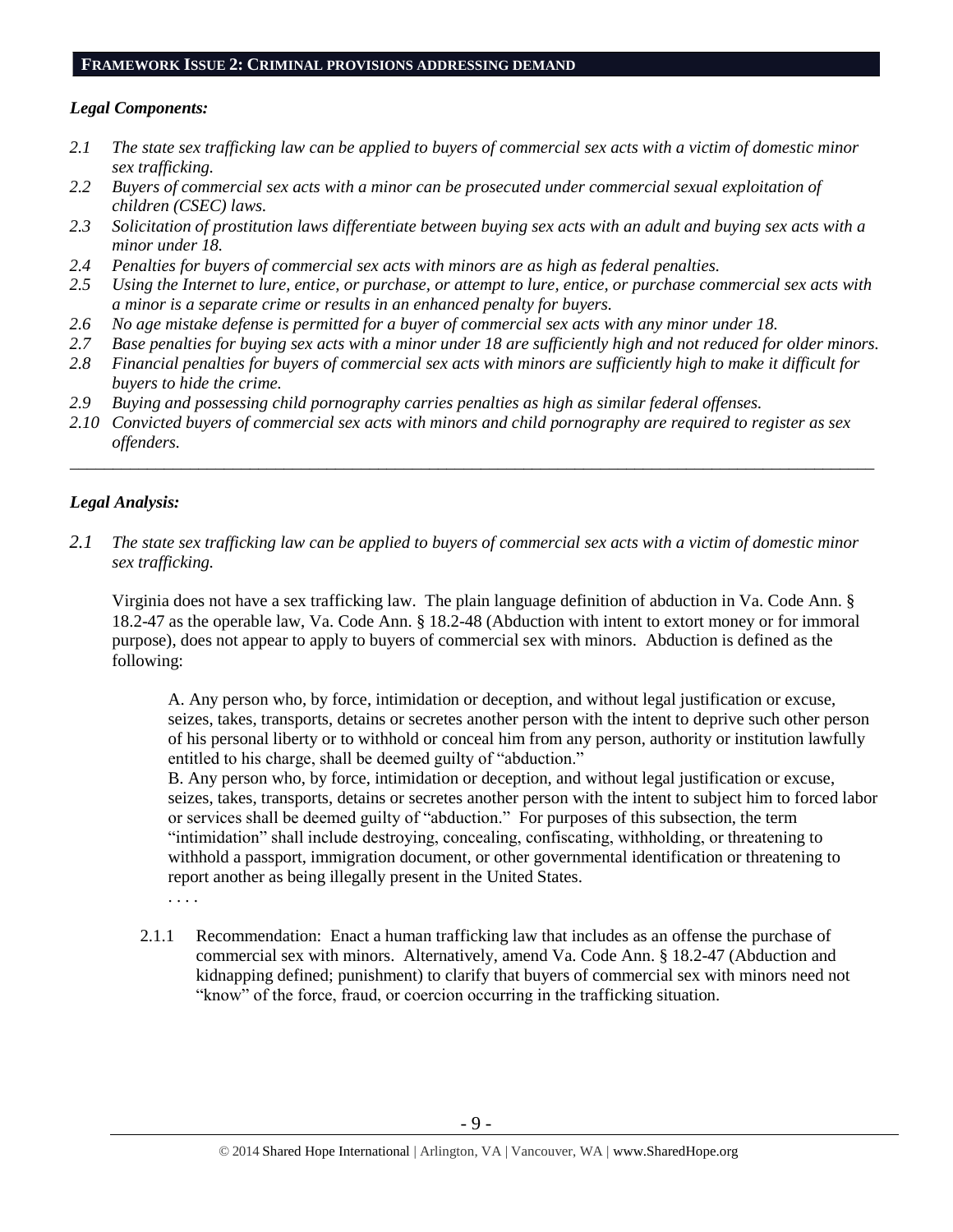# *2.2 Buyers of commercial sex acts with a minor can be prosecuted under commercial sexual exploitation of children (CSEC) laws.*

Va. Code Ann. § 18.2-346 (Prostitution; commercial sexual conduct; commercial exploitation of a minor; penalties) criminalizes soliciting sex from minors, stating that "any person who solicits prostitution from a minor (i) 16 years of age or older is guilty of a Class 6 felony or (ii) younger than 16 years of age is guilty of a Class 5 felony*.*" Va. Code Ann. § 18.2-346(B).

In addition, Va. Code Ann. § 18.2-355(4)<sup>18</sup> (Taking, detaining, etc., person for prostitution, etc., or consenting thereto; human trafficking) may apply to buyers through the term "causes." Pursuant to Va. Code Ann. § 18.2- 355(4), any person who "for purposes of prostitution, takes any minor into, or persuades, encourages, or causes any minor to enter, a bawdy place, or takes or causes such person to be taken to any place for such purposes; is guilty of pandering, and shall be guilty of a Class 4 felony."

While Va. Code Ann. § 18.2-370(A)<sup>19</sup> (Taking indecent liberties with children; penalties) does not include provisions making it a crime to buy sex with a minor, it could apply to buyers who "[p]ropose to such child the performance of an act of sexual intercourse or any act constituting an offense under § 18.2-361 [Crimes against nature; penalties]; or . . . [e]ntice, allure, persuade, or invite any such child to enter any vehicle, room, house, or other place, for any of the purposes set forth" in the subsection. Va. Code Ann. § 18.2-370(A)(4), (5).

Also, although not specifically commercial in nature, Va. Code Ann.  $\S 18.2-371^{20}$  (Causing or encouraging acts rendering children delinquent, abused, etc.; penalty; abandoned infant) might apply to buyers of sex with a minor, stating, "Any person 18 years of age or older, including the parent of any child, who (i) willfully contributes to, encourages, or causes any act, omission, or condition that renders a child delinquent, in need of services, in need of supervision, or abused or neglected as defined in § 16.1- 228, or (ii) engages in consensual sexual intercourse or anal intercourse with or performs cunnilingus, fellatio, or anilingus upon or by a child 15 or older not his spouse, child, or grandchild, is guilty of a Class 1 misdemeanor." Va. Code Ann. § 18.2-63(A) and (B) (Carnal knowledge of child between thirteen and fifteen years of age) might also apply to a buyer of sex with a minor, by stating,

A. If any person carnally knows, without the use of force, a child thirteen years of age or older but under fifteen years of age, such person shall be guilty of a Class 4 felony. B. If any person carnally knows, without the use of force, a child thirteen years of age or older but under fifteen years of age who consents to sexual intercourse and the accused is a minor and such consenting child is three years or more the accused's junior, the accused shall be guilty of a Class 6 felony. If such consenting child is less than three years the accused's junior, the accused shall be guilty of a Class 4 misdemeanor.

*2.3 Solicitation of prostitution laws differentiate between buying sex acts with an adult and buying sex acts with a minor under 18.*

The offense of solicitation of prostitution differentiates between buying sex with an adult and buying sex with a minor. Va. Code Ann. § 18.2-346(B) (Prostitution; commercial sexual conduct; commercial exploitation of a minor; penalties) states, "Any person who offers money or its equivalent to another for the purpose of engaging in sexual acts . . . is guilty of solicitation of prostitution and which is punishable as a Class 1 misdemeanor.

<sup>18</sup> *See supra* note [4.](#page-1-2)

<sup>19</sup> *See supra* note [5.](#page-1-1)

<sup>20</sup> *See supra* note [10.](#page-3-0)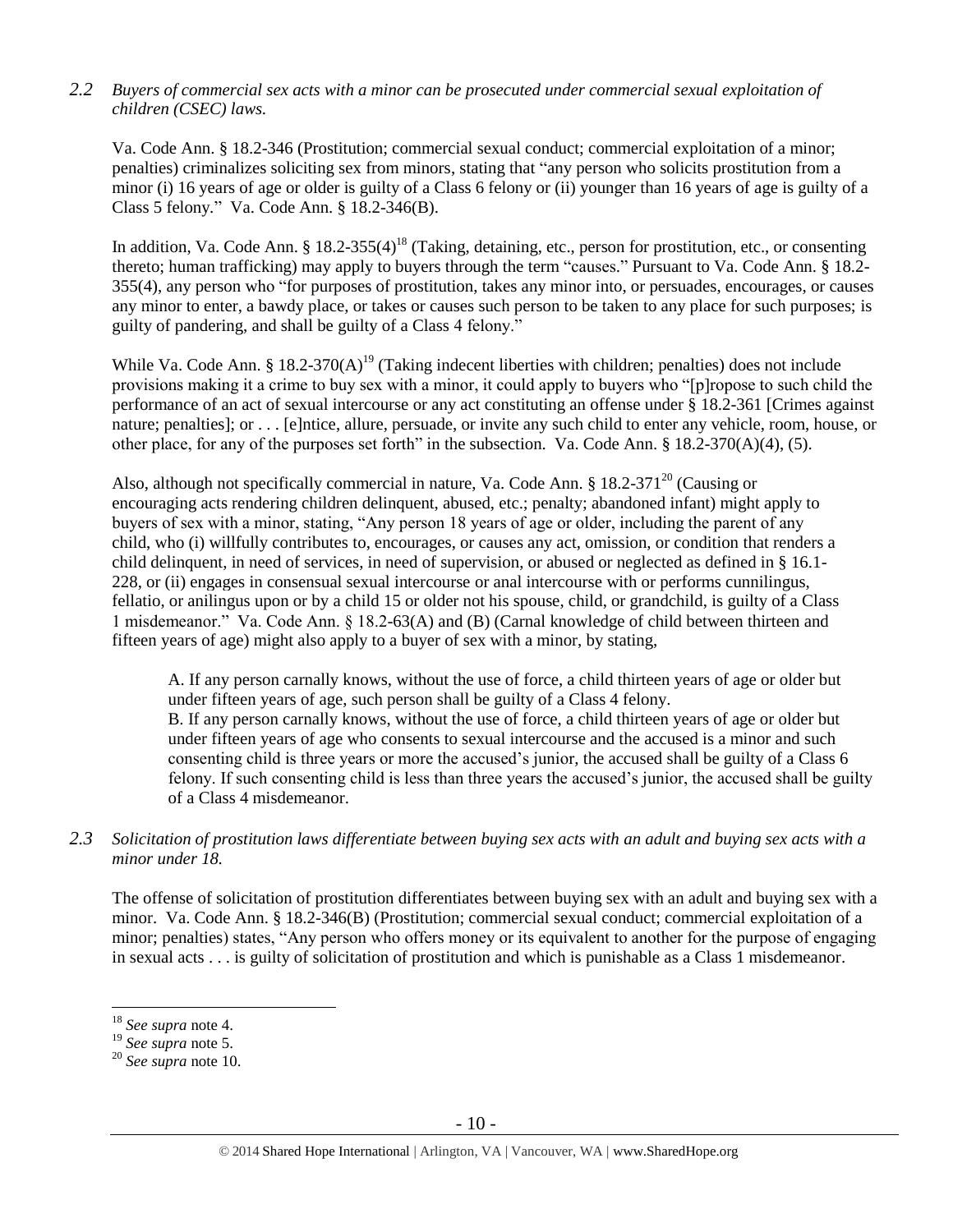However, any person who solicits prostitution from a minor (i) 16 years of age or older is guilty of a Class 6 felony or (ii) younger than 16 years of age is guilty of a Class 5 felony." Va. Code Ann. § 18.2-346(A-B).

# *2.4 Penalties for buyers of commercial sex acts with minors are as high as federal penalties.*

Soliciting sex with a minor of 16 years of age or older is a Class 6 felony. Va. Code Ann. § 18.2-346(B) (Prostitution; commercial sexual conduct; commercial exploitation of a minor). Soliciting sex with a minor younger than 16 years of age is a Class 5 felony. A Class 5 felony is punishable by a term of imprisonment of 1–10 years, "or in the discretion of the jury or the court trying the case without a jury, confinement in jail for not more than 12 months," a fine of up to \$2,500, or both imprisonment and a fine.<sup>21</sup> A Class 6 felony is punishable by a term of imprisonment of 1–5 years "or in the discretion of the jury or the court trying the case without a jury, confinement in jail for not more than 12 months," a fine of up to \$2,500, or both imprisonment and a fine. $22$ 

Pandering involving a minor is a Class 4 felony. Va. Code Ann. §  $18.2-355(4)^{23}$  (Taking, detaining, etc., person for prostitution, etc., or consenting thereto; human trafficking). A Class 4 felony is punishable by imprisonment for  $2-10$  years and a possible fine of up to \$100,000 may be assessed.<sup>24</sup> Va. Code Ann. § 18.2-10(d).

<span id="page-10-0"></span>In comparison, if the victim is under the age of 14, a conviction under the Trafficking Victims Protection Act  $(TVPA)^{25}$  for child sex trafficking is punishable by 15 years to life imprisonment and a fine not to exceed \$250,000. 18 U.S.C. §§ 1591(b)(1), 3559(a)(1), 3571(b)(3). If the victim is between the ages of 14–17 a conviction is punishable by 10 years to life imprisonment and a fine not to exceed \$250,000. 18 U.S.C. §§ 1591(b)(2), 3559(a)(1), 3571(b)(3). A conviction is punishable by mandatory life imprisonment, however, if the buyer has a prior conviction for a federal sex offense<sup>26</sup> against a minor. 18 U.S.C. § 3559(e)(1). To the extent buyers can be prosecuted under other federal CSEC laws, $^{27}$  a conviction is punishable by penalties ranging from a fine not to exceed \$250,000 to life imprisonment and a fine not to exceed \$250,000.<sup>28</sup>

<span id="page-10-1"></span> $\overline{a}$ 

an offense under section 1591 [18 USCS § 1591] (relating to sex trafficking of children), 2241 [18 USCS § 2241] (relating to aggravated sexual abuse), 2242 [18 USCS § 2242] (relating to sexual abuse), 2244(a)(1) [18 USCS § 2244(a)(1)] (relating to abusive sexual contact), 2245 [18 USCS § 2245] (relating to sexual abuse resulting in death), 2251 [18 USCS § 2251] (relating to sexual exploitation of children), 2251A [18 USCS § 2251A] (relating to selling or buying of children), 2422(b) [18 USCS

§ 2422(b)] (relating to coercion and enticement of a minor into prostitution), or 2423(a) [18 USCS § 2423(a)] (relating to transportation of minors).

<sup>27</sup> 18 U.S.C. §§ 2251A(b) (Selling or buying of children), 2251(a) (Sexual exploitation of children), 2423(a) (Transportation of a minor with intent for minor to engage in criminal sexual activity), 2422(a) (Coercion and enticement),  $2252(a)(2)$ , (a)(4) (Certain activities relating to material involving the sexual exploitation of minors). <sup>28</sup> 18 U.S.C. §§ 2251A(b) (conviction punishable by imprisonment for 30 years to life and a fine), 2251(e) (conviction

punishable by imprisonment for 15–30 years and a fine), 2423(a) (conviction punishable by imprisonment for 10 years to life and a fine),  $2422(a)$  (conviction punishable by a fine, imprisonment up to 20 years, or both),  $2252(a)(2)$ , (4) (stating that a conviction under subsection (a)(2) is punishable by imprisonment for  $5-20$  years and a fine, while a conviction under subsection (a)(4) is punishable by imprisonment up to 10 years, a fine, or both); *see also* 18 U.S.C. §§ 3559(a)(1) (classifying all of the above listed offenses as felonies),  $3571(b)(3)$  (providing a fine up to \$250,000 for any felony conviction).

<sup>&</sup>lt;sup>21</sup> Va. Code Ann § 18.2-10(e) (General punishment for conviction of felony; penalty).

 $22$  *Id.* § 18.2-10(f).

<sup>23</sup> *See supra* note [4.](#page-1-2)

<sup>24</sup> *See supra* note [2.](#page-1-0)

<sup>&</sup>lt;sup>25</sup> Trafficking Victims Protection Act (TVPA) of 2000, Pub. L. No. 106-386, 114 Stat. 1464, 1466 (codified in scattered sections of 18 and 22 U.S.C.).

<sup>&</sup>lt;sup>26</sup> Pursuant to 18 U.S.C. § 3559(e)(2), "federal sex offense" is defined as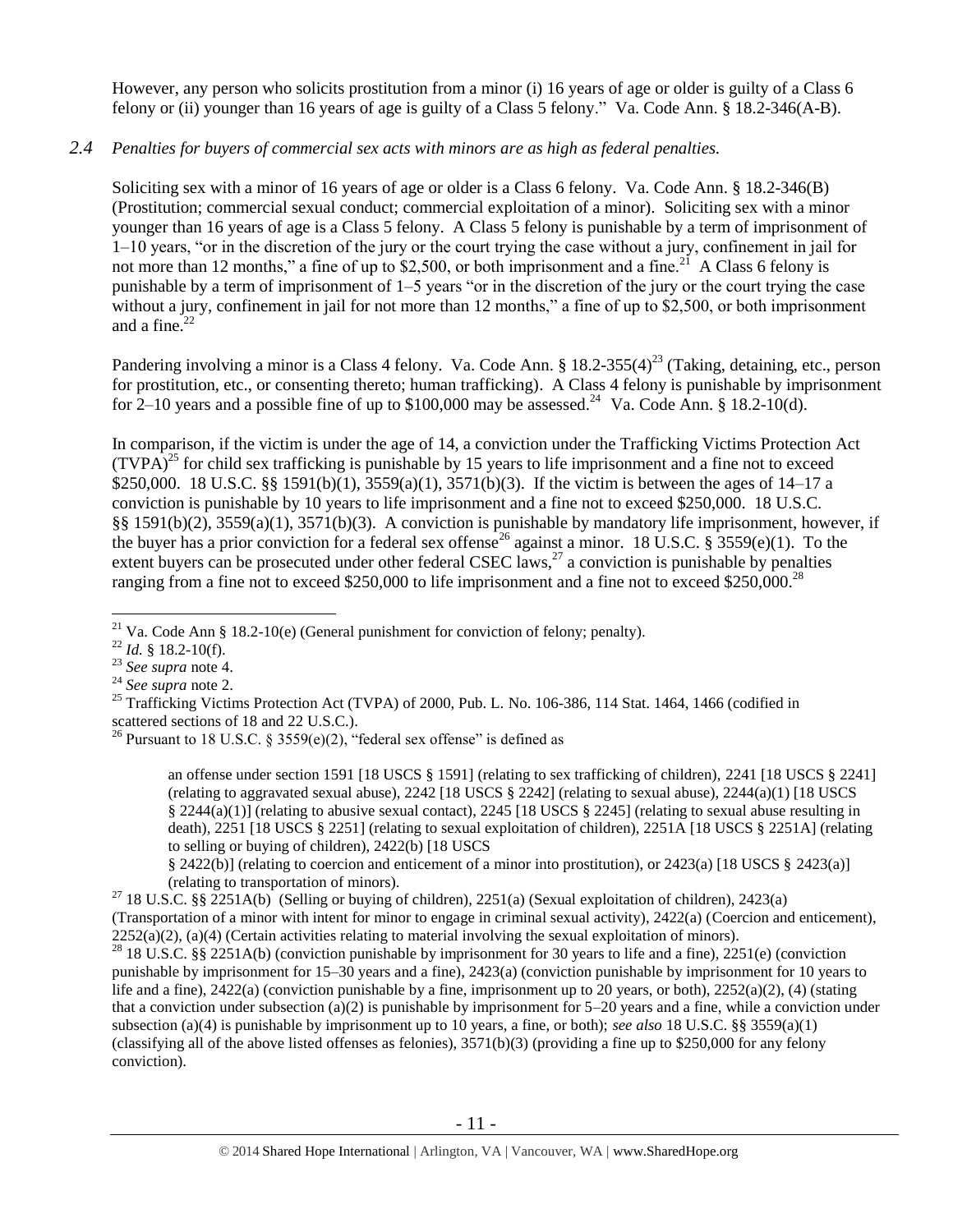## 2.4.1 Recommendation: Amend Va. Code Ann. § 18.2-346 (Prostitution; commercial sexual conduct; commercial exploitation of a minor) to make penalties comparable to the federal law.

*2.5 Using the Internet to lure, entice, or purchase, or attempt to lure, entice, or purchase commercial sex acts with a minor is a separate crime or results in an enhanced penalty for buyers.*

Va. Code Ann. § 18.2-374.3<sup>29</sup> (Use of communications systems to facilitate certain offenses involving children) makes it a crime to use the Internet, or other communication systems, to engage in certain types of sexual interactions with a minor. It states in part,

<span id="page-11-1"></span><span id="page-11-0"></span>B. It is unlawful for any person to use a communications system,<sup>30</sup> including but not limited to computers or computer networks or bulletin boards, or any other electronic means for the purposes of procuring or promoting the use of a minor for any activity in violation of § 18.2-370 [Taking indecent liberties with children; penalties] or 18.2-374.1 [Production, publication, sale, financing, etc., of child pornography; presumption as to age; severability]. A violation of this subsection is a Class 6 felony. C. It is unlawful for any person 18 years of age or older to use a communications system, including but not limited to computers or computer networks or bulletin boards, or any other electronic means, for the purposes of soliciting, with lascivious intent, any person he knows or has reason to believe is a child younger than 15 years of age to knowingly and intentionally:

1. Expose his sexual or genital parts to any child to whom he is not legally married or propose that any such child expose his sexual or genital parts to such person;

2. Propose that any such child feel or fondle his own sexual or genital parts or the sexual or genital parts of such person or propose that such person feel or fondle the sexual or genital parts of any such child;

3. Propose to such child the performance of an act of sexual intercourse, anal intercourse, cunnilingus, fellatio, or anilingus, or any act constituting an offense under § 18.2-361 [Crimes against nature; penalty]; or

4. Entice, allure, persuade, or invite any such child to enter any vehicle, room, house, or other place, for any purposes set forth in the preceding subdivisions.

Any person who violates this subsection is guilty of a Class 5 felony. However, if the person is at least seven years older than the child he knows or has reason to believe is less than 15 years of age, the person shall be punished by a term of imprisonment of not less than five years nor more than 30 years in a state correctional facility, five years of which shall be mandatory minimum term of imprisonment. Any person who commits a second or subsequent violation of this subsection when the person is at least seven years older than the child he knows or has reason to believe is less than 15 years of age shall be punished by a term of imprisonment of not less than 10 years nor more than 40 years, 10 years of which shall be a mandatory minimum term of imprisonment.

D. Any person who uses a communications system, including but not limited to computers or computer networks or bulletin boards, or any other electronic means, for the purposes of soliciting, with lascivious intent, any child he knows or has reason to believe is at least 15 years of age but younger than 18 years of age to knowingly and intentionally commit any of the activities listed in subsection C if the person is at least seven years older than the child is guilty of a Class 5 felony. Any person who

<sup>29</sup> *See supra* note [33.](#page-13-0)

 $30$  Va. Code Ann. § 18.2-374.3(A) defines "use a communications system" as "making personal contact or direct contact through any agent or agency, any print medium, the United States mail, any common carrier or communication common carrier, any electronic communications system, the Internet, or any telecommunications, wire, computer network, or radio communications system."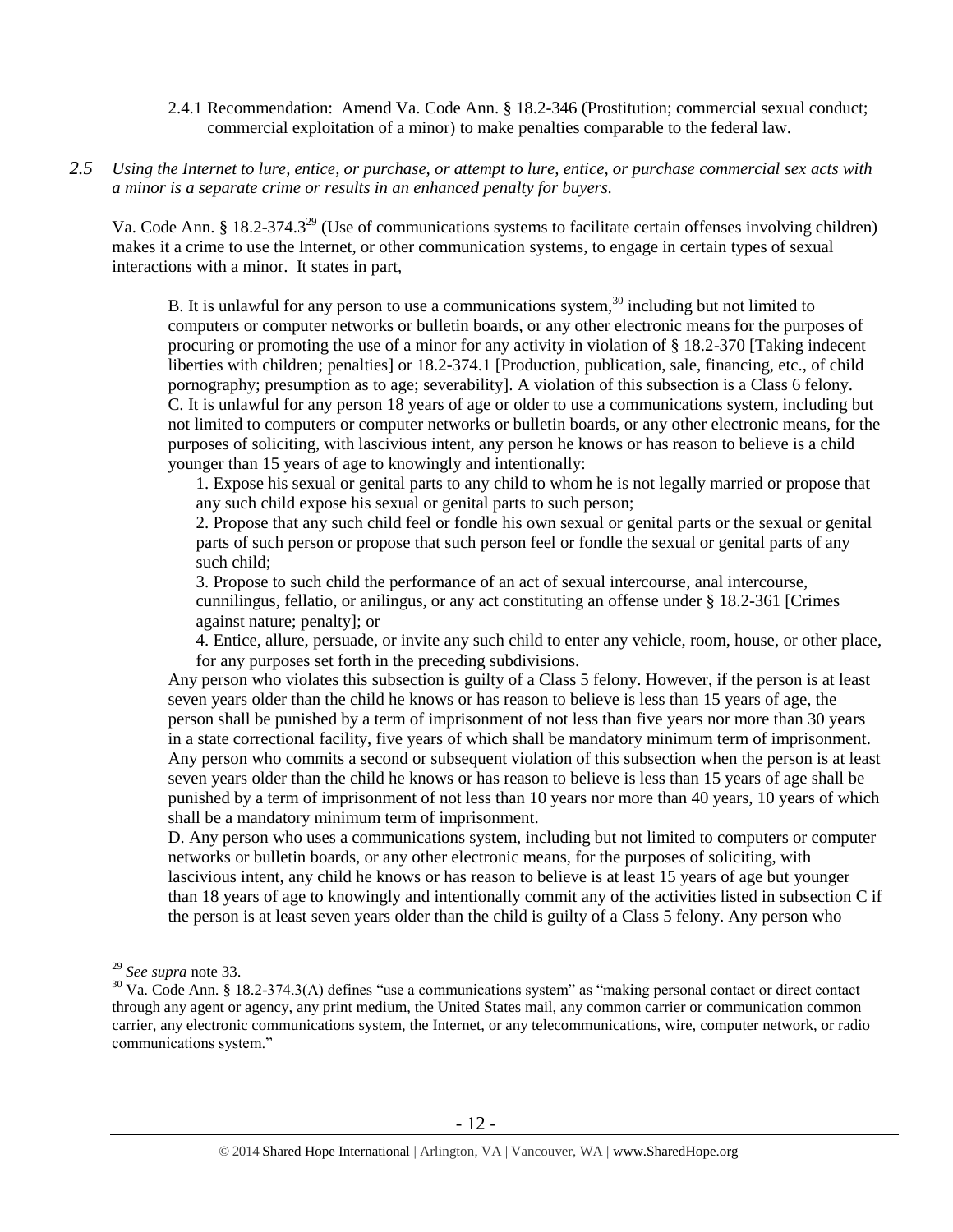commits a second or subsequent violation of this subsection shall be punished by a term of imprisonment of not less than one nor more than 20 years, one year of which shall be a mandatory minimum term of imprisonment.

E. Any person 18 years of age or older who uses a communications system, including but not limited to computers or computer networks or bulletin boards, or any other electronic means, for the purposes of soliciting any person he knows or has reason to believe is a child younger than 18 years of age for (i) any activity in violation of § 18.2-355 [Taking, detaining, etc., person for prostitution, etc., or consenting thereto; human trafficking] or 18.2-361 [Crimes against nature; penalty], (ii) any activity in violation of § 18.2-374.1 [Production, publication, sale, financing, etc., of child pornography; presumption as to age; severability], or (iii) a violation of § 18.2-374.1:1 [Possession, reproduction, distribution, and facilitation of child pornography; penalty] is guilty of a Class 5 felony.

Va. Code Ann. § 18.2-376.1 (Enhanced penalties for using a computer in certain violations) states, "Any person who uses a computer in connection with a violation of §§ 18.2-374 [Production, publication, sale, possession, etc., of obscene items], 18.2-375 [Obscene exhibitions and performances], or § 18.2-376 [Advertising, etc., obscene items, exhibitions or performances] is guilty of a separate and distinct Class 1 misdemeanor, and for a second or subsequent such offense within 10 years of a prior such offense is guilty of a Class 6 felony, the penalties to be imposed in addition to any other punishment otherwise prescribed for a violation of any of those sections."

*2.6 No age mistake defense is permitted for a buyer of commercial sex acts with any minor under 18.*

No specific mistake of age defense is contained in the Virginia Code; however, there is no prohibition on the same.

- 2.6.1 Recommendation: Amend Va. Code Ann. § 18.2-48 (iii) and (iv) and § 18.2-370(B) (Taking indecent liberties with children; penalties), and Va. Code Ann. § 18.2-346(B) (Prostitution; commercial sexual conduct; commercial exploitation of a minor), to prohibit a mistake of age defense.
- *2.7 Base penalties for buying sex acts with a minor under 18 are sufficiently high and not reduced for older minors.*

Va. Code Ann. § 18.2-346(B) (Prostitution; commercial sexual conduct; commercial exploitation of a minor; penalties) is a Class 5 felony when the victim is a minor under 16 years of age, and reduces that to a Class 6 felony when the victim is 16 years of age or older. Va. Code Ann. § 18.2-346(B). A Class 5 felony is punishable by a term of imprisonment of 1–10 years, "or in the discretion of the jury or the court trying the case without a jury, confinement in jail for not more than 12 months," a fine of up to \$2,500, or both. Va. Code Ann. § 18.2-10(e). A Class 6 felony is punishable by a term of imprisonment 1–5 years "or in the discretion of the jury or the court trying the case without a jury, confinement in jail for not more than 12 months and a fine of not more than \$ 2,500, either or both." Va. Code Ann. § 18.2-10(f).

- 2.7.1 Recommendation: Amend Va. Code Ann. § Va. Code Ann. § 18.2-346 (Prostitution; commercial sexual conduct; commercial exploitation of a minor; penalties) to provide penalties for commercial sexual exploitation offenses against any minor under 18 that are as high as the penalties under federal law.
- *2.8 Financial penalties for buyers of commercial sex acts with minors are sufficiently high to make it difficult for buyers to hide the crime.*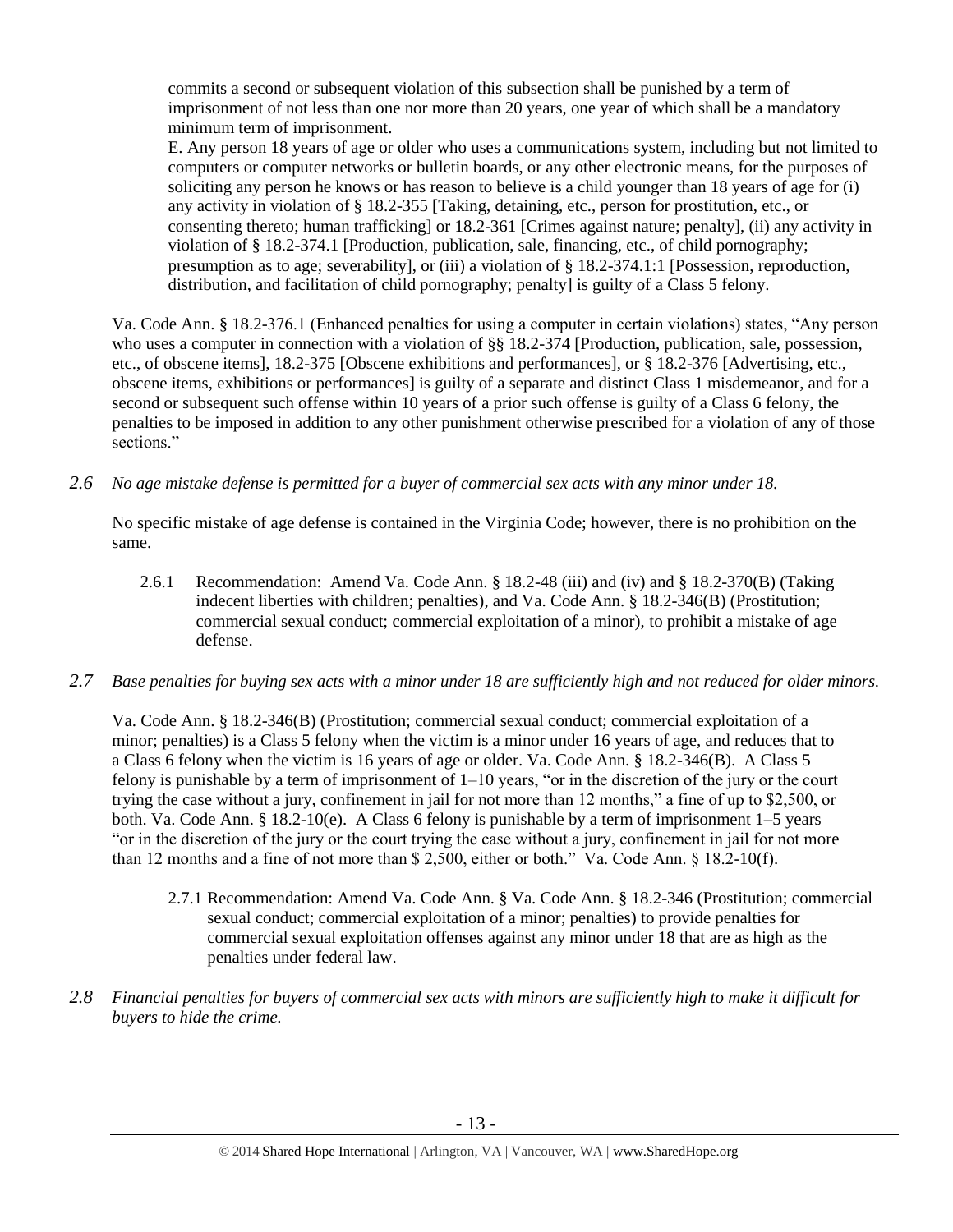Penalties under Va. Code Ann. § 18.2-346(B) (Prostitution; commercial sexual conduct; commercial exploitation of a minor; penalties) may include a fine not to exceed \$2,500. Also, sexual offenses that may be used to prosecute a buyer of sex with a minor, most imposing fines of not more than \$2,500. $^{31}$ 

A buyer convicted for possession of child pornography may be subject to a fine of not more than \$2,500. Va. Code Ann. §§ 18.2-10(f), 18.2-374.1:1<sup>32</sup>. A person possessing child pornography may also face asset forfeiture pursuant to Va. Code Ann. § 19.2-386.31 (Seizure and forfeiture of property used in connection with the exploitation and solicitation of children), which states in part,

<span id="page-13-1"></span>All audio and visual equipment, electronic equipment, devices and other personal property used in connection with the possession, production, distribution, publication, sale, possession with intent to distribute or making of child pornography that constitutes a violation of § 18.2-374.1 [Production, publication, sale, financing, etc., of child pornography; presumption as to age; severability] or 18.2-374.1:1 [Possession, reproduction, distribution, and facilitation of child pornography; penalty], or in connection with the solicitation of a person less than 18 years of age that constitutes a violation of § 18.2-374.3 [Use of communications systems to facilitate certain offenses involving children] shall be subject to lawful seizure by a law-enforcement officer and shall be subject to forfeiture to the Commonwealth pursuant to Chapter 22.1 (Section 19.2-386.1 et seq.). The Commonwealth shall file an information and notice of seizure in accordance with the procedures in Chapter 22.1 (Section 19.2- 386.1 et seq.); however, any forfeiture action shall be stayed until conviction of the person whose property is subject to forfeiture. Upon his conviction, the court may dispose of the issue of forfeiture or may continue the civil case allowing the defendant time to answer, at the court's discretion.

Should a buyer be convicted under 18.2-374.1:1 (Possession, reproduction, distribution, and facilitation of child pornography; penalty) or  $18.2-374.3^{33}$  (Use of communications systems to facilitate certain offenses involving children) will also be required to pay mandatory restitution to the victim. Under Va. Code Ann. § 19.2- 305.1(E1)

<span id="page-13-0"></span>A defendant convicted of an offense under . . . 18.2-374.1:1 [Possession, reproduction, distribution, and facilitation of child pornography; penalty], or 18.2-374.3 [Use of communications systems to facilitate certain offenses involving children] shall be ordered to pay mandatory restitution to the victim of the offense in an amount as determined by the court. For purposes of this subsection, 'victim' means a

<sup>&</sup>lt;sup>31</sup> These may include Va. Code Ann. § 18.2-63(A) (Carnal knowledge of child between thirteen and fifteen years of age) carrying a fine of not more than \$100,000 (Va. Code Ann. §§ 18.2-63(A), 18.2-10(d)), and Va. Code Ann. § 18.2-370(A) (Taking indecent liberties with children; penalties), § 18.2-371 (Causing or encouraging acts rendering children delinquent, abused, etc.; penalty; abandoned infant), and § 18.2-67.4:2 (Sexual abuse of a child under 15 years of age; penalty) carrying fines of not more than \$2,500 (Va. Code Ann. §§ 18.2-10(e), 18.2-11(a), 18.2- 370(A), 18.2-371, 18.2-67.4:2).

<sup>&</sup>lt;sup>32</sup> The passage of House Bill 504 and Senate Bill 433 delays the effective date for proposed modifications to the discretionary sentencing guidelines for possession of child pornography in violation of Va. Code Ann. § 18.2- 374.1:1 (Possession, reproduction, distribution, and facilitation of child pornography; penalty) until July 1, 2016. The Virginia Criminal Sentencing Commission must complete its review of the discretionary sentencing guidelines recommendations by December 1, 2015, and any proposed modifications in the Commission's 2015 Annual Report will supersede those contained in the Commission's 2013 Annual Report. 2014 Leg. Reg. Sess. (Va. 2014) (effective July 1, 2014). The text of Va. Code Ann. § 18.2-374.1:1 included here and elsewhere in this report includes amendments made by the passage of House Bill 1196, 2014 Leg. Reg. Sess. (Va. 2014) (effective July 1, 2014).

<sup>&</sup>lt;sup>33</sup> The text of Va. Code Ann. § 18.2-374.3 included here and elsewhere in this report includes amendments made by the passage of Senate Bill 14, 2014 Leg. Reg. Sess. (Va. 2014) (effective July 1, 2014).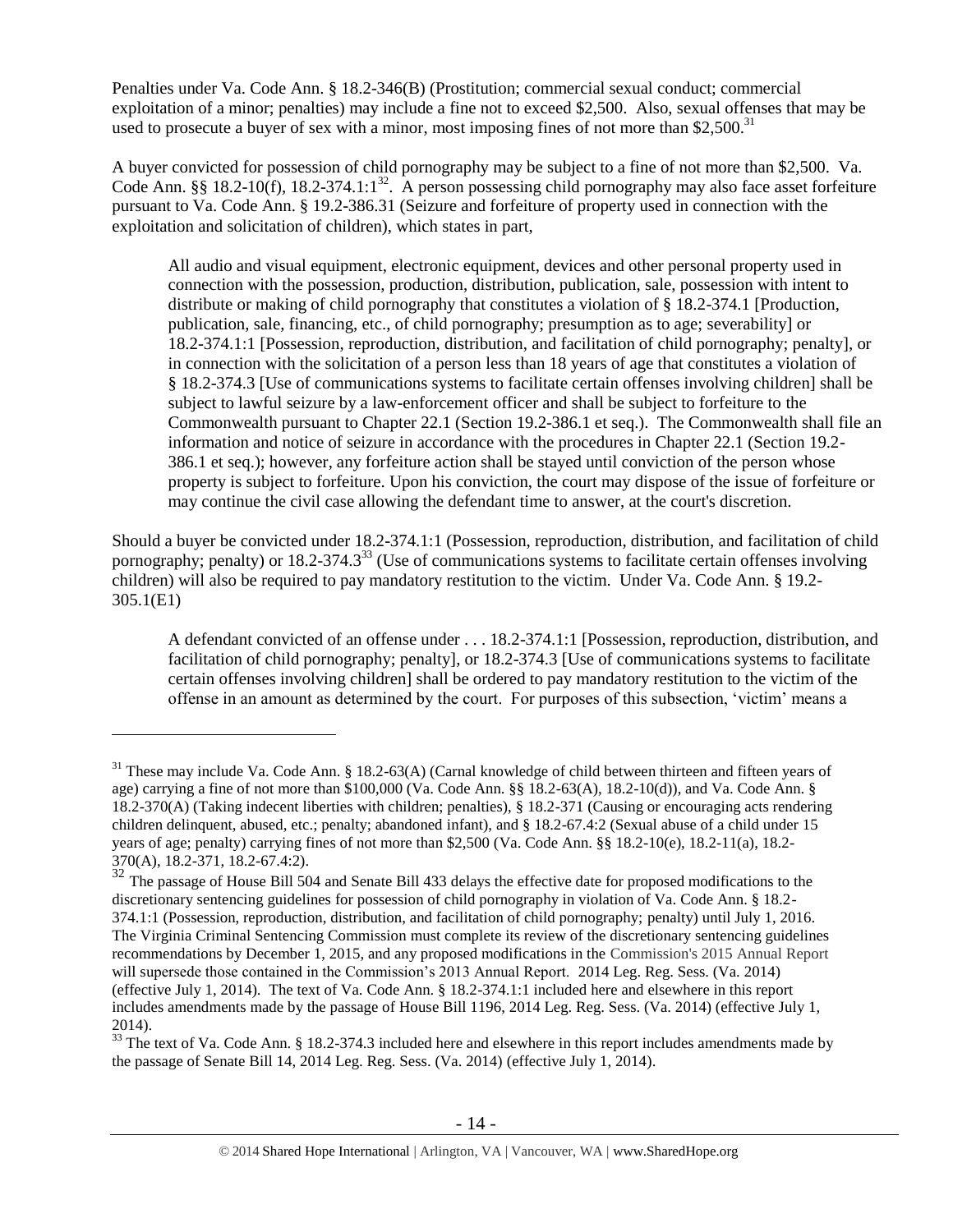person who is depicted in a still or videographic image involved in an offense under § 18.2-374.1 [Production, publication, sale, financing, etc., of child pornography; presumption as to age; severability], 18.2-374.1:1 [Possession, reproduction, distribution, and facilitation of child pornography; penalty], or 18.2-374.3 [Use of communications systems to facilitate certain offenses involving children]. The Commonwealth shall make reasonable efforts to notify victims of offenses under § 18.2-374.1, 18.2-374.1:1, or 18.2-374.3.

Also, under Va. Code Ann. § 19.2-386.35<sup>34</sup> (Seizure of property used in connection with certain offenses), property used in connection with certain offenses is subject to forfeiture. Va. Code Ann. § 19.2-386.35 provides,

All money, equipment, motor vehicles, and other personal and real property of any kind or character together with any interest or profits derived from the investment of such proceeds or other property that (i) was used in connection with the commission of, or in an attempt to commit, a violation of . . . subsection B of § 18.2-346 [Prostitution; commercial sexual conduct; commercial exploitation of a minor; penalties], . . . 18.2-355 [Taking, detaining, etc., person for prostitution, etc., or consenting thereto] . . . ; (ii) is traceable to the proceeds of some form of activity that violates . . . subsection B of § 18.2-346 [Prostitution; commercial sexual conduct; commercial exploitation of a minor; penalties], . . . 18.2-355 [Taking, detaining, etc., person for prostitution, etc., or consenting thereto]  $\dots$ ; or (iii) was used to or intended to be used to promote some form of activity that violates . . . subsection B of § 18.2-346 [Prostitution; commercial sexual conduct; commercial exploitation of a minor; penalties], . . . 18.2-355 [Taking, detaining, etc., person for prostitution, etc., or consenting thereto] . . . is subject to lawful seizure by a lawenforcement officer and subject to forfeiture to the Commonwealth pursuant to Chapter 22.1 (§ 19.2-386.1 et seq.). Any forfeiture action under this section shall be stayed until conviction, and property eligible for forfeiture pursuant to this section shall be forfeited only upon the entry of a final judgment of conviction for an offense listed in this section; if no such judgment is entered, all property seized pursuant to this section shall be released from seizure.

Finally, buyers convicted under Va. Code Ann. § 18.2-374.1:1 (Possession, reproduction, distribution, and facilitation of child pornography; penalty) or Va. Code Ann. § 18.2-374.3 (Use of communications systems to facilitate certain offenses involving children) are subject to mandatory asset forfeiture. Under Va. Code Ann. § 19.2-386.31 (Seizure and forfeiture of property used in connection with the exploitation and solicitation of children),

All audio and visual equipment, electronic equipment, devices and other personal property used in connection with the possession, production, distribution, publication, sale, possession with intent to distribute or making of child pornography that constitutes a violation of § 18.2-374.1 [Production, publication, sale, financing, etc., of child pornography; presumption as to age; severability] or 18.2- 374.1:1 [Possession, reproduction, distribution, solicitation, and facilitation of child pornography; penalty], or in connection with the solicitation of a person less than 18 years of age that constitutes a violation of § 18.2-374.3 [Use of communications systems to facilitate certain offenses involving children] shall be subject to lawful seizure by a law-enforcement officer and shall be subject to forfeiture to the Commonwealth pursuant to Chapter 22.1 (§ 19.2-386.1 et seq.). The Commonwealth shall file an information and notice of seizure in accordance with the procedures in Chapter 22.1 (§ 19.2-386.1 et seq.); however, any forfeiture action shall be stayed until conviction of the person whose property is subject to forfeiture.

<sup>&</sup>lt;sup>34</sup> The text of Va. Code Ann. § 19.2-386.35 included here and elsewhere in this report includes amendments made by the passage of House Bill 660, 2014 Leg. Reg. Sess. (Va. 2014) (effective July 1, 2014).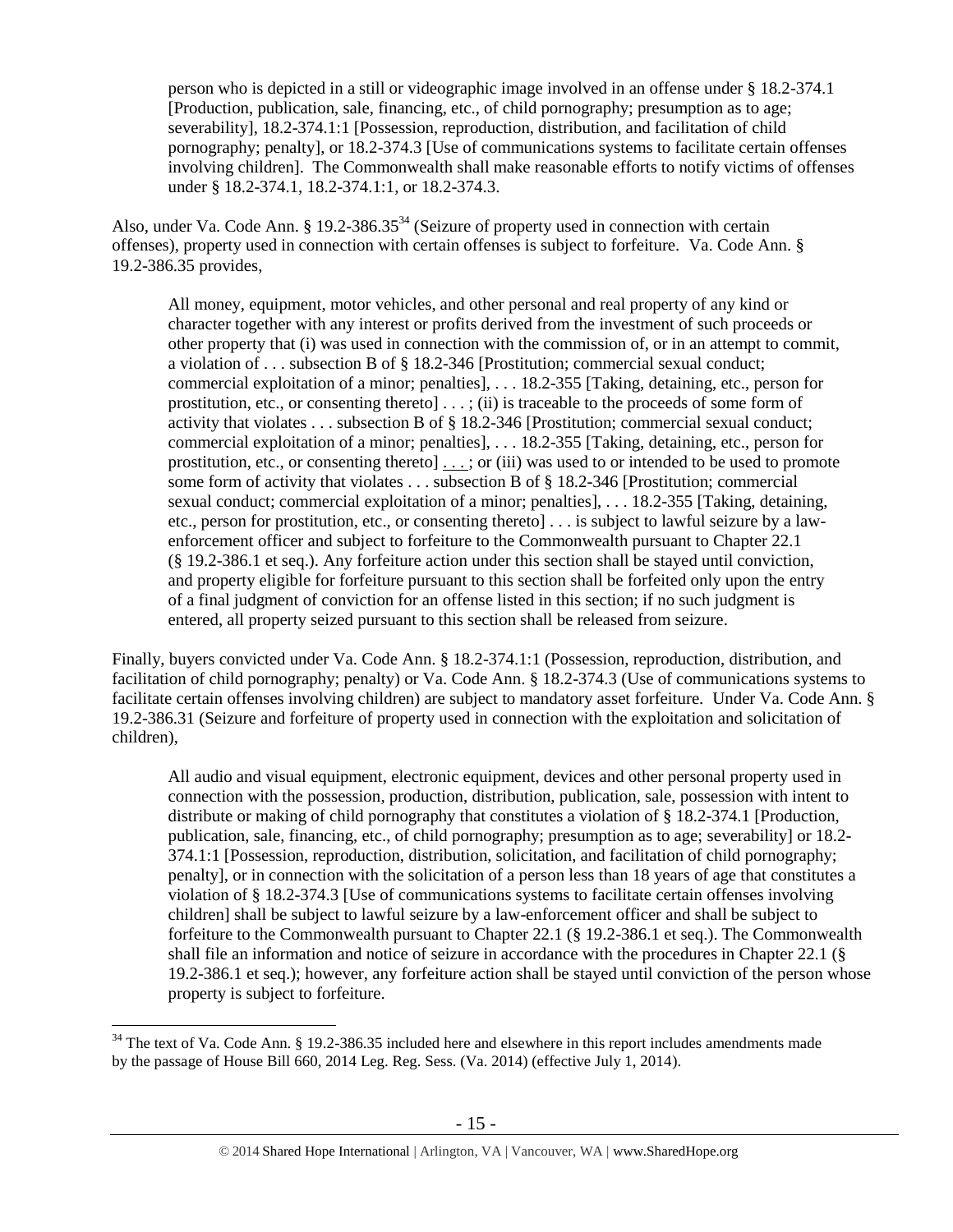Asset forfeiture under Va. Code Ann. § 19.2-386.31 may be pursued through criminal or civil procedures. "Upon [the defendant's] conviction, the court may dispose of the issue of forfeiture or may continue the civil case allowing the defendant time to answer, at the court's discretion." Va. Code Ann. § 19.2-386.31.

Under Va. Code Ann. § 19.2-386.12 (Sale of forfeited property), forfeited property is sold and the money obtained from the sale is "paid over to the state treasury into a special fund of the Department of Criminal Justice Services . . . " The Department of Criminal Justice Services then distributes the money to "federal, state and local agencies to promote law enforcement . . . ." Va. Code Ann. § 19.2-386.14(A1) (Sharing of forfeited assets).

A buyer arrested for a second or subsequent offense of Va. Code Ann. 18.2-346 (Prostitution; commercial exploitation of a minor) may be subject to vehicle seizure and forfeiture. Va. Code Ann. § 19.2-386.16(A) (Forfeiture of motor vehicles used in commission of certain crimes) states in part,

Any vehicle knowingly used by the owner thereof or used by another with his knowledge of and during the commission of, or in an attempt to commit, a second or subsequent offense of Section 18.2-346 [Prostitution; commercial exploitation of a minor], 18.2-347 [Keeping, residing in or frequenting a bawdy place; "bawdy place" defined], 18.2-348 [Aiding prostitution or illicit sexual intercourse], 18.2- 349 [Using vehicles to promote prostitution or unlawful sexual intercourse], 18.2-355 [Taking, detaining, etc., person for prostitution, etc., or consenting thereto; human trafficking], 18.2-356 [Receiving money for procuring person] or § 18.2-357 [Receiving money from earnings of male or female prostitute] or of a similar ordinance of any county, city or town or knowingly used for the transportation of any stolen goods, chattels or other property, when the value of such stolen goods, chattels or other property is \$ 200 or more, or any stolen property obtained as a result of a robbery, without regard to the value of the property, shall be forfeited to the Commonwealth. The vehicle shall be seized by any law-enforcement officer arresting the operator of such vehicle for the criminal offense, and delivered to the sheriff of the county or city in which the offense occurred. . . .

# *2.9 Buying and possessing child pornography carries penalties as high as similar federal offenses.*

Va. Code Ann. § 18.2-374.1:1(A)<sup>35</sup> (Possession, reproduction, distribution, and facilitation of child pornography; penalty) makes it a Class 6 felony to "knowingly possess<sup>[]</sup> child pornography,"<sup>36</sup> which is punishable by a possible term of imprisonment of 1–5 years, "or in the discretion of the jury or the court trying the case without a jury, confinement in jail for not more than 12 months and a fine of not more than \$2,500, either or both." Va. Code Ann. § 18.2-10(f). Subsequent offenses are Class 5 felonies, punishable by a possible imprisonment of 1–10 years, "or in the discretion of the jury or the court trying the case without a jury, confinement in jail for not more than 12 months and a fine of not more than \$2,500, either or both." Va. Code Ann. §§ 18.2-10(e), 18.2-374.1:1(B). In addition, Va. Code Ann. § 18.2-374.1:1(C) provides,

Any person who (i) reproduces by any means, including by computer, sells, gives away, distributes, electronically transmits, displays with lascivious intent, purchases, or possesses with intent to sell, give away, distribute, transmit, or display child pornography with lascivious intent or (ii) commands, entreats, or otherwise attempts to persuade another person to send, submit, transfer or provide to him any child pornography in order to gain entry into a group, association, or assembly of persons engaged

<sup>35</sup> *See supra* note [32.](#page-13-1) 

 $36$  Va. Code Ann. § 18.2-374.1:1(F) states, "For purposes of this section it may be inferred by text, title or appearance that a person who is depicted as or presents the appearance of being less than 18 years of age in sexually explicit visual material is less than 18 years of age."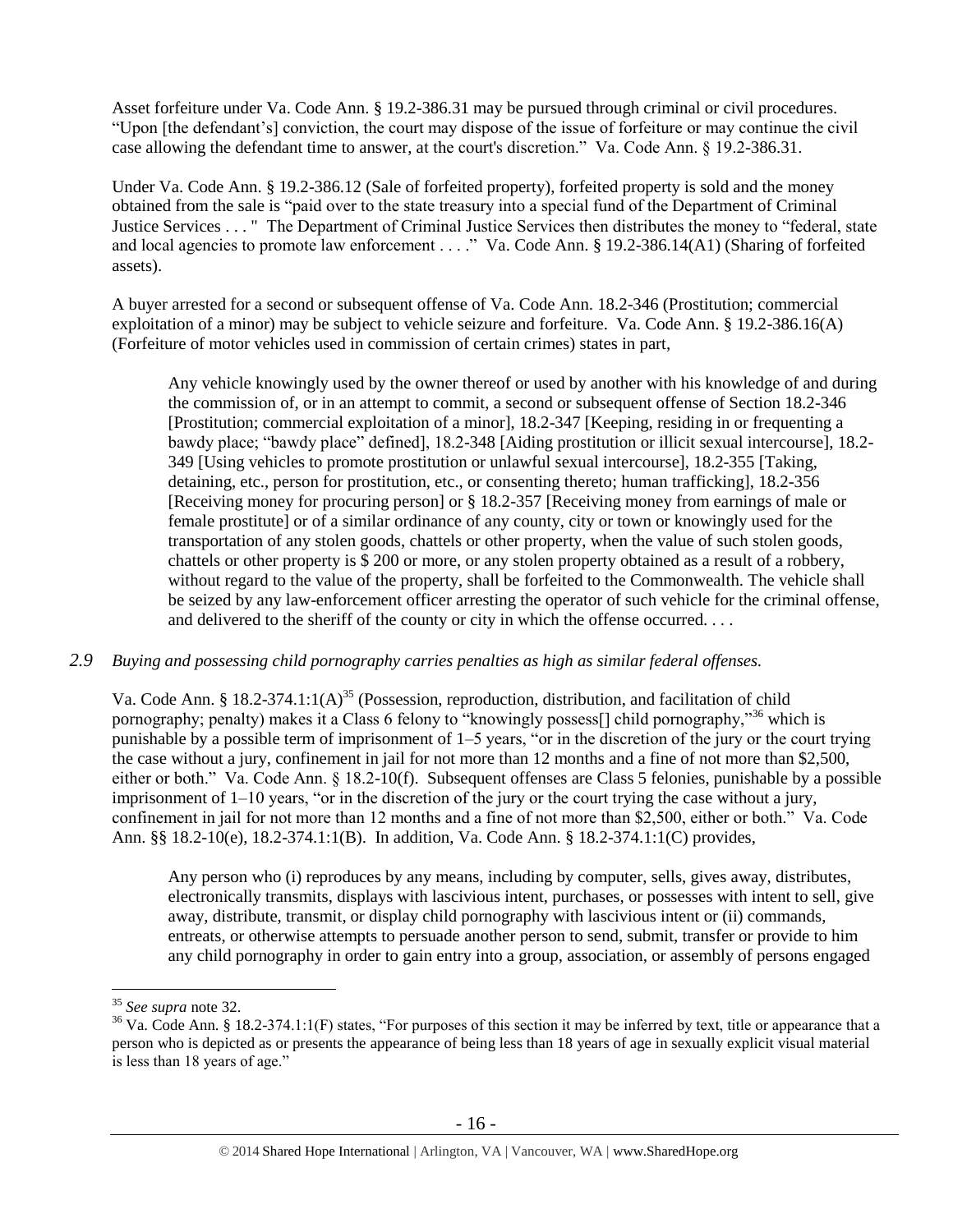in trading or sharing child pornography shall be punished by not less than five years nor more than 20 years in a state correctional facility.

A subsequent violation of subsection C is punishable by imprisonment for 5–20 years with a mandatory minimum of 5 years. Va. Code Ann. § 18.2-374.1:1(C).

In comparison, a federal conviction for possession of child pornography<sup>37</sup> is generally punishable by imprisonment for 5–20 years and a fine not to exceed \$250,000.<sup>38</sup> Subsequent convictions, however, are punishable by imprisonment up to 40 years and a fine not to exceed \$250,000.<sup>39</sup>

2.9.1 Recommendation: Amend Va. Code Ann. § 18.2-374.1:1(A) (Possession, reproduction, distribution, and facilitation of child pornography; penalty) to impose more substantial penalties aligned with federal penalties.

## *2.10 Convicted buyers of commercial sex acts with minors and child pornography are required to register as sex offenders*.

<span id="page-16-0"></span>Under Va. Code Ann. § 9.1-902(A)<sup>40</sup> (Offenses requiring registration), "offense for which registration is required" is defined to include, "1. Any offense listed in subsection B; . . . ; 4. A sexually violent offense; 5. Any offense similar to those listed in subdivisions 1 through 4 under the laws of any foreign country or any political subdivision thereof, the United States or any political subdivision thereof; and 6. Any offense for which registration in a sex offender and crimes against minors registry is required under the laws of the jurisdiction where the offender was convicted."

Under subsection (B),

 $\overline{a}$ 

The offenses included under this subsection include any violation of, attempted violation of, or conspiracy to violate:

1. § 18.2-63 [Carnal knowledge of child between thirteen and fifteen years of age]; unless registration is required pursuant to subdivision E 1;  $\S$  18.2-64.1 [Carnal knowledge of certain minors]; . . . any felony violation of §18.2-346 [Prostitution; commercial sexual conduct;

<sup>40</sup> The text of Va. Code Ann. § 9.1-902 included here and elsewhere in this report includes amendments made by the passage of House Bill 235, Senate Bill 537 and Senate Bill 454, 2014 Leg. Reg. Sess. (Va. 2014) (effective July 1, 2014).

 $37\,18$  U.S.C. §§ 2252(a)(2), (a)(4)(A) (Certain activities relating to material involving the sexual exploitation of minors),  $2252A(a)(2)$ –(3) (Certain activities relating to material constituting or containing child pornography), 1466A(a), (b) (Obscene visual representations of the sexual abuse of children).

<sup>&</sup>lt;sup>38</sup> 18 U.S.C. §§ 2252(b) (stating that a conviction under subsection (a)(2) is punishable by imprisonment for 5–20 years and a fine, while a conviction under subsection (a)(4) is punishable by imprisonment up to 10 years, a fine, or both).  $2252A(b)(1)$  (a conviction is punishable by imprisonment for  $5-20$  years and a fine),  $1466A(a)$ , (b) (stating that a conviction under subsection (a) is "subject to the penalties provided in section  $2252A(b)(1)$ ," imprisonment for 5–20 years and a fine, while a conviction under subsection (b) is "subject to the penalties provided in section  $2252A(b)(2)$ ," imprisonment up to 10 years, a fine, or both); *see also* 18 U.S.C. §§ 3559(a)(1) (classifying all of the above listed offenses as felonies), 3571(b)(3) (providing a fine up to \$250,000 for any felony conviction).

 $39$  18 U.S.C. §§ 2252(b) (stating if a person has a prior conviction under subsection (b)(1), or a list of other statutes, a conviction is punishable by a fine and imprisonment for 15–40 years, but if a person has a prior conviction under subsection (b)(1), or a list of other statutes, a conviction is punishable by a fine and imprisonment for  $10-20$  years),  $2252A(b)(1)$  (stating if a person has a prior conviction under subsection (a)(2), (a)(3), or a list of other statutes, a conviction is punishable by a fine and imprisonment for  $15-40$  years),  $1466A(a)$ , (b) (stating that the penalty scheme for section 2252A(b) applies); *see also* 18 U.S.C. §§ 3559(a)(1) (classifying all of the above listed offenses as felonies), 3571(b)(3) (providing a fine up to \$250,000 for any felony conviction).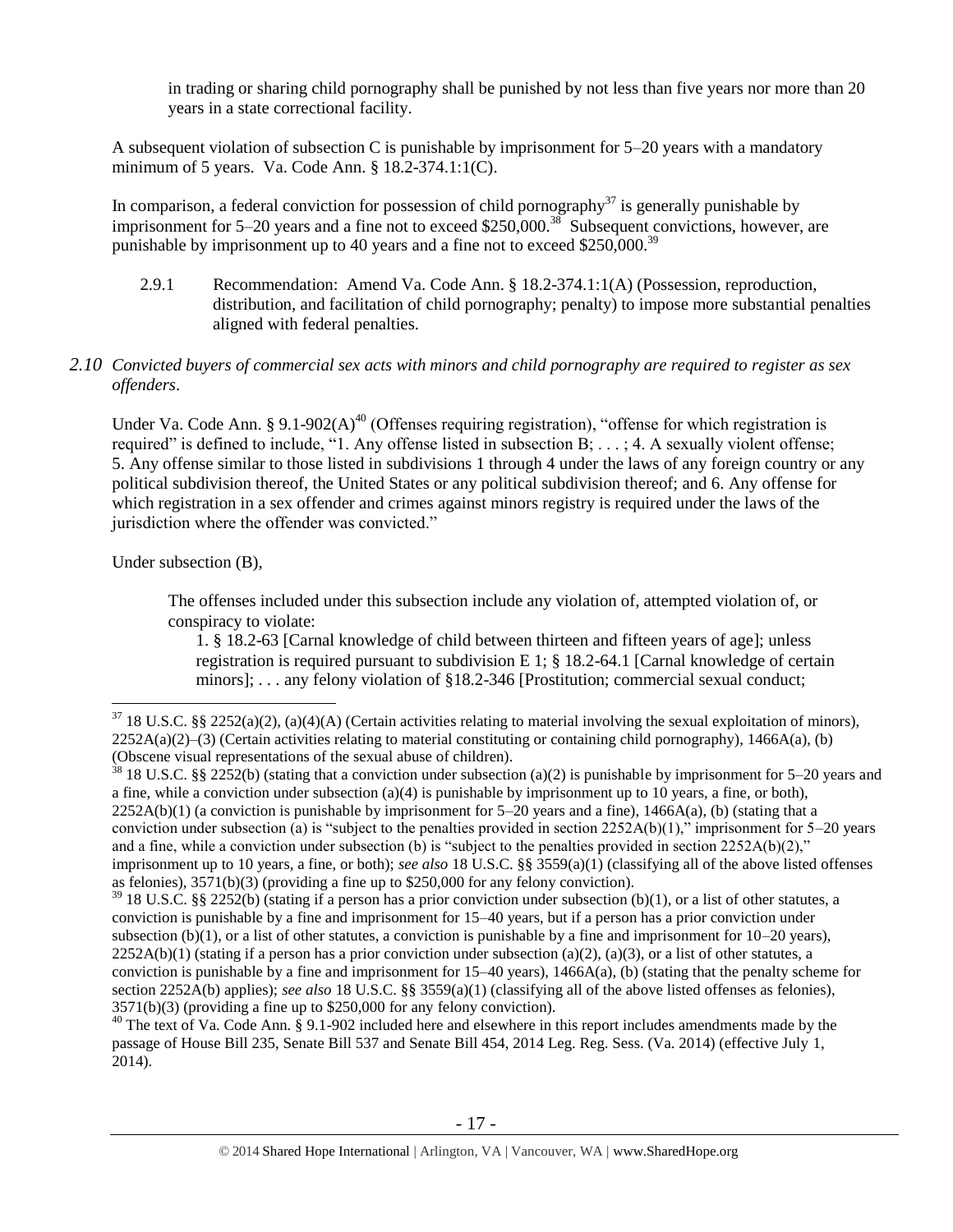commercial exploitation of a minor; penalties]; any violation of subdivision (4) of § 18.2-355 [Taking, detaining, etc., person for prostitution, etc., or consenting thereto; human trafficking]; subsection B or C of § 18.2-374.1:1 [Possession, reproduction, distribution, and facilitation of child pornography; penalty]; ... or subsection B, C, or D of  $\S 18.2-374.3$  [Use of communications systems to facilitate certain offenses involving children]; or a third or subsequent conviction of (i) § 18.2-67.4 [Sexual battery], (ii) § 18.2-67.4:2 [Sexual abuse of a child under 15 years of age; penalty], (iii) subsection C of § 18.2-67.5 [Attempted rape, forcible sodomy, object sexual penetration, aggravated sexual battery, and sexual battery] or (iv) § 18.2-386.1 [Unlawful filming, videotaping or photographing of another; penalty]. If the offense was committed on or after July 1, 2006, § 18.2-91 [Entering a dwelling, etc] with the intent to commit any felony offense listed in this section; subsection A of § 18.2-374.1:1 [Possession, reproduction, distribution, solicitation, and facilitation of child pornography; penalty]; or a felony under § 18.2-67.5:1. 2. Where the victim is a minor or is physically helpless or mentally incapacitated as defined in § 18.2-67.10, subsection A of § 18.2-47 [Abduction and kidnapping defined; punishment], clause (i) of § 18.2-48 [Abduction with intent to extort money or for immoral purpose], § 18.2-67.4, subsection C of § 18.2-67.5, § 18.2-361 [Crimes against nature; penalty], §18.2-366 [Incest], or a felony violation of former § 18.1-191 or a felony violation of former §18.1-191. 3. § 18.2-370.6 [Penetration of mouth of child with lascivious intent; penalty].

A "sexually violent offense" is defined in subsection (E) as the following:

. . . .

[A] violation of, attempted violation of, or conspiracy to violate:

1. Clause (ii) and (iii) of § 18.2-48 [Abduction with intent to extort money or for immoral purpose], former § 18.1-38 with the intent to defile or, for the purpose of concubinage or prostitution, a felony violation of subdivision (2) or (3) of former § 18.1-39 that involves assisting or aiding in such an abduction, § 18.2-61 [Rape], former § 18.1-44 when such act is accomplished against the complaining witness's will, by force, or through the use of the complaining witness's mental incapacity or physical helplessness, or if the victim is under 13 years of age, subsection A of § 18.2-63 [Carnal knowledge of child between thirteen and fifteen years of age] where the perpetrator is more than five years older than the victim, § 18.2-67.1 [Forcible Sodomy], § 18.2-67.2 [Aggravated sexual battery; penalty], § 18.2-67.3 [Aggravated sexual battery], former § 18.1-215 when the complaining witness is under 13 years of age, § 18.2-67.4 [Sexual battery] where the perpetrator is 18 years of age or older and the victim is under the age of six, subsections A and B of § 18.2-67.5, § 18.2-370 [Taking indecent liberties with children; penalties], subdivisions (1), (2), or (4) of former §18.1-213, former §18.1-214, or §18.2-370.1 or §18.2-374.1 [Production, publication, sale, financing, etc., of child pornography; presumption as to age; severability]; or 2. § 18.2-63, § 18.2-64.1 [Carnal knowledge of certain minors], former § 18.2-67.2:1, § 18.2-90 with the intent to commit rape or, where the victim is a minor or is physically helpless or mentally incapacitated as defined in § 18.2-67.10, subsection A of § 18.2-47 [Abduction and kidnapping defined; punishment], § 18.2-67.4, subsection C of § 18.2-67.5, clause (i) of § 18.2-48, § 18.2-361 [Crimes against nature; penalty], § 18.2-366 [Incest], or subsection C of § 18.2-374.1:1 [Possession, reproduction, distribution, and facilitation of child pornography; penalty]. An offense listed under this subdivision shall be deemed a sexually violent offense only if the person has been convicted or adjudicated delinquent of any two or more such offenses, provided that person had been at liberty between such convictions or adjudications; . . .

4. Chapter 117 (18 U.S.C. § 2421 et seq.) of Title 18 of the United States Code or sex trafficking (as described in § 1591 of Title 18, U.S.C.).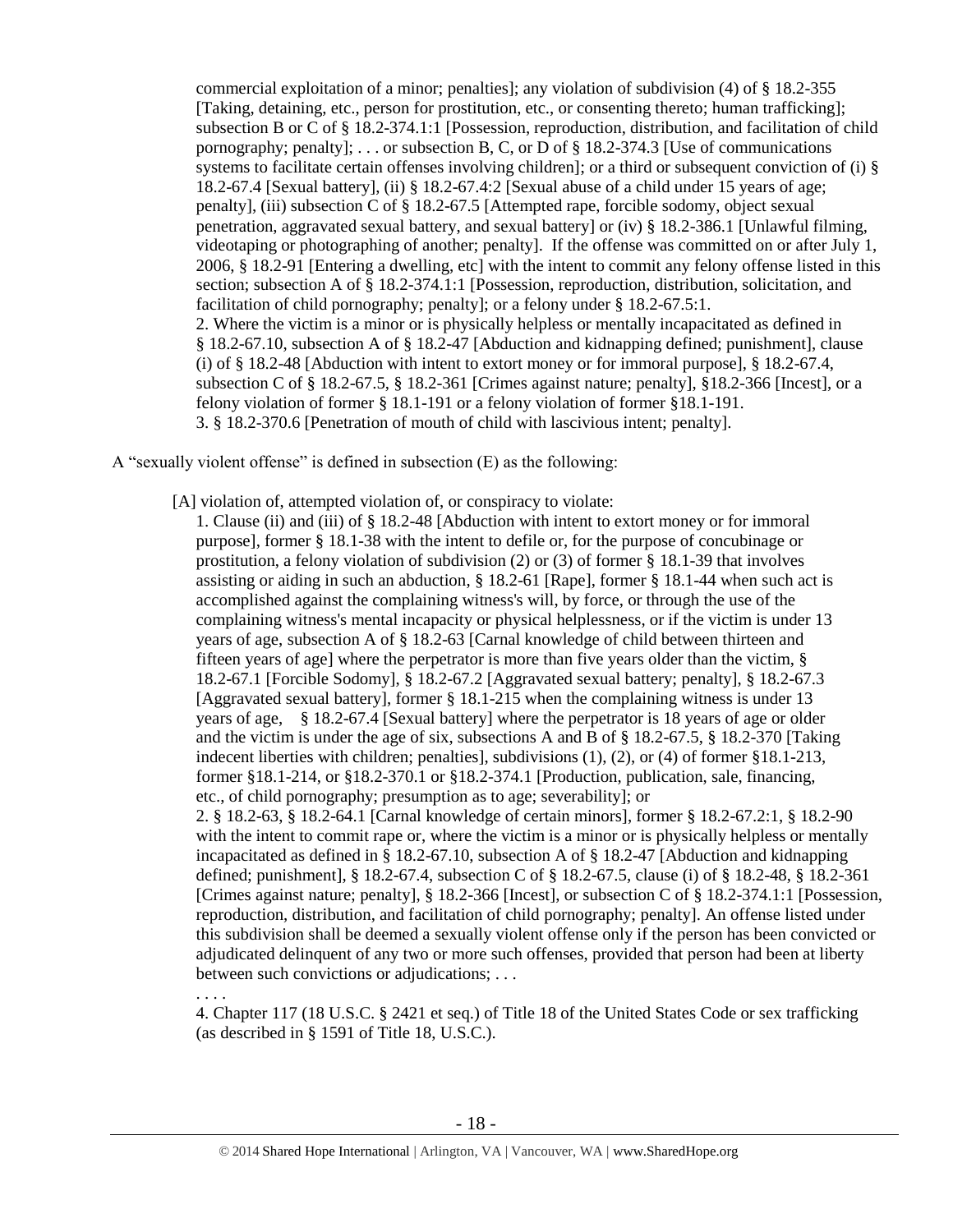2.10.1 Recommendation: Enact a human trafficking law that applies to buyers and specify that conviction requires registration on the sex offender registry.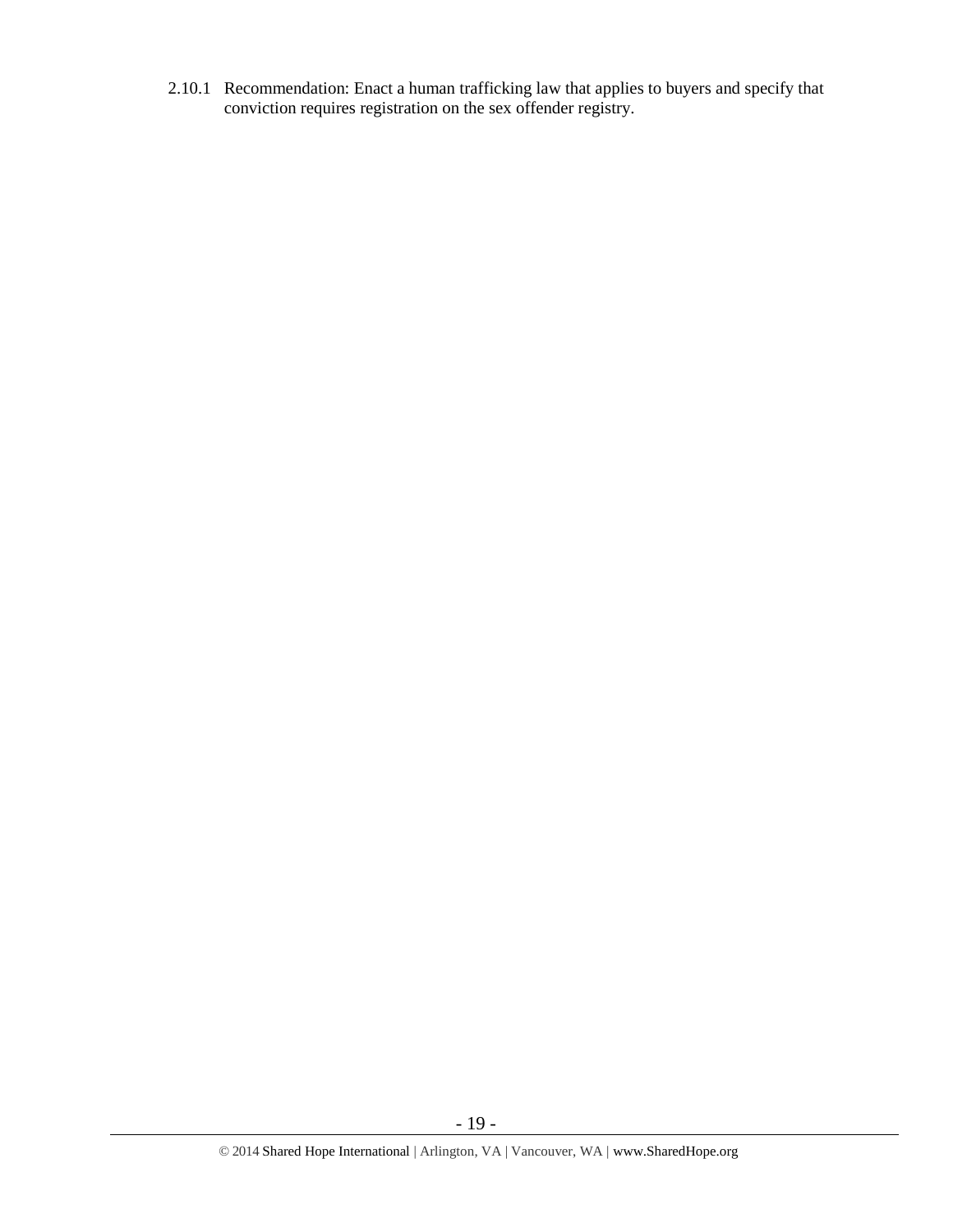#### **FRAMEWORK ISSUE 3: CRIMINAL PROVISIONS FOR TRAFFICKERS**

#### *Legal Components:*

- *3.1 Penalties for trafficking a child for sexual exploitation are as high as federal penalties.*
- *3.2 Creating and distributing child pornography carries penalties as high as similar federal offenses.*
- *3.3 Using the Internet to lure, entice, recruit, or sell commercial sex acts with a minor is a separate crime or results in an enhanced penalty for traffickers.*
- *3.4 Financial penalties for traffickers, including asset forfeiture, are sufficiently high*.
- *3.5 Convicted traffickers are required to register as sex offenders.*
- *3.6 Laws relating to termination of parental rights for certain offenses include sex trafficking or commercial sexual exploitation of children (CSEC) offenses in order to remove the children of traffickers from their control and potential exploitation.*

*\_\_\_\_\_\_\_\_\_\_\_\_\_\_\_\_\_\_\_\_\_\_\_\_\_\_\_\_\_\_\_\_\_\_\_\_\_\_\_\_\_\_\_\_\_\_\_\_\_\_\_\_\_\_\_\_\_\_\_\_\_\_\_\_\_\_\_\_\_\_\_\_\_\_\_\_\_\_\_\_\_\_\_\_\_\_\_\_\_\_\_\_\_\_*

## *Legal Analysis:*

## *3.1 Penalties for trafficking a child for sexual exploitation are as high as federal penalties.*

A violation of Va. Code Ann. § 18.2-48 (Abduction with intent to extort money or for immoral purpose) is punishable as a Class 2 felony, which carries a minimum sentence of 20 years and a maximum sentence of life imprisonment. Va. Code Ann. § 18.2-10(b). Va. Code Ann. § 18.2-48 also specially directs that "[i]f the sentence imposed for a violation of (ii), (iii), (iv), or (v) includes a term of confinement less than life imprisonment, the judge shall impose, in addition to any active sentence, a suspended sentence of no less than 40 years. This suspended sentence shall be suspended for the remainder of the defendant's life subject to revocation by the court." Va. Code Ann. § 18.2-48.

However, other crimes which might apply to the act of trafficking a minor for sexual exploitation do not carry as severe penalties. Va. Code Ann.  $\S 18.2-371<sup>41</sup>$  (Causing or encouraging acts rendering children delinquent, abused, etc.) is a Class 1 misdemeanor punished by "confinement in jail for not more than twelve months and a fine of not more than \$2,500, either or both." Va. Code Ann. §§ 18.2-11(a), 18.2-371. Also, Va. Code Ann. § 18.2-375 (Obscene<sup>42</sup> exhibitions and performances) is a Class 1 misdemeanor, stating in part, "It shall be unlawful for any person knowingly to: (1) Produce, promote, prepare, present, manage, direct, carry on or participate in, any obscene exhibitions or performances, including the exhibition or performance of any obscene motion picture, play, drama, show, entertainment, exposition, tableau or scene; . . . ." Va. Code Ann. §§ 18.2- 375, 18.2-380. An offender is subject to a sentence of up to 12 months in jail, a fine of up to \$2,500, or both. Va. Code Ann. § 18.2-11(a). A second or subsequent violation is punishable as a Class 6 felony by imprisonment for 1–5 years "or in the discretion of the jury or the court trying the case without a jury, confinement in jail for not more than 12 months," a fine not to exceed \$2,500, or both imprisonment and a fine. Va. Code Ann. §§ 18.2-10(f), 18.2-381.<sup>43</sup>

<sup>41</sup> *See supra* note [10.](#page-3-0) 

<sup>&</sup>lt;sup>42</sup> Va. Code Ann. § 18.2-372 defines "obscene" as "that which, considered as a whole, has as its dominant theme or purpose an appeal to the prurient interest in sex, that is, a shameful or morbid interest in nudity, sexual conduct, sexual excitement, excretory functions or products thereof or sadomasochistic abuse, and which goes substantially beyond customary limits of candor in description or representation of such matters and which, taken as a whole, does not have serious literary, artistic, political or scientific value."

<sup>&</sup>lt;sup>43</sup> Va. Code Ann. § 18.2-381 states in full, "Any person, firm, association or corporation convicted of a second or other subsequent offense under §§ 18.2-374 through 18.2-379 shall be guilty of a Class 6 felony. However, if the person, firm,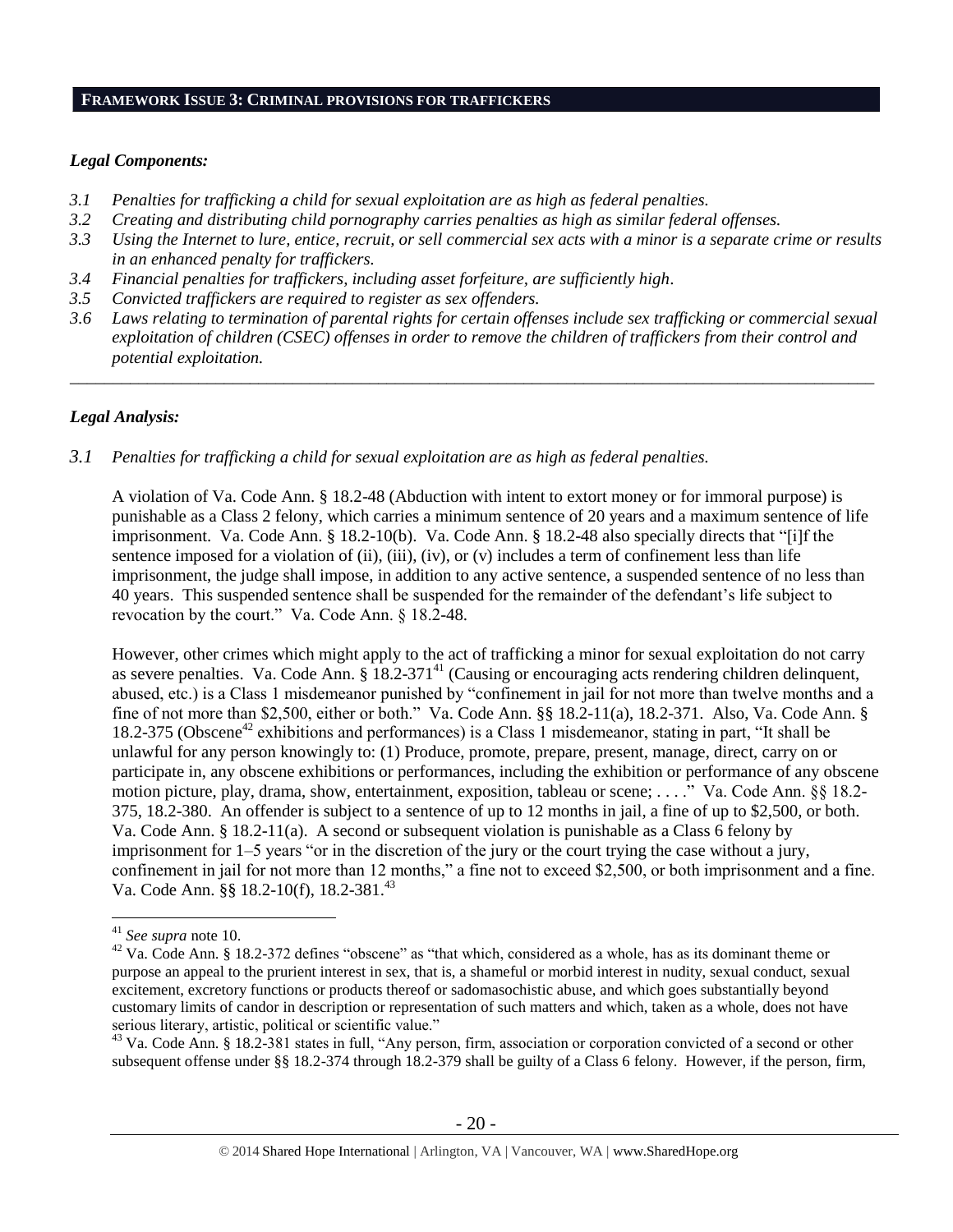Va. Code Ann. § 18.2-374.4 (Display of child pornography or grooming video or materials to a child unlawful) states,

Any person 18 years of age or older who displays child pornography or a grooming video or materials<sup>44</sup> to a child under 13 years of age with the intent to entice, solicit, or encourage the child to engage in the fondling of the sexual or genital parts of another or the fondling of his sexual or genital parts by another, sexual intercourse, cunnilingus, fellatio, anilingus, anal intercourse, or object sexual penetration is guilty of a Class 6 felony.

A Class 6 felony is punishable by "a term of imprisonment of not less than one year nor more than five years, or in the discretion of the jury or the court trying the case without a jury, confinement in jail for not more than 12 months and a fine of not more than \$ 2,500, either or both." Va. Code Ann. § 18.2-10(f).

Though not specific to trafficking a minor, several statutes related to prostitution may be used to prosecute the sex trafficker of a minor. Violations of these statutes are classified as Class 4 felonies, which carry a sentence of imprisonment for 2–10 years and a possible fine up to \$100,000. Va. Code Ann. § 18.2-10(d), (g).

1. Va. Code Ann. § 18.2-355<sup>45</sup> (Taking, detaining, etc., person for prostitution, etc., or consenting thereto; human trafficking) states,

## Any person who:

(1) For purposes of prostitution or unlawful sexual intercourse, takes any person into, or persuades, encourages or causes any person to enter, a bawdy place, or takes or causes such person to be taken to any place against his or her will for such purposes; or,

. . . .

(3) Being parent, guardian, legal custodian or one standing in loco parentis of a person, consents to such person being taken or detained by any person for the purpose of prostitution or unlawful sexual intercourse; is guilty of pandering, and shall be guilty of a Class 4 felony. (4) For purposes of prostitution, takes any minor into, or persuades, encourages, or causes

any minor to enter, a bawdy place, or takes or causes such person to be taken to any place for such purposes; is guilty of pandering, and shall be guilty of a Class 4 felony.

2. Va. Code § 18.2-356<sup>46</sup> (Receiving money for procuring person) states, "Any person who receives any money or other valuable thing for or on account of (i) procuring for or placing in a house of prostitution or elsewhere any person for the purpose of causing such person to engage in unlawful sexual intercourse*,* anal intercourse, cunnilingus, fellatio, or anilingus or any act in violation of § 18.2-361 or (ii) causing any person to engage in forced labor or services, concubinage, prostitution, or the manufacture of any obscene material or child pornography is guilty of a Class 4 felony."

association or corporation convicted of such subsequent offense is the owner of the business establishment where each of the offenses occurred, a fine of not more than \$10,000 shall be imposed in addition to the penalties otherwise prescribed by this section."

 $44$  Va. Code Ann. § 18.2-374.4(B) defines "Grooming video or materials" as "a cartoon, animation, image, or series of images depicting a child engaged in the fondling of the sexual or genital parts of another or the fondling of his sexual or genital parts by another, masturbation, sexual intercourse, cunnilingus, fellatio, anilingus, anal intercourse, or object sexual penetration."

<sup>45</sup> *See supra* note [4.](#page-1-2)

<sup>46</sup> *See supra* note [8.](#page-2-0)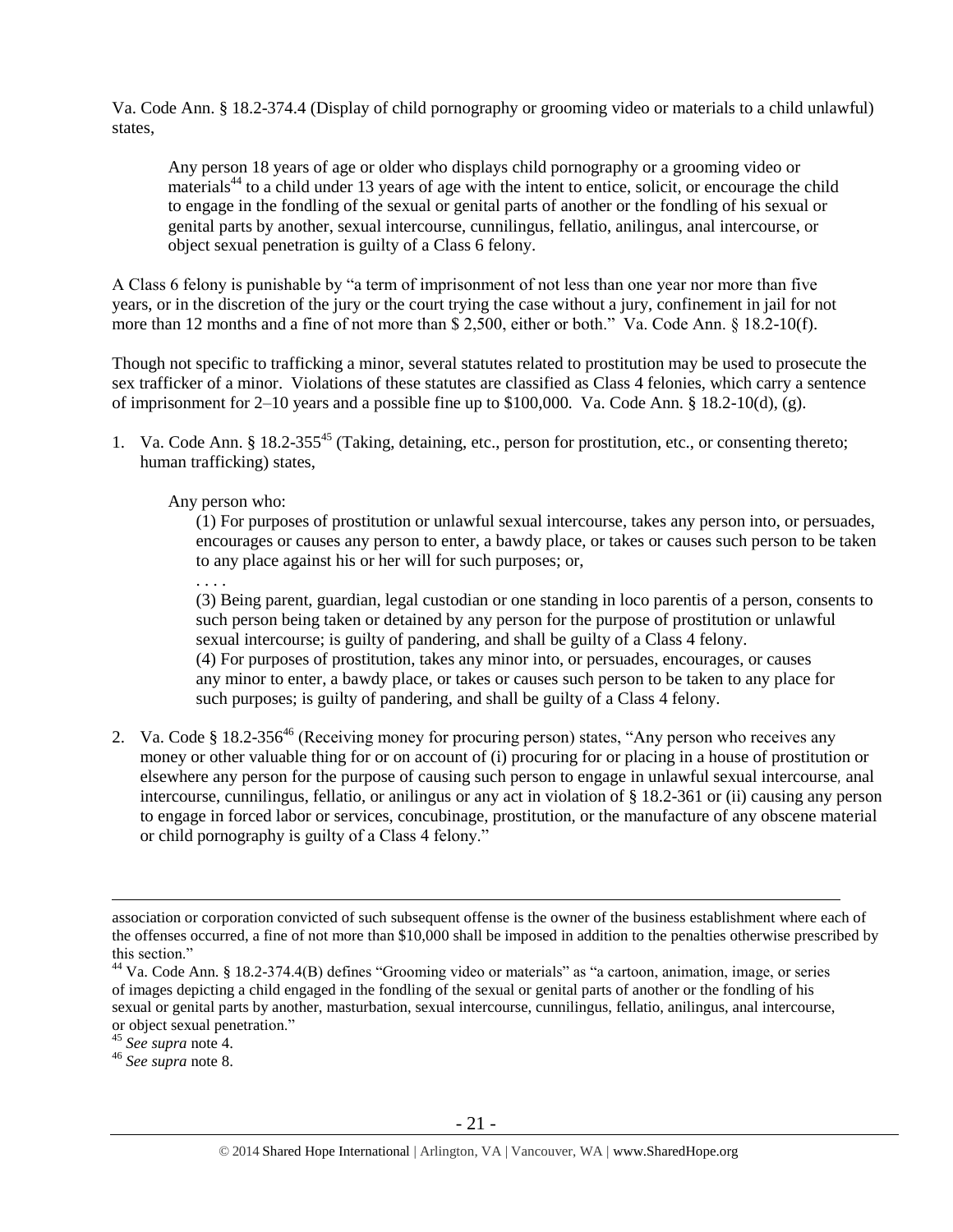- 2. Va. Code Ann. § 18.2-357 (Receiving money from earnings of male or female prostitute) states, "Any person who shall knowingly receive any money or other valuable thing from the earnings of any male or female engaged in prostitution, except for a consideration deemed good and valuable in law, shall be guilty of pandering, punishable as a Class 4 felony."
- 3. Va. Code Ann. § 18.2-347 (Keeping, residing in or frequenting a bawdy place; "bawdy place" defined) provides, "It shall be unlawful for any person to keep any bawdy place, or to reside in or at or visit, for immoral purposes, any such bawdy place. . . . As used in this Code, '*bawdy place*' shall mean any place within or without any building or structure which is used or is to be used for lewdness, assignation or prostitution."

In comparison, if the victim is under the age of 14, a conviction under the Trafficking Victims Protection  $Act^{47}$ for child sex trafficking is punishable by 15 years to life imprisonment and a fine not to exceed \$250,000. 18 U.S.C. §§ 1591(b)(1),  $3559(a)(1)$ ,  $3571(b)(3)$ . If the victim is between the ages of 14–17, a conviction is punishable by 10 years to life imprisonment and a fine not to exceed \$250,000. 18 U.S.C. §§ 1591(b)(2), 3559(a)(1), 3571(b)(3). A conviction is punishable by mandatory life imprisonment, however, if the trafficker has a prior conviction for a federal sex offense<sup>48</sup> against a minor.

*3.2 Creating and distributing child pornography carries penalties as high as similar federal offenses*.

Va. Code Ann. § 18.2-374.1(B) (Production, publication, sale, financing, etc., of child pornography; presumption as to age; severability)<sup>49</sup> states,

A person shall be guilty of production of child pornography who:

<span id="page-21-0"></span>1. Accosts, entices or solicits a person less than 18 years of age with intent to induce or force such person to perform in or be a subject of child pornography; or

- 2. Produces or makes or attempts or prepares to produce or make child pornography; or
- 3. Who knowingly takes part in or participates in the filming, photographing, or other production of child pornography by any means; or
- 4. Knowingly finances or attempts or prepares to finance child pornography.

Va. Code Ann. § 18.2-374.1(D) makes clear that "[f]or the purposes of this section it may be inferred by text, title or appearance that a person who is depicted as or presents the appearance of being less than 18 years of age in sexually explicit visual material is less than 18 years of age.

<sup>47</sup> *See supra* note [25.](#page-10-0)

<sup>48</sup> *See supra* note [26](#page-10-1) for the definition of "federal sex offense."

<sup>&</sup>lt;sup>49</sup> Va. Code Ann. § 18.2-374.1(A) defines "child pornography" for "this article and Article 4 (§ 18.2-362 et seq.) . . . [as] sexually explicit visual material which utilizes or has as a subject an identifiable minor. An identifiable minor is a person who was a minor at the time the visual depiction was created, adapted, or modified; or whose image as a minor was used in creating, adapting or modifying the visual depiction; and who is recognizable as an actual person by the person's face, likeness, or other distinguishing characteristic, such as a unique birthmark or other recognizable feature; and shall not be construed to require proof of the actual identity of the identifiable minor." Also, the term "sexually explicit visual material" is defined in the same provision as "a picture, photograph, drawing, sculpture, motion picture film, digital image, including such material stored in a computer's temporary Internet cache when three or more images or streaming videos are present, or similar visual representation which depicts sexual bestiality, a lewd exhibition of nudity, as nudity is defined in § 18.2-390, or sexual excitement, sexual conduct or sadomasochistic abuse, as also defined in § 18.2-390, or a book, magazine or pamphlet which contains such a visual representation. An undeveloped photograph or similar visual material may be sexually explicit material notwithstanding that processing or other acts may be required to make its sexually explicit content apparent."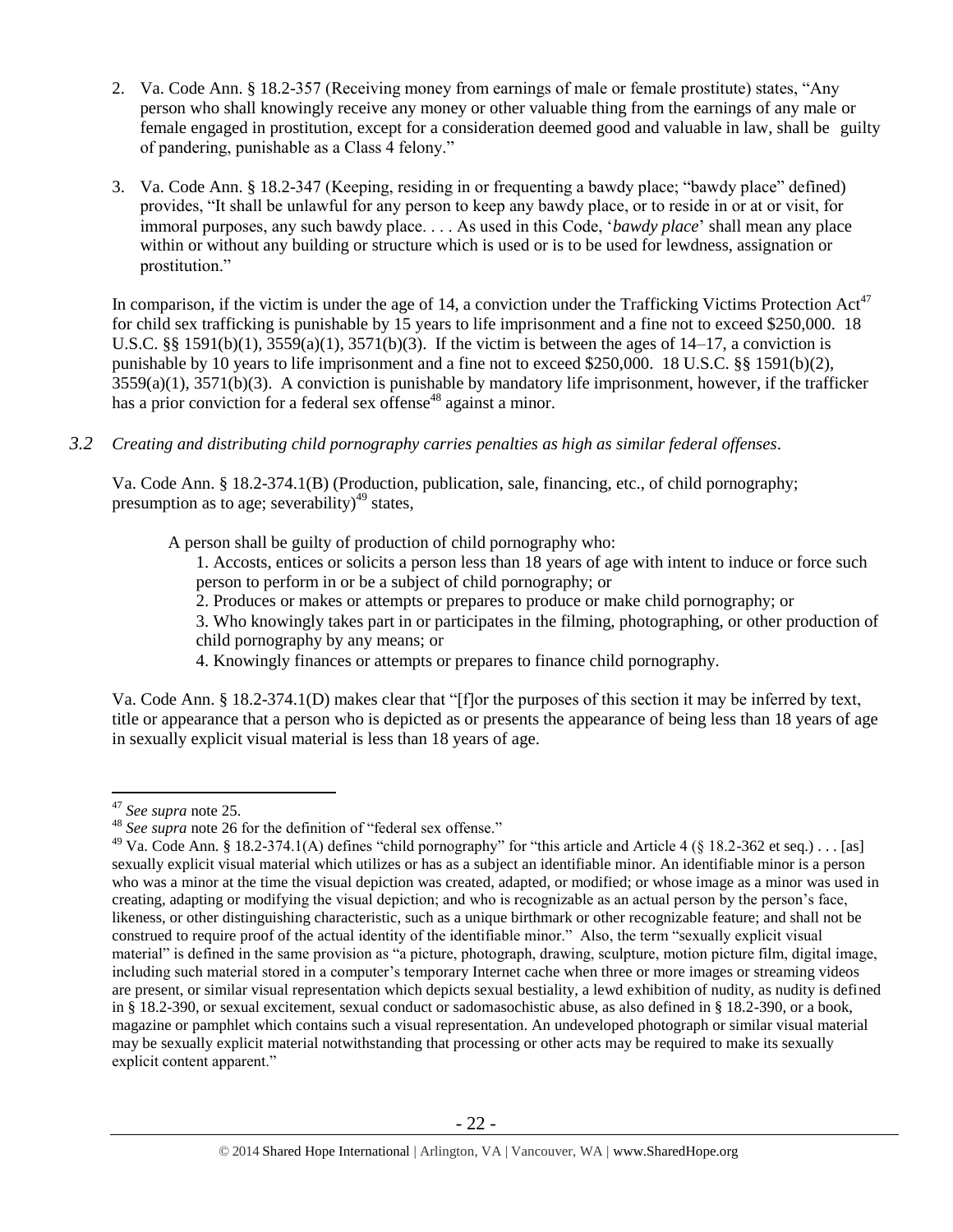A violation of Va. Code Ann. § 18.2-374.1(B) is punishable by imprisonment for 5–30 years when the subject of the child pornography is a child under 15, with a mandatory minimum of 5 years if the offender is at least 7 years older than the subject of the child pornography. A subsequent violation, where the offender is at least 7 years older than the child, is punishable by imprisonment for 15–40 years, "15 years of which shall be a mandatory minimum term of imprisonment." Va. Code Ann. § 18.2-374.1(C1). When the subject of the child pornography is at least 15 but less than 18, the sentence is 1–20 years, except if the offender is at least 7 years older than the child then the sentence is 3–30 years, with a 3-year "mandatory minimum term of imprisonment." Va. Code Ann. § 18.2-374.1(C2). A subsequent violation by an offender at least 7 years older than the subject is punishable by imprisonment for 10–30 years, "10 years of which shall be a mandatory minimum term of imprisonment." Va. Code Ann. § 18.2-374.1(C2).

In comparison, if the victim is under the age of 14, a conviction under the TVPA for child sex trafficking is punishable by 15 years to life imprisonment and a fine not to exceed \$250,000. 18 U.S.C. §§ 1591(b)(1),  $3559(a)(1)$ ,  $3571(b)(3)$ . If the victim is between the ages of  $14-17$ , a conviction is punishable by 10 years to life imprisonment and a fine not to exceed \$250,000. 18 U.S.C. §§ 1591(b)(2), 3559(a)(1), 3571(b)(3). A conviction is punishable by mandatory life imprisonment, however, if the trafficker has a prior conviction for a federal sex offense<sup>50</sup> against a minor. Additionally, a federal conviction for distribution of child pornography<sup>51</sup> is generally punishable by imprisonment for  $5-20$  years and a fine not to exceed \$250,000.<sup>52</sup> Subsequent convictions, however, are punishable by imprisonment up to 40 years and a fine not to exceed \$250,000.<sup>53</sup>

*3.3 Using the Internet to lure, entice, recruit, or sell commercial sex acts with a minor is a separate crime or results in an enhanced penalty for traffickers.*

Va. Code Ann. § 18.2-374.3 (Use of communications systems to facilitate certain offenses involving children) makes it a crime to use the Internet, or other communication systems, to engage in certain types of sexual interactions with a minor.<sup>54</sup> It states in part,

B. It shall be unlawful for any person to use a communications system,<sup>55</sup> including but not limited to computers or computer networks or bulletin boards, or any other electronic means for the purposes of

 $\overline{a}$ *<sup>50</sup> See supra* note [26](#page-10-1) for the definition of "federal sex offense."

<sup>&</sup>lt;sup>51</sup> 18 U.S.C. §§ 2252(a)(1), (a)(2), (a)(3) (Certain activities relating to material involving the sexual exploitation of minors),  $2252A(a)(2)$ ,  $(a)(3)$  (Certain activities relating to material constituting or containing child pornography), 1466A(a) (Obscene visual representations of the sexual abuse of children).

<sup>&</sup>lt;sup>52</sup> 18 U.S.C. §§ 2252(b) (stating that a conviction under subsection (a)(1), (a)(2), or (a)(3) is punishable by imprisonment for 5–20 years and a fine), 2252A(b)(1) (a conviction is punishable by imprisonment for 5–20 years and a fine),  $1466A(a)$ , (b) (stating that a conviction under subsection (a) is "subject to the penalties provided in section 2252A(b)(1)," imprisonment for 5–20 years and a fine, while a conviction under subsection (b) is "subject to the penalties provided in section 2252A(b)(2)," imprisonment up to 10 years, a fine, or both); *see also* 18 U.S.C. §§ 3559(a)(1) (classifying all of the above listed offenses as felonies),  $3571(b)(3)$  (providing a fine up to \$250,000 for any felony conviction).

<sup>&</sup>lt;sup>53</sup> 18 U.S.C. §§ 2252(b) (stating if a person has a prior conviction under subsection (a)(1), (a)(2), or (a)(3) or a list of other statutes, a conviction is punishable by a fine and imprisonment for 15–40 years), 2252A(b)(1) (stating if a person has a prior conviction under subsection (a)(2), (a)(3), or a list of other statutes, a conviction is punishable by a fine and imprisonment for  $15-40$  years),  $1466A(a)$ , (b) (stating that the penalty scheme for section  $2252A(b)$ applies); *see also* 18 U.S.C. §§ 3559(a)(1) (classifying all of the above listed offenses as felonies), 3571(b)(3) (providing a fine up to \$250,000 for any felony conviction).

<sup>54</sup> *Podracky v. Commonwealth*, 662 S.E.2d 81, 87 (Va. Ct. App. 2008) (stating that language of § 18.2-374.3(B) "does not require the solicitation of an actual minor, only the use of a communications system 'for the purposes of soliciting any person he knows or has reason to believe is a minor' for specified criminal offenses."); *see also Grafmuller v. Commonwealth*, 698 S.E.2d 276, 279 (Va. Ct. App. 2010) (citing *Podracky*, explaining "the defendant's solicitation of sexual behavior from a person that he believes is a child constitutes the behavior that the legislature intended to prohibit.")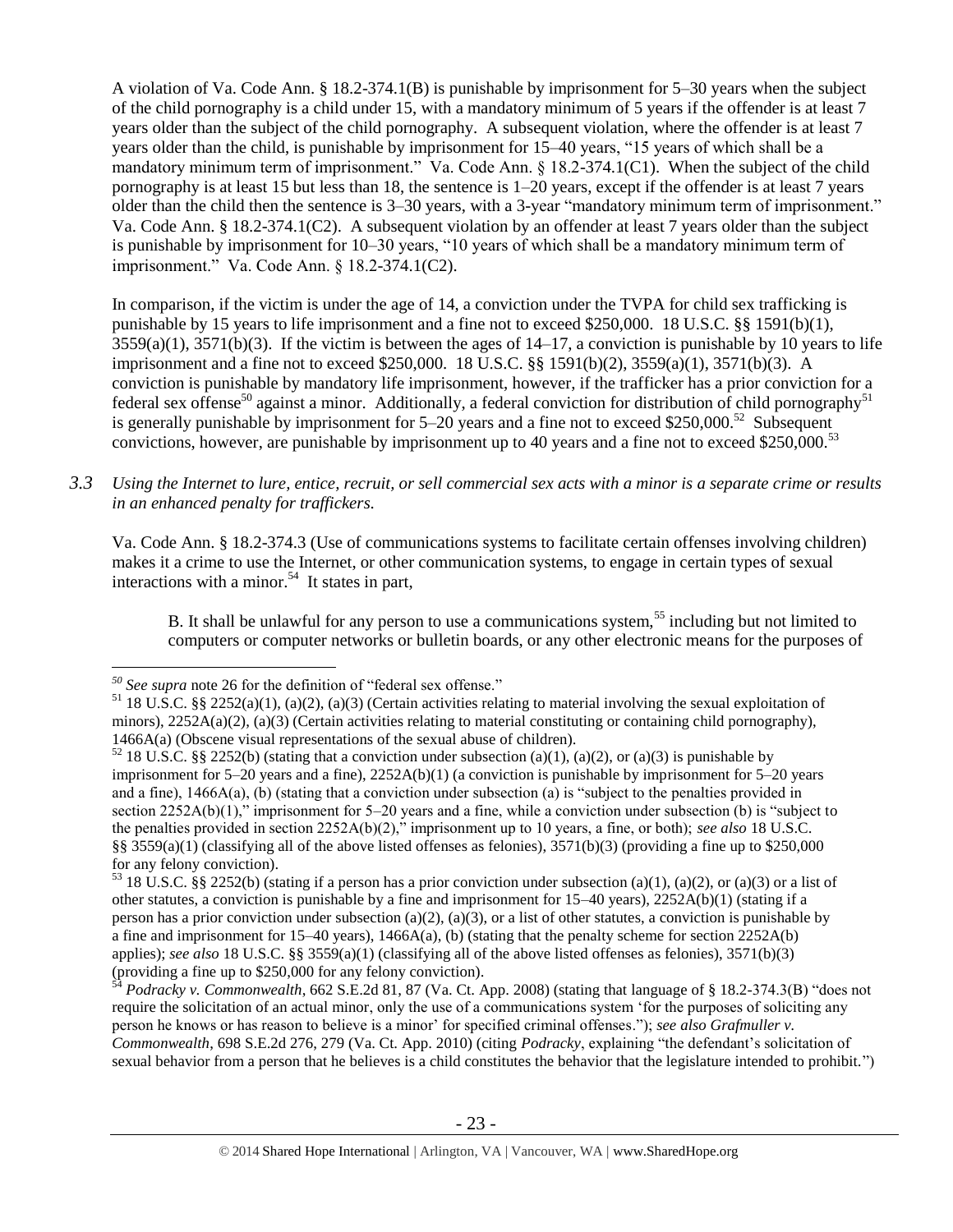procuring or promoting the use of a minor for any activity in violation of § 18.2-370 [Taking indecent liberties with children; penalties] or § 18.2-374.1 [Production, publication, sale, financing, etc., of child pornography; presumption as to age; severability]. A violation of this subsection is a Class 6 felony. C. It shall be unlawful for any person 18 years of age or older to use a communications system, including but not limited to computers or computer networks or bulletin boards, or any other electronic means, for the purposes of soliciting, with lascivious intent, any person he knows or has reason to believe is a child younger than 15 years of age to knowingly and intentionally:

1. Expose his sexual or genital parts to any child to whom he is not legally married or propose that any such child expose his sexual or genital parts to such person;

2. Propose that any such child feel or fondle his own sexual or genital parts or the sexual or genital parts of such person or propose that such person feel or fondle the sexual or genital parts of any such child;

3. Propose to such child the performance of an act of sexual intercourse or any act constituting an offense under § 18.2-361 [Crimes against nature; penalty]; or

4. Entice, allure, persuade, or invite any such child to enter any vehicle, room, house, or other place, for any purposes set forth in the preceding subdivisions.

Any person who violates this subsection is guilty of a Class 5 felony. However, if the person is at least seven years older than the child he knows or has reason to believe is less than 15 years of age, the person shall be punished by a term of imprisonment of not less than five years nor more than 30 years in a state correctional facility, five years of which shall be mandatory minimum term of imprisonment. Any person who commits a second or subsequent violation of this subsection when the person is at least seven years older than the child he knows or has reason to believe is less than 15 years of age shall be punished by a term of imprisonment of not less than 10 years nor more than 40 years, 10 years of which shall be a mandatory minimum term of imprisonment.

D. Any person who uses a communications system, including but not limited to computers or computer networks or bulletin boards, or any other electronic means, for the purposes of soliciting, with lascivious intent, any child he knows or has reason to believe is at least 15 years of age but younger than 18 years of age to knowingly and intentionally commit any of the activities listed in subsection C if the person is at least seven years older than the child is guilty of a Class 5 felony. Any person who commits a second or subsequent violation of this subsection shall be punished by a term of imprisonment of not less than one nor more than 20 years, one year of which shall be a mandatory minimum term of imprisonment.

E. Any person 18 years of age or older who uses a communications system, including but not limited to computers or computer networks or bulletin boards, or any other electronic means, for the purposes of soliciting any person he knows or has reason to believe is a child younger than 18 years of age for (i) any activity in violation of § 18.2-355 [Taking, detaining, etc., person for prostitution, etc., or consenting thereto; human trafficking] or 18.2-361 [Crimes against nature; penalty], (ii) any activity in violation of § 18.2-374.1 [Production, publication, sale, financing, etc., of child pornography; presumption as to age; severability], or (iii) a violation of § 18.2-374.1:1 [Possession, reproduction, distribution, and facilitation of child pornography; penalty] is guilty of a Class 5 felony.

Va. Code Ann. § 18.2-376.1 (Enhanced penalties for using a computer in certain violations) states, "Any person who uses a computer in connection with a violation of §§ 18.2-374 [Production, publication, sale, possession, etc., of obscene items], 18.2-375 [Obscene exhibitions and performances], or § 18.2-376 [Advertising, etc., obscene items, exhibitions or performances] is guilty of a separate and distinct Class 1 misdemeanor, and for a second or subsequent such offense within 10 years of a prior such offense is guilty of a Class 6 felony, the

<sup>55</sup> *See supra* note [30](#page-11-0) for the definition of "use a communications system."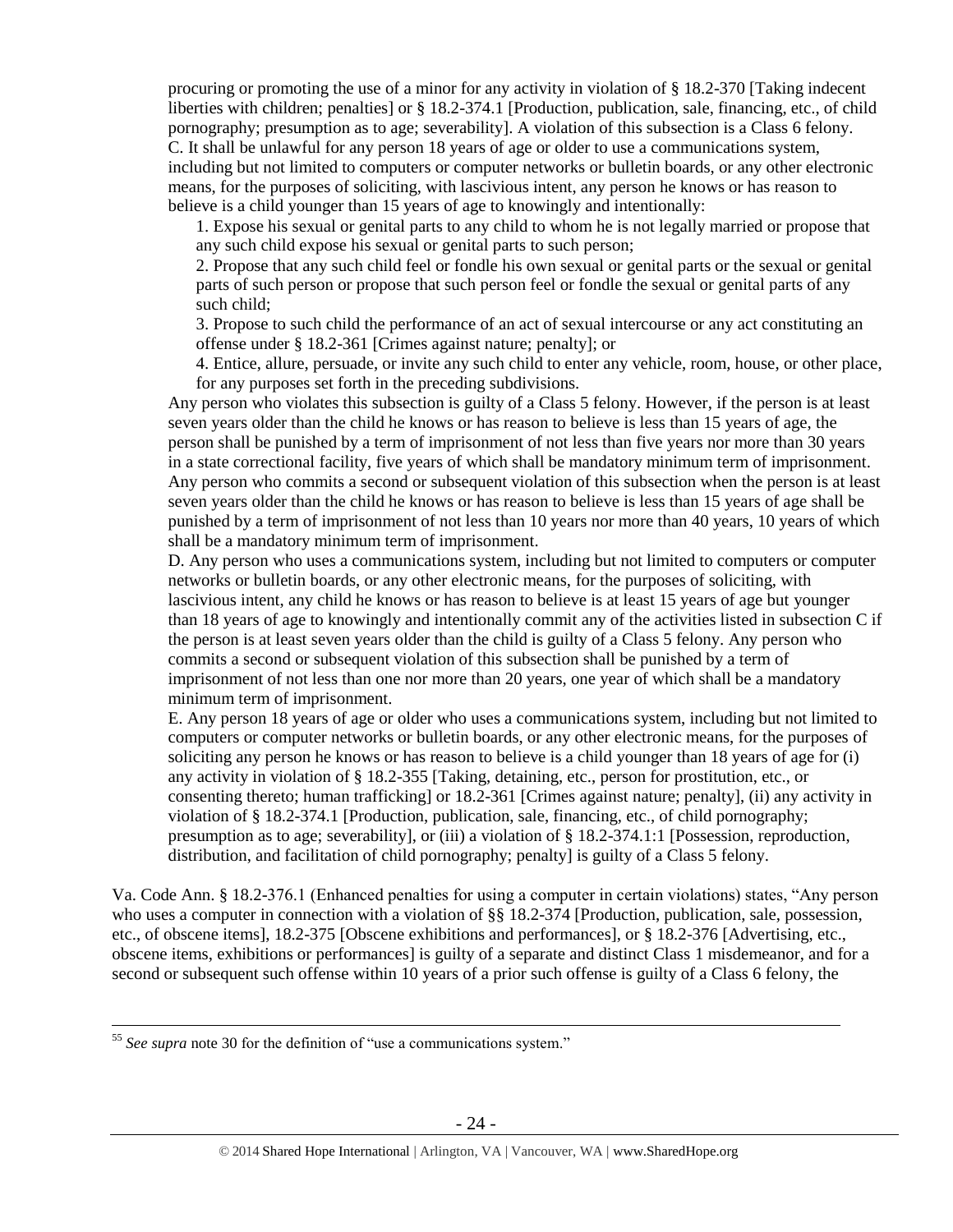penalties to be imposed in addition to any other punishment otherwise prescribed for a violation of any of those sections."

*3.4 Financial penalties for traffickers, including asset forfeiture, are sufficiently high*.

A convicted trafficker under Va. Code Ann. § 18.2-48 (Abduction with intent to extort money or for immoral purpose) is potentially subject to a fine of up to \$100,000. Va. Code Ann. § 18.2-10(b), (g).

Pursuant to Va. Code Ann. § 19.2-386.32 (Seizure and forfeiture of property used in connection with the abduction of children), a trafficker could be subject to non-mandatory asset forfeiture in the course of their criminal proceedings. Va. Code Ann. § 19.2-386.32 states,

All moneys and other property, real and personal, owned by a person and used to further the abduction of a child in violation of § 18.2-47, 18.2-48, or 18.2-48.1 are subject to lawful seizure by a lawenforcement officer and are subject to forfeiture to the Commonwealth pursuant to Chapter 22.1 (§ 19.2-386.1 et seq.) by order of the court in which a conviction under § 18.2-47, 18.2-48, or 18.2-48.1 is obtained.

Also, under Va. Code Ann. § 19.2-386.35 (Seizure of property used in connection with certain offenses), property used in connection with certain offenses is subject to forfeiture. Va. Code Ann. § 19.2-386.35 provides,

All money, equipment, motor vehicles, and other personal and real property of any kind or character together with any interest or profits derived from the investment of such proceeds or other property that (i) was used in connection with the commission of, or in an attempt to commit, a violation of subsection B of § 18.2-47 [Abduction and kidnapping defined; punishment], § 18.2- 48 [Abduction with intent to extort money or for immoral purpose] or . . . subsection B of § 18.2- 346 [Prostitution; commercial sexual conduct; commercial exploitation of a minor; penalties], or § 18.2-347 [Keeping, residing in or frequenting a bawdy place; "bawdy place" defined], [18.2-348](http://lis.virginia.gov/cgi-bin/legp604.exe?000+cod+18.2-348) [Aiding prostitution or illicit sexual intercourse], 18.2-349 [Using vehicles to promote prostitution or unlawful sexual intercourse], 18.2-355 [Taking, detaining, etc., person for prostitution, etc., or consenting thereto], 18.2-356 [Receiving money for procuring person], 18.2- 357 [Receiving money from earnings of male or female prostitute] . . . ; (ii) is traceable to the proceeds of some form of activity that violates subsection B of § 18.2-47 [Abduction and kidnapping defined; punishment], § 18.2-48 [Abduction with intent to extort money or for immoral purpose] . . . , subsection B of § 18.2-346 [Prostitution; commercial sexual conduct; commercial exploitation of a minor; penalties], or § 18.2-347 [Keeping, residing in or frequenting a bawdy place; "bawdy place" defined], 18.2-348 [Aiding prostitution or illicit sexual intercourse], 18.2-349 [Using vehicles to promote prostitution or unlawful sexual intercourse], 18.2-355 [Taking, detaining, etc., person for prostitution, etc., or consenting thereto], 18.2-356 [Receiving money for procuring person], [18.2-357](http://lis.virginia.gov/cgi-bin/legp604.exe?000+cod+18.2-357) [Receiving money from earnings of male or female prostitute] [. . . ;](http://lis.virginia.gov/cgi-bin/legp604.exe?000+cod+40.1-29) or (iii) was used to or intended to be used to promote some form of activity that violates subsection B of § 18.2-47 [Abduction and kidnapping defined; punishment],  $§$  18.2-48 [Abduction with intent to extort money or for immoral purpose] or ... subsection B of § 18.2-346 [Prostitution; commercial sexual conduct; commercial exploitation of a minor; penalties], or § 18.2-347 [Keeping, residing in or frequenting a bawdy place; "bawdy place" defined], 18.2-348 [Aiding prostitution or illicit sexual intercourse], 18.2-349 [Using vehicles to promote prostitution or unlawful sexual intercourse], 18.2-355 [Taking, detaining, etc., person for prostitution, etc., or consenting thereto], 18.2-356 [Receiving money for procuring person], 18.2-357 [Receiving money from earnings of male or female prostitute] . . . is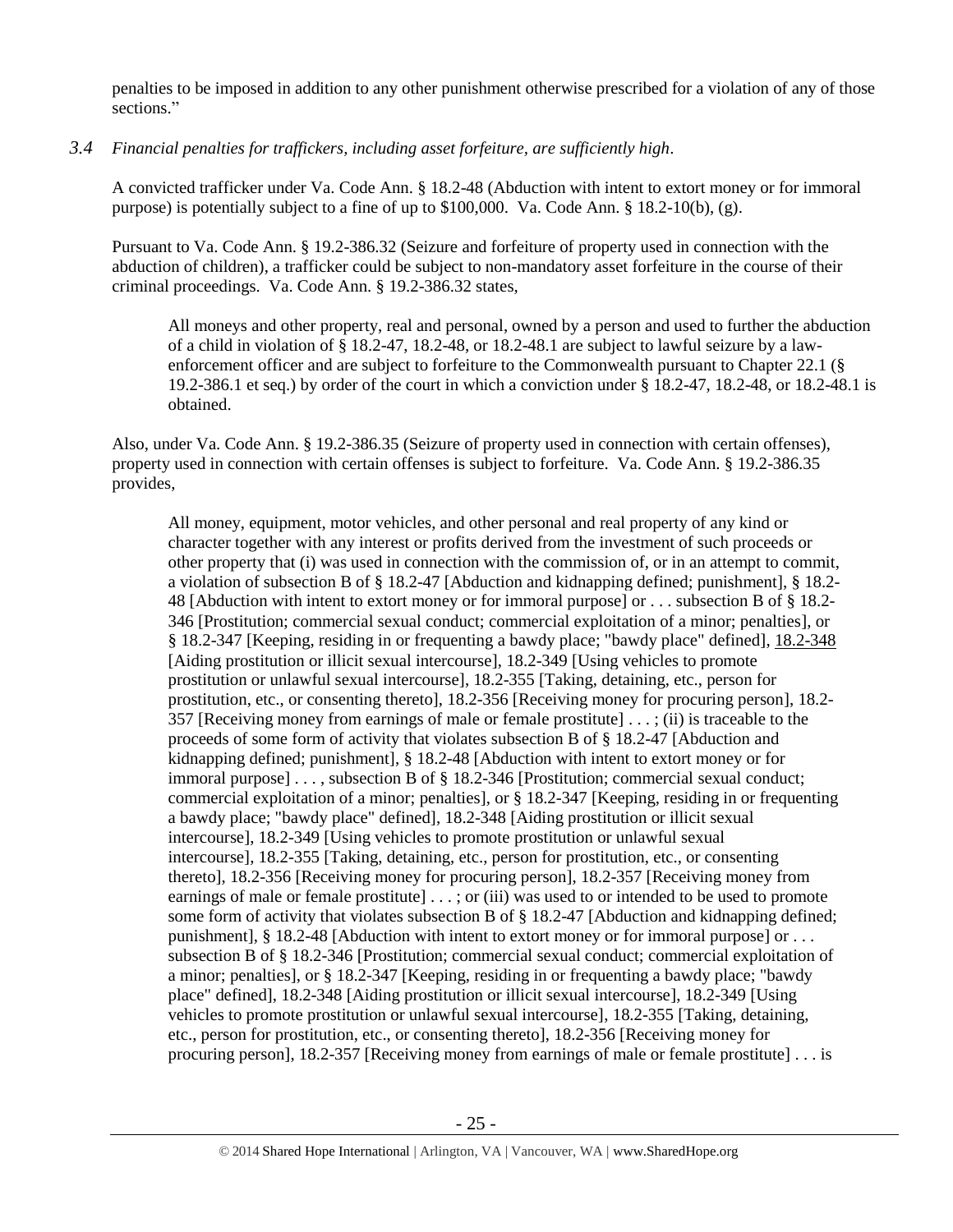subject to lawful seizure by a law-enforcement officer and subject to forfeiture to the Commonwealth pursuant to Chapter 22.1 (§ 19.2-386.1 et seq.). Any forfeiture action under this section shall be stayed until conviction, and property eligible for forfeiture pursuant to this section shall be forfeited only upon the entry of a final judgment of conviction for an offense listed in this section; if no such judgment is entered, all property seized pursuant to this section shall be released from seizure.

A trafficker arrested under Va. Code Ann. § 18.2-48 (Abduction with intent to extort money or for immoral purpose) or § 18.2-357 (Receiving money from earnings of male or female prostitute) may be subject to vehicle seizure and forfeiture. Va. Code Ann. § 19.2-386.16(A), (B) (Forfeiture of motor vehicles used in commission of certain crimes) states in part,

A. Any vehicle knowingly used by the owner thereof or used by another with his knowledge of and during the commission of, or in an attempt to commit, a second or subsequent offense of Section 18.2- 346 [Prostitution; commercial exploitation of a minor], 18.2-347 [Keeping, residing in or frequenting a bawdy place; "bawdy place" defined], 18.2-348 [Aiding prostitution or illicit sexual intercourse], 18.2- 349 [Using vehicles to promote prostitution or unlawful sexual intercourse], 18.2-355 [Taking, detaining, etc., person for prostitution, etc., or consenting thereto; human trafficking], 18.2-356 [Receiving money for procuring person] or § 18.2-357 [Receiving money from earnings of male or female prostitute] or of a similar ordinance of any county, city or town or knowingly used for the transportation of any stolen goods, chattels or other property, when the value of such stolen goods, chattels or other property is \$ 200 or more, or any stolen property obtained as a result of a robbery, without regard to the value of the property, shall be forfeited to the Commonwealth. The vehicle shall be seized by any law-enforcement officer arresting the operator of such vehicle for the criminal offense, and delivered to the sheriff of the county or city in which the offense occurred. . . . B. Any vehicle knowingly used by the owner thereof or used by another with his knowledge of and during the commission of, or in an attempt to commit, a misdemeanor violation of subsection D of Section 18.2-47 [Abduction and kidnapping defined; punishment] or a felony violation of (i) Article 3 (§ 18.2-47 et seq.) of Chapter 4 of Title 18.2 or (ii) § 18.2-357 [Receiving money from earnings of male or female prostitute] where the prostitute is a minor, shall be forfeited to the Commonwealth.

A trafficker convicted for child pornography is subject to mandatory asset forfeiture. Va. Code Ann. § 19.2- 386.31 (Seizure and forfeiture of property used in connection with the exploitation and solicitation of children) states,

All audio and visual equipment, electronic equipment, devices and other personal property used in connection with the possession, production, distribution, publication, sale, possession with intent to distribute or making of child pornography that constitutes a violation of § 18.2-374.1 [Production, publication, sale, financing, etc., of child pornography; presumption as to age; severability] or 18.2- 374.1:1 [Possession, reproduction, distribution, and facilitation of child pornography; penalty], or in connection with the solicitation of a person less than 18 years of age that constitutes a violation of § 18.2-374.3 [Use of communications systems to facilitate certain offenses involving children] shall be subject to lawful seizure by a law-enforcement officer and shall be subject to forfeiture to the Commonwealth pursuant to Chapter 22.1 (Section 19.2-386.1 et seq.). The Commonwealth shall file an information and notice of seizure in accordance with the procedures in Chapter 22.1 (Section 19.2- 386.1 et seq.); however, any forfeiture action shall be stayed until conviction of the person whose property is subject to forfeiture. Upon his conviction, the court may dispose of the issue of forfeiture or may continue the civil case allowing the defendant time to answer, at the court's discretion.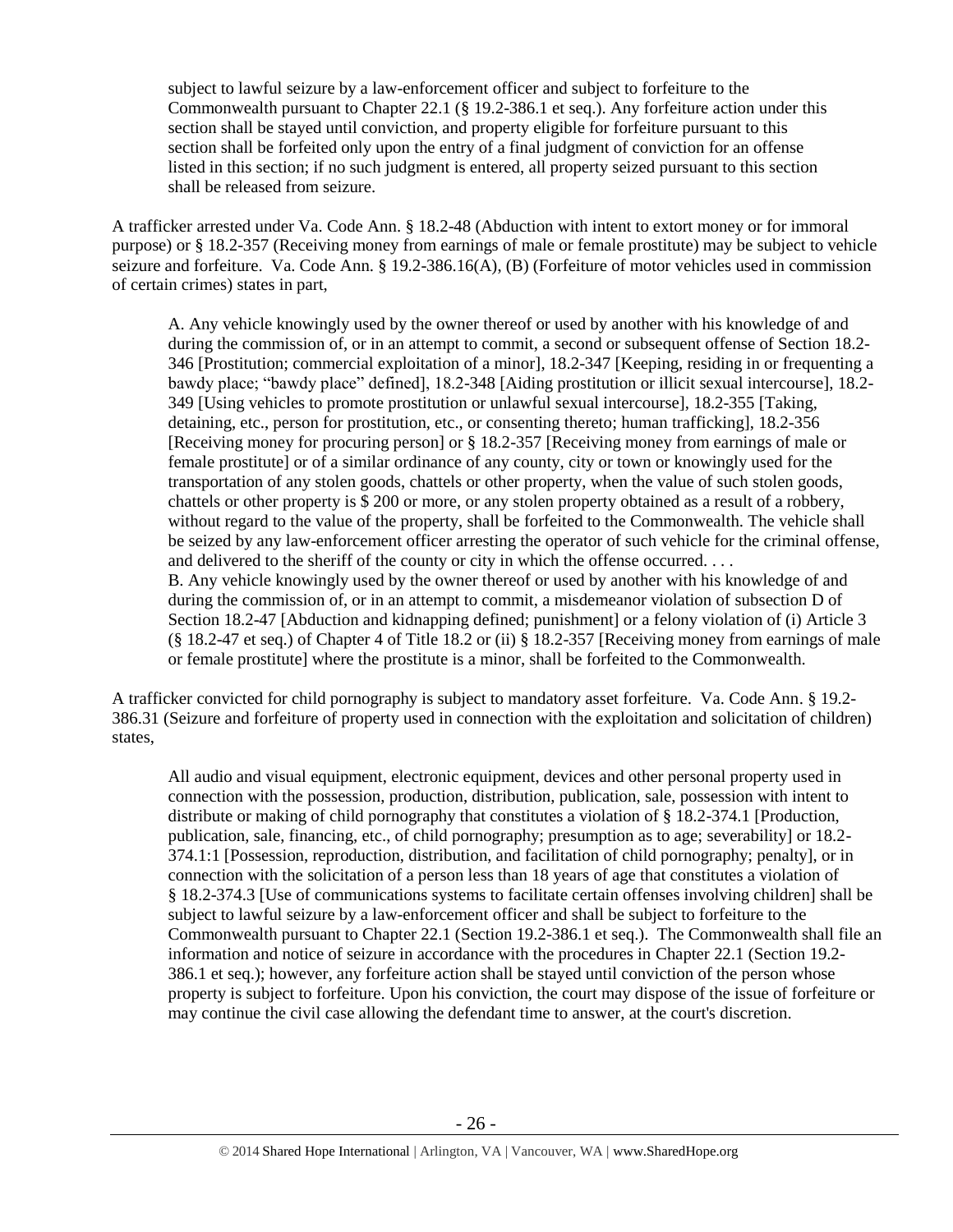Under Va. Code Ann. § 19.2-386.12 (Sale of forfeited property), forfeited property is sold and the money obtained from the sale is "paid over to the state treasury into a special fund of the Department of Criminal Justice Services . . ." The Department of Criminal Justice Services then distributes the money to "federal, state and local agencies to promote law enforcement . . . ." Va. Code Ann. § 19.2-386.14(A1) (Sharing of forfeited assets).

Traffickers convicted of certain offenses also have to pay mandatory restitution under Va. Code Ann. § 19.2- 305.1(E1) (Restitution for property damage or loss; community service), which states,

A defendant convicted of an offense under § 18.2-374.1[Production, publication, sale, financing, etc., of child pornography; presumption as to age; severability], 18.2-374.1:1 [Possession, reproduction, distribution, and facilitation of child pornography; penalty], or 18.2-374.3 [Use of communications systems to facilitate certain offenses involving children] shall be ordered to pay mandatory restitution to the victim of the offense in an amount as determined by the court. For purposes of this subsection, 'victim' means a person who is depicted in a still or videographic image involved in an offense under § 18.2-374.1 [Production, publication, sale, financing, etc., of child pornography; presumption as to age; severability], 18.2-374.1:1 [Possession, reproduction, distribution, and facilitation of child pornography; penalty], or 18.2-374.3 [Use of communications systems to facilitate certain offenses involving children].

## *3.5 Convicted traffickers are required to register as sex offenders.*

Under Va. Code Ann. § 9.1-902(A)<sup>56</sup> (Offenses requiring registration), "offense for which registration is required" is defined to include, "1. Any offense listed in subsection B; . . . ; 4. A sexually violent offense; 5. Any offense similar to those listed in subdivisions 1 through 4 under the laws of any foreign country or any political subdivision thereof, the United States or any political subdivision thereof; and 6. Any offense for which registration in a sex offender and crimes against minors registry is required under the laws of the jurisdiction where the offender was convicted."

Under subsection (B),

The offenses included under this subsection include any violation of, attempted violation of, or conspiracy to violate:

- 1. § 18.2-63 [Carnal knowledge of child between thirteen and fifteen years of age]; unless registration is required pursuant to subdivision E 1;  $\S$  18.2-64.1 [Carnal knowledge of certain minors]; . . . any felony violation of §18.2-346 [Prostitution; commercial sexual conduct; commercial exploitation of a minor; penalties]; any violation of subdivision (4) of § 18.2-355 [Taking, detaining, etc., person for prostitution, etc., or consenting thereto; human trafficking]; subsection B or C of § 18.2-374.1:1 [Possession, reproduction, distribution, and facilitation of child pornography; penalty]; ... or subsection B, C, or D of  $\S$  18.2-374.3; or a third or subsequent conviction of (i) § 18.2-67.4 [Sexual battery], (ii) § 18.2-67.4:2 [Sexual abuse of a child under 15 years of age; penalty], (iii) subsection C of § 18.2-67.5 [Attempted rape, forcible sodomy, object sexual penetration, aggravated sexual battery, and sexual battery] or (iv) § 18.2-386.1 [Unlawful filming, videotaping or photographing of another; penalty]. If the offense was committed on or after July 1, 2006, § 18.2-91 with the intent to commit any felony offense listed in this section; subsection A of  $\S 18.2-374.1:1$ ; or a felony under § 18.2-67.5:1.
- 2. Where the victim is a minor or is physically helpless or mentally incapacitated as defined in

 $\overline{a}$ <sup>56</sup> *See supra* note [40.](#page-16-0)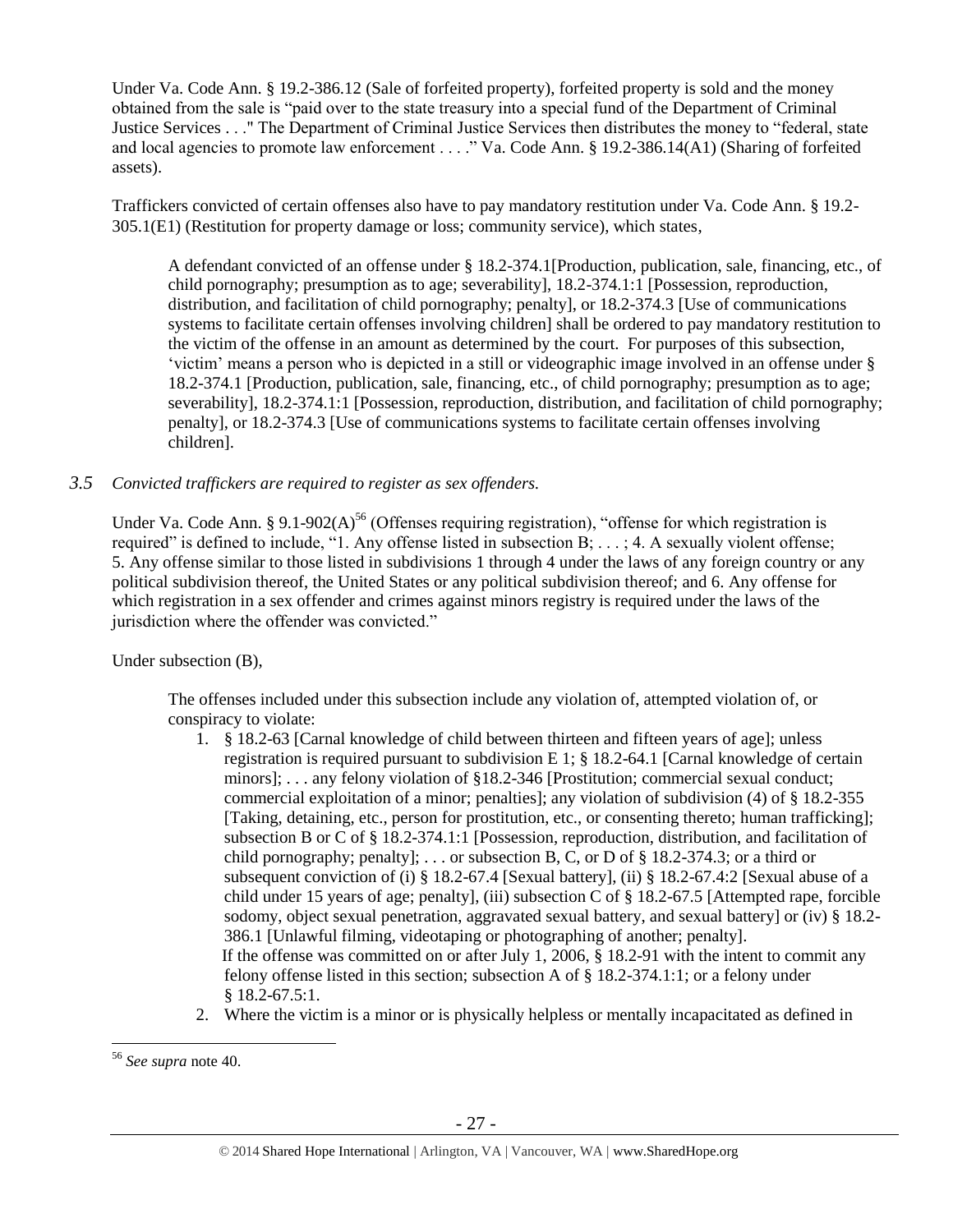§ 18.2-67.10, subsection A of § 18.2-47 [Abduction and kidnapping defined; punishment], clause (i) of § 18.2-48 [Abduction with intent to extort money or for immoral purpose], § 18.2- 67.4, subsection C of § 18.2-67.5, § 18.2-361 [Crimes against nature; penalty], §18.2-366, or a felony violation of former § 18.1-191.

A "sexually violent offense" is defined in subsection (E) as the following:

[A] violation of, attempted violation of, or conspiracy to violate:

1. Clause (ii) and (iii) of § 18.2-48 [Abduction with intent to extort money or for immoral purpose], former § 18.1-38 with the intent to defile or, for the purpose of concubinage or prostitution, a felony violation of subdivision (2) or (3) of former § 18.1-39 that involves assisting or aiding in such an abduction, § 18.2-61, former § 18.1-44 when such act is accomplished against the complaining witness's will, by force, or through the use of the complaining witness's mental incapacity or physical helplessness, or if the victim is under 13 years of age, subsection A of § 18.2-63 where the perpetrator is more than five years older than the victim, § 18.2-67.1, § 18.2-67.2, § 18.2-67.3, former § 18.1-215 when the complaining witness is under 13 years of age, § 18.2-67.4 where the perpetrator is 18 years of age or older and the victim is under the age of six, subsections A and B of § 18.2-67.5, § 18.2-370, or subdivision (1), (2), or (4) of former § 18.1-213, former § 18.1-214, or § 18.2-370.1 or § 18.2-374.1; or

2. § 18.2-63, § 18.2-64.1 [Carnal knowledge of certain minors], former § 18.2-67.2:1, § 18.2-90 with the intent to commit rape or, where the victim is a minor or is physically helpless or mentally incapacitated as defined in § 18.2-67.10, subsection A of § 18.2-47 [Abduction and kidnapping defined; punishment], § 18.2-67.4, subsection C of § 18.2-67.5, clause (i) of § 18.2-48, § 18.2-361 [Crimes against nature; penalty], § 18.2-366 or subsection C of § 18.2-374.1:1 [Possession, reproduction, distribution, and facilitation of child pornography; penalty]. An offense listed under this subdivision shall be deemed a sexually violent offense only if the person has been convicted or adjudicated delinquent of any two or more such offenses, provided that person had been at liberty between such convictions or adjudications; . . .

. . . .

4. Chapter 117 (18 U.S.C. § 2421 et seq.) of Title 18 of the United States Code or sex trafficking (as described in § 1591 of Title 18, U.S.C.).

3.5.1 Recommendation: Enact a human trafficking law and specify that conviction requires registration on the sex offender registry.

*3.6 Laws relating to termination of parental rights for certain offenses include sex trafficking or commercial sexual exploitation of children (CSEC) offenses in order to remove the children of traffickers from their control and potential exploitation.* 

Va. Code Ann. § 16.1-283 (Termination of residual parental rights) does not specifically include violations of Va. Code Ann. § 18.2-48 (Abduction with intent to extort money or for immoral purpose) as grounds for termination of parental rights.

Under Va. Code Ann. § 16.1-283, "residual parental rights" can be terminated for a number of reasons. Under subsection (B), residual parental rights of a parent of a neglected or abused child placed in foster care "as a result of (i) court commitment; (ii) an entrustment agreement entered into by the parent or parents; or (iii) other voluntary relinquishment by the parent or parents may be terminated if the court finds, based upon clear and convincing evidence, that it is in the best interests of the child" and the court also finds that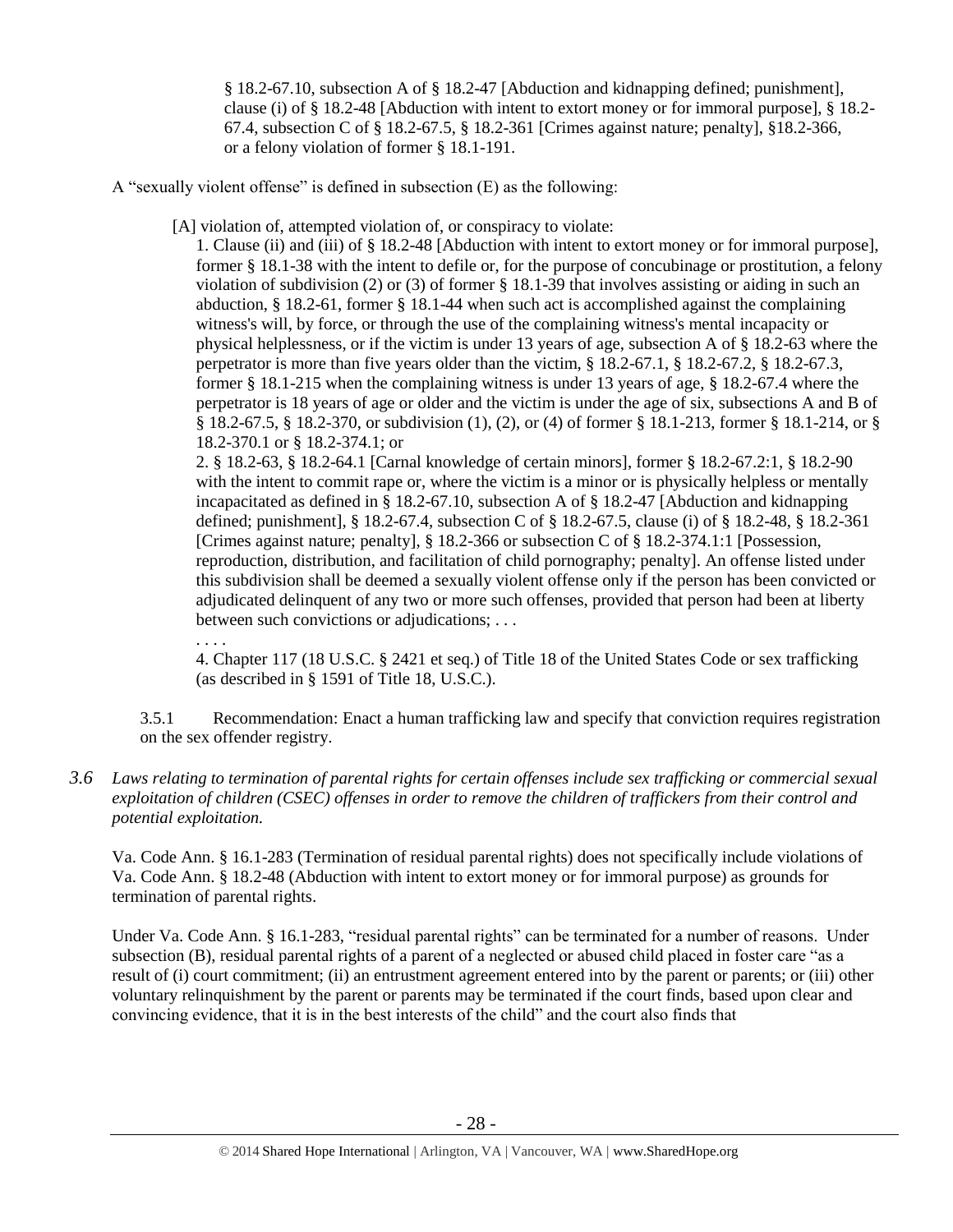1. The neglect or abuse<sup>57</sup> suffered by such child presented a serious and substantial threat to his life. health or development; and

2. It is not reasonably likely that the conditions which resulted in such neglect or abuse can be substantially corrected or eliminated so as to allow the child's safe return to his parent or parents within a reasonable period of time. . . .

Proof of severe mental or emotional illness or intellectual disability, debilitating habitual abuse or addiction to drugs or alcohol without attempts to complete treatment to improve parenting ability, or failure "without good cause, [to] respond[] to or follow[] through with appropriate, available and reasonable rehabilitative efforts on the part of social, medical, mental health or other rehabilitative agencies designed to reduce, eliminate or prevent the neglect or abuse of the child" is prima facie evidence of the conditions in Va. Code Ann.  $§ 16.1-283(B)(2).$ 

Under subsection (E), the residual parental rights of a parent whose child "is in the custody of a local board or licensed child-placing agency" may be terminated if, by clear and convincing evidence, the court finds it is in the best interests of the child and that, among other things, "(iii) the parent has been convicted of an offense under the laws of the Commonwealth or a substantially similar law of any other state, the United States or any foreign jurisdiction that constitutes . . . felony sexual assault, if the victim of the offense was a child of the parent or a child with whom the parent resided at the time of such offense; or (iv) the parent has subjected any child to aggravated circumstances." Va. Code Ann. § 16.1-283(E) defines "aggravated circumstances" for this section as "torture, chronic or severe abuse, or chronic or severe sexual abuse, if the victim of such conduct was a child of the parent or a child with whom the parent resided at the time such conduct occurred, including the failure to protect such a child from such conduct, which conduct or failure to protect: (i) evinces a wanton or depraved indifference to human life, or (ii) has resulted in the death of such a child or in serious bodily injury to such a child." Furthermore, "chronic sexual abuse" is defined as "recurring acts of physical abuse which place the child's health, safety and well-being at risk" whereas "'severe sexual abuse' may include an act or omission that occurred only once, but otherwise meets the definition of 'aggravated circumstances.'"

- 3.6.1 Recommendation: Amend Va. Code Ann. § 16.1-283 (Termination of residual parental rights) to include violations of Va. Code Ann. § 18.2-48 (Abduction with intent to extort money or for immoral purpose) as grounds for termination of parental rights.
- 3.6.2 Recommendation: Enact a human trafficking law and include violations as grounds for termination of parental rights under Va. Code Ann. § 16.1-283 (Termination of residual parental rights).

<sup>57</sup> *See infra* section 5.5 for a full discussion of the definition of "abuse."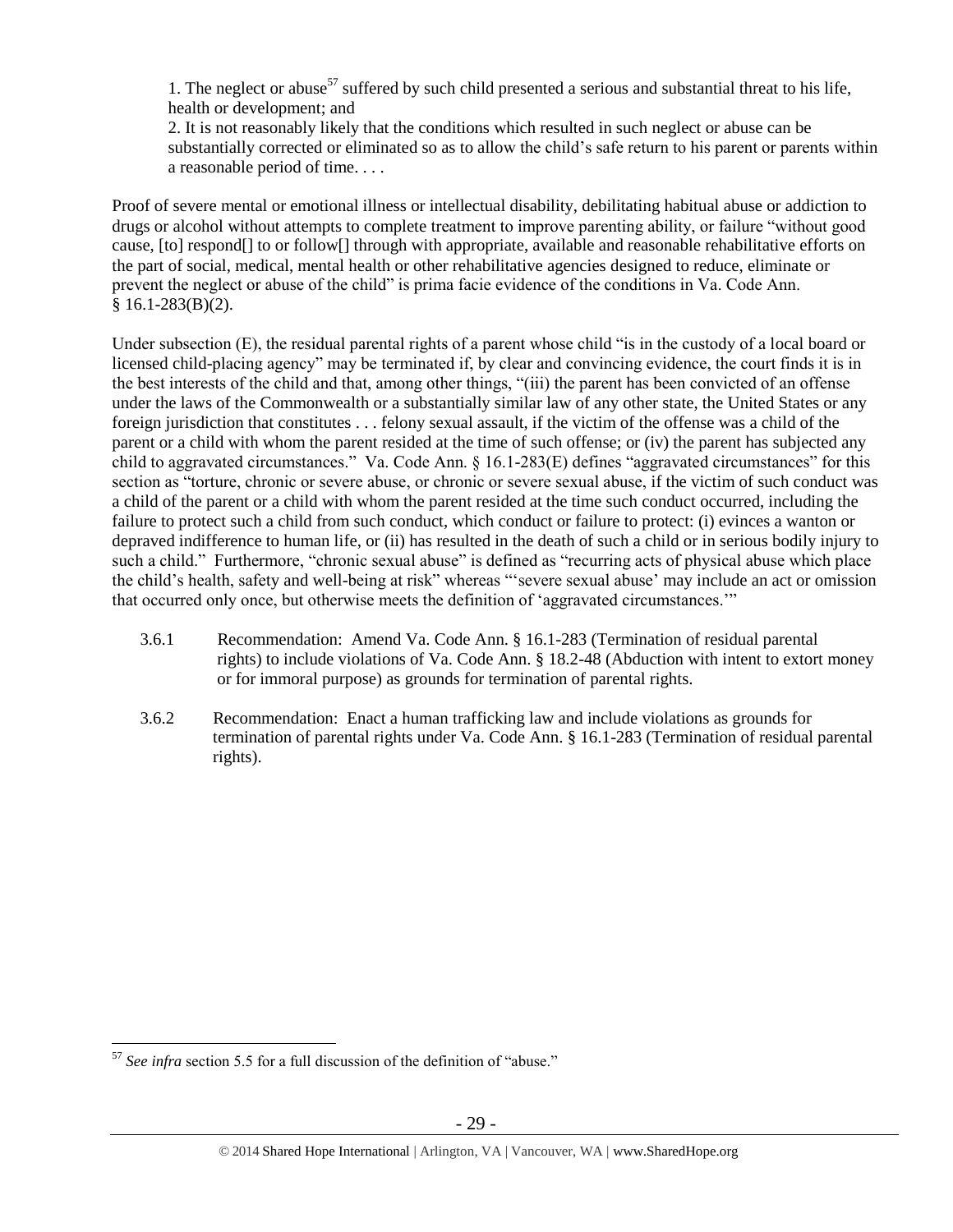#### **FRAMEWORK ISSUE 4: CRIMINAL PROVISIONS FOR FACILITATORS**

#### *Legal Components:*

- *4.1 The acts of assisting, enabling, or financially benefitting from child sex trafficking are included as criminal offenses in the state sex trafficking statute.*
- *4.2 Financial penalties, including asset forfeiture laws, are in place for those who benefit financially from or aid and assist in committing domestic minor sex trafficking.*

*\_\_\_\_\_\_\_\_\_\_\_\_\_\_\_\_\_\_\_\_\_\_\_\_\_\_\_\_\_\_\_\_\_\_\_\_\_\_\_\_\_\_\_\_\_\_\_\_\_\_\_\_\_\_\_\_\_\_\_\_\_\_\_\_\_\_\_\_\_\_\_\_\_\_\_\_\_\_\_\_\_\_\_\_\_\_\_\_\_\_\_\_\_\_*

- *4.3 Promoting and selling child sex tourism is illegal.*
- *4.4 Promoting and selling child pornography is illegal.*

## *Legal Analysis:*

 $\overline{a}$ 

*4.1 The acts of assisting, enabling, or financially benefitting from child sex trafficking are included as criminal offenses in the state sex trafficking statute*.

Va. Code Ann. § 18.2-49 (Threatening, attempting or assisting in such abduction) states, "Any person who (1) threatens, or attempts, to abduct any other person with intent to extort money, or pecuniary benefit, or (2) assists or aids in the abduction of, or threatens to abduct, any person with the intent to defile such person, or (3) assists or aids in the abduction of, or threatens to abduct, any female under sixteen years of age for the purpose of concubinage or prostitution, shall be guilty of a Class 5 felony." This crime is punishable by imprisonment for 1–10 years "or in the discretion of the jury or the court trying the case without a jury, confinement in jail for not more than 12 months and a fine of not more than \$ 2,500, either or both." Va. Code Ann. § 18.2-10(e).

Facilitators of prostitution with minors or adults may also be found guilty of Va. Code Ann. § 18.2-348<sup>58</sup> (Aiding prostitution or illicit sexual intercourse), which states, "It is unlawful for any person or any officer, employee or agent of any firm, association or corporation, with knowledge of, or good reason to believe, the immoral purpose of such visit, to take or transport or assist in taking or transporting, or offer to take or transport on foot or in any way, any person to a place, whether within or without any building or structure, used or to be used for the purpose of lewdness, assignation or prostitution within the Commonwealth;*,*or to procure or assist in procuring for the purpose of illicit sexual intercourse, anal intercourse, cunnilingus, fellatio, or anilingus or any act violative of § 18.2-361 [Crimes against nature; penalty], or to give any information or direction to any person with intent to enable such person to commit an act of prostitution." Any person convicted under Va. Code Ann. 18.2-348 is guilty of a Class 1 misdemeanor, punishable by up to 12 months in jail, a fine up to \$2,500, or both. Va. Code Ann. §§ 18.2-11(a), 18.2-350.

Also, Va. Code Ann. § 18.2-347 (Keeping, residing in or frequenting a bawdy place; "bawdy place" defined) prohibits the maintenance of a place, indoors or outdoors, in which prostitution occurs and states, "It shall be unlawful for any person to keep any bawdy place, or to reside in or at or visit, for immoral purposes, any such bawdy place. Each and every day such bawdy place shall be kept, resided in or visited, shall constitute a separate offense. In a prosecution under this section the general reputation of the place may be proved. As used in this Code, '*bawdy place'* shall mean any place within or without any building or structure which is used or is to be used for lewdness, assignation or prostitution." A conviction under Va. Code Ann. § 18.2-347 is punishable by up to 12 months in jail, a fine up to \$2,500, or both. Va. Code Ann. §§ 18.2-11(a), 18.2-350.

<sup>58</sup> The text of Va. Code Ann. § 18.2-348 included here and elsewhere in this report includes amendments made by the passage of Senate Bill 14, 2014 Leg. Reg. Sess. (Va. 2014) (effective July 1, 2014).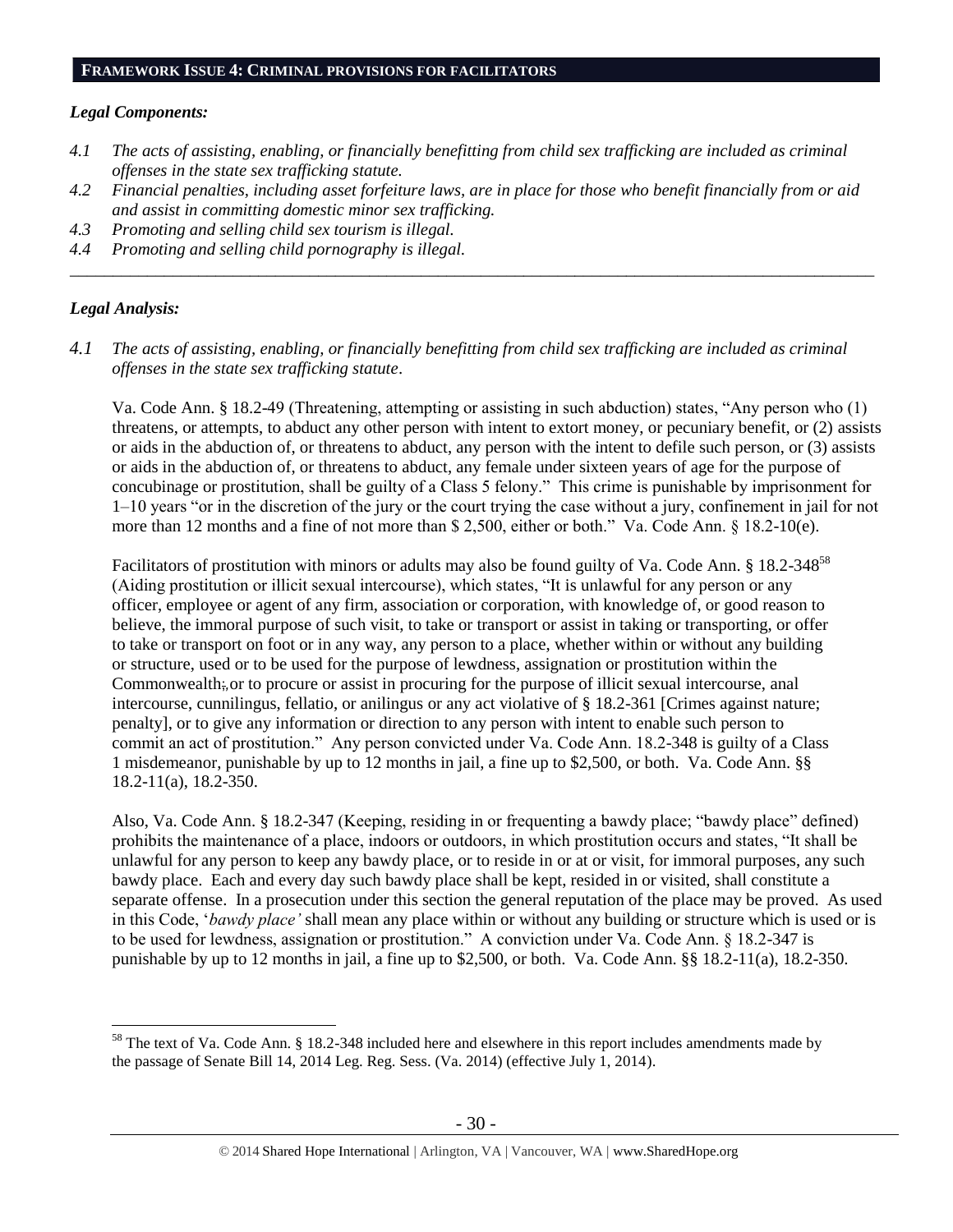Va. Code Ann. § 18.2-349 (Using vehicles to promote prostitution or unlawful sexual intercourse) states, "It shall be unlawful for any owner or chauffeur of any vehicle, with knowledge or reason to believe the same is to be used for such purpose, to use the same or to allow the same to be used for the purpose of prostitution or unlawful sexual intercourse, or to aid or promote such prostitution or unlawful sexual intercourse by the use of any such vehicle." Va. Code Ann. § 18.2-349 is a Class 1 misdemeanor punishable by up to 12 months in jail, a fine up to \$2,500, or both. Va. Code Ann. §§ 18.2-11(a), 18.2-350. Facilitators are prosecuted for transporting minors for the purpose of sex trafficking according to the procedures in Va. Code Ann.  $\S 18.2-359^{59}$  (Venue for criminal sexual assault or where any person transported for criminal sexual assault, attempted criminal sexual assault, or purposes of unlawful sexual intercourse, crimes against nature, and indecent liberties with children; venue for such crimes when coupled with a violent felony). Va. Code Ann. § 18.2-359(A) states, "Any person transporting or attempting to transport through or across the Commonwealth, any person for the purposes of unlawful sexual intercourse, anal intercourse, cunnilingus, fellatio, or anilingus or prostitution, or for the purpose of committing any crime specified in § 18.2-361[Crimes against nature; penalty] or 18.2-370 [Taking indecent liberties with children; penalties], or for the purposes of committing or attempting to commit criminal sexual assault under Article 7 (§ 18.2-61 et seq.) of Chapter 4, may be presented, indicted, tried, and convicted in any county or city in which any part of such transportation occurred."

Va. Code Ann. § 18.2-374.1 (Production, publication, sale, financing, etc., of child pornography; presumption as to age; severability) could apply to facilitators since it makes a person guilty of production of child pornography who, among other things, "knowingly takes part in or participates in the filming, photographing, or other production of child pornography by any means" or "[k]nowingly finances or attempts or prepares to finance child pornography." Va. Code Ann. § 18.2-374.1(B)(3), (4). A violation of this statute, when the child is under 15, is punishable by imprisonment for 5–30 years with a 5-year mandatory sentence if the offender is 7 years older than the child victim. Va. Code Ann. § 18.2-374.1(C1). A second or subsequent violation by a person seven years older than the child and involving a child under 15 is punishable by imprisonment for 15–40 years with a 15-year mandatory sentence. Va. Code Ann. § 18.2-374.1(C1). The punishment is reduced to 1– 20 years, however, if the child is between 15 and less than 18. Va. Code Ann. § 18.2-374.1(C2). However, if the offender is seven years older than the child, a violation is punishable by imprisonment for 3–30 years with a 3-year mandatory sentence. Va. Code Ann. § 18.2-374.1(C2). A second or subsequent violation from a person at least seven years older than the child and involving a child between 15 and less than 18 is punishable by imprisonment for 10–30 years with a 10-year mandatory sentence. Va. Code Ann. § 18.2-374.1(C2).

Facilitators of sexual performance or pornography involving a minor may be found guilty under Va. Code Ann. § 18.2-375 (Obscene exhibitions and performances). The first conviction under Va. Code Ann. § 18.2-375 is punishable as a Class 1 misdemeanor by imprisonment in jail up to 12 months, a fine up to \$2,500, or both. Va. Code Ann. §§ 18.2-11(a), 18.2-380. A second or subsequent conviction under Va. Code Ann. § 18.2-375 is punishable as a Class 6 felony by imprisonment for 1–5 years "or in the discretion of the jury or the court trying the case without a jury, confinement in jail for not more than 12 months and a fine of not more than \$ 2,500, either or both." Va. Code Ann. §§ 18.2-10(f), 18.2-381. Va. Code Ann. § 18.2-375 states,

It shall be unlawful for any person knowingly to:

 $\overline{a}$ 

(1) Produce, promote, prepare, present, manage, direct, carry on or participate in, any obscene exhibitions or performances, including the exhibition or performance of any obscene motion picture, play, drama, show, entertainment, exposition, tableau or scene; provided, that no employee of any person or legal entity operating a theatre, garden, building, structure, room or place which presents such obscene exhibition or performance shall be subject to prosecution under this section if

<sup>&</sup>lt;sup>59</sup> The text of Va. Code Ann. § 18.2-359 included here and elsewhere in this report includes amendments made by the passage of Senate Bill 14, 2014 Leg. Reg. Sess. (Va. 2014) (effective July 1, 2014).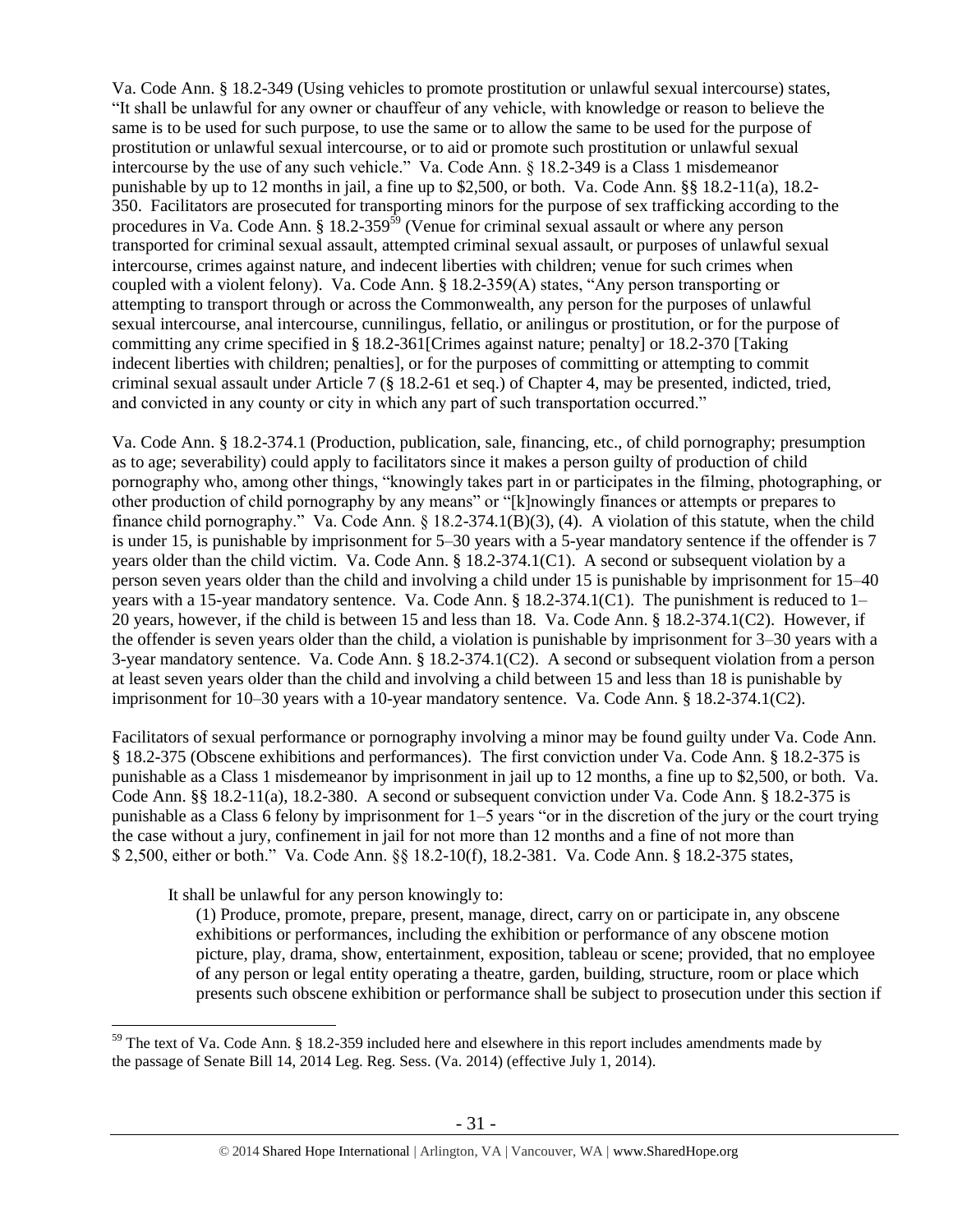the employee is not the manager of the theatre or an officer of such entity, and has no financial interest in such theatre other than receiving salary and wages; or (2) Own, lease or manage any theatre, garden, building, structure, room or place and lease, let, lend or permit such theatre, garden, building, structure, room or place to be used for the purpose of presenting such obscene exhibition or performance or to fail to post prominently therein the name and address of a person resident in the locality who is the manager of such theatre, garden, building, structure, room or place.

- 4.1.1 Recommendation: Enact a stand-alone law criminalizing domestic minor sex trafficking that includes the crime of assisting, enabling, or financially benefitting from domestic minor sex trafficking.
- *4.2 Financial penalties, including asset forfeiture laws, are in place for those who benefit financially from or aid and assist in committing domestic minor sex trafficking.*

Convicted facilitators face a fine of not more than  $$ 2,500$ . Va. Code Ann.  $§$ § 18.2-10(e), 18.2-11(a), 18.2-350, 18.2-11(a), 18.2-11(a), 18.2-380, 18.2-10(f), 18.2-381. A facilitator of domestic minor sex trafficking arrested under Va. Code Ann. § 18.2-49 (Threatening, attempting or assisting in such abduction) may be subject to vehicle seizure and, upon conviction, forfeiture and mandatory restitution. Va. Code Ann. § 19.2-386.16(A), (B) (Forfeiture of motor vehicles used in commission of certain crimes) states in part,

A. Any vehicle knowingly used by the owner thereof or used by another with his knowledge of and during the commission of, or in an attempt to commit, a second or subsequent offense of Section 18.2- 346 [Prostitution; commercially exploited children], 18.2-347 [Keeping, residing in or frequenting a bawdy place; "bawdy place" defined], 18.2-348 [Aiding prostitution or illicit sexual intercourse], 18.2- 349 [Using vehicles to promote prostitution or unlawful sexual intercourse], 18.2-355 [Taking, detaining, etc., person for prostitution, etc., or consenting thereto; human trafficking], 18.2-356 [Receiving money for procuring person] or § 18.2-357 [Receiving money from earnings of male or female prostitute] or of a similar ordinance of any county, city or town or knowingly used for the transportation of any stolen goods, chattels or other property, when the value of such stolen goods, chattels or other property is \$ 200 or more, or any stolen property obtained as a result of a robbery, without regard to the value of the property, shall be forfeited to the Commonwealth. The vehicle shall be seized by any law-enforcement officer arresting the operator of such vehicle for the criminal offense, and delivered to the sheriff of the county or city in which the offense occurred. The officer shall take a receipt therefor.

B. Any vehicle knowingly used by the owner thereof or used by another with his knowledge of and during the commission of, or in an attempt to commit, a misdemeanor violation of subsection D of 18.2-47 [Abduction and kidnapping defined; punishment] or a felony violation of (i) Article 3 (§ 18.2-47 et seq.) of Chapter 4 of Title 18.2 or (ii) § 18.2-357 [Receiving money from earnings of male or female prostitute] where the prostitute is a minor, shall be forfeited to the Commonwealth.

Also, under Va. Code Ann. § 19.2-386.35 (Seizure of property used in connection with certain offenses), property used in connection with certain offenses is subject to forfeiture. Va. Code Ann. § 19.2-386.35 provides,

All money, equipment, motor vehicles, and other personal and real property of any kind or character together with any interest or profits derived from the investment of such proceeds or other property that (i) was used in connection with the commission of, or in an attempt to commit, a violation of . . . § 18.2-347 [Keeping, residing in or frequenting a bawdy place; "bawdy place"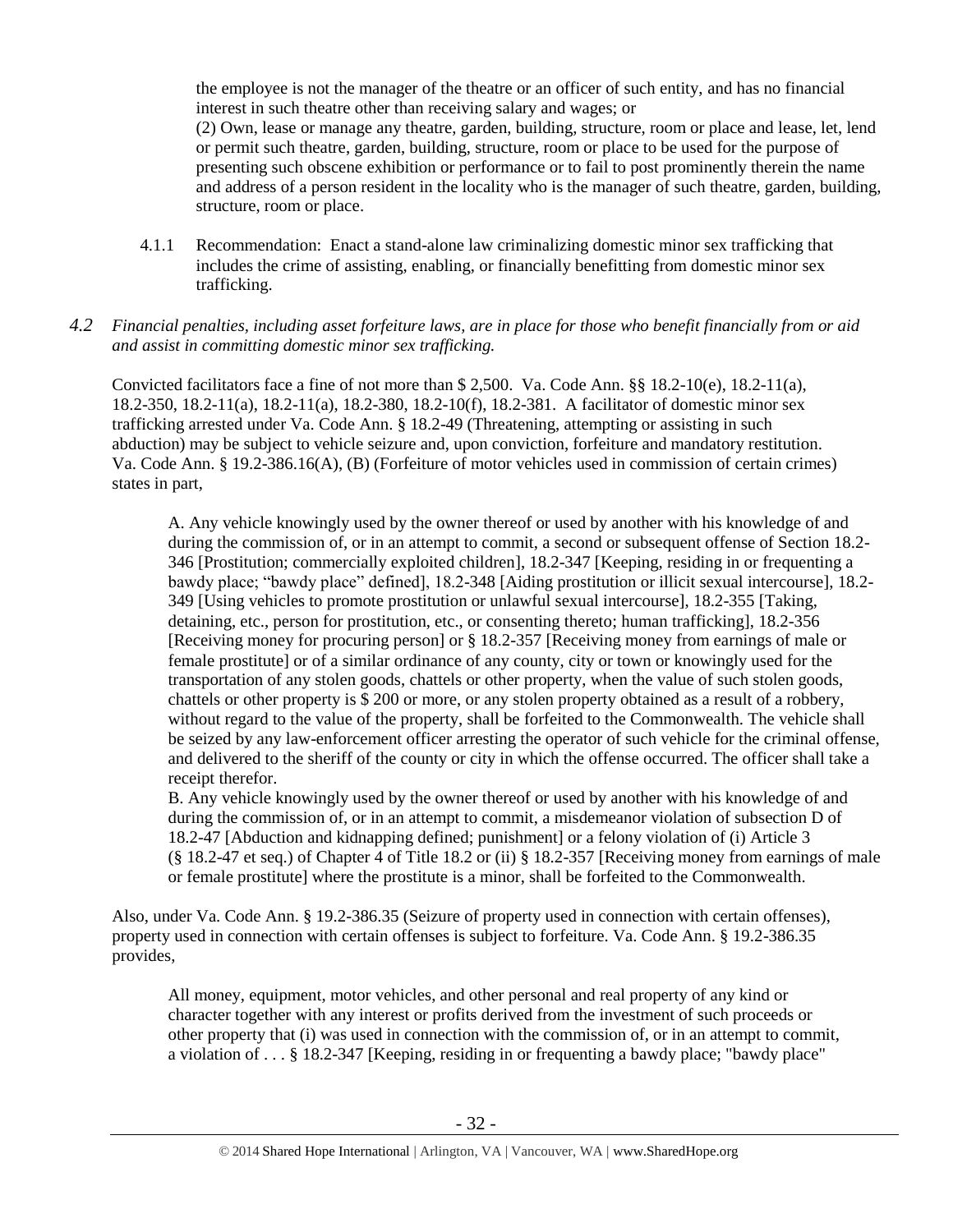defined], [18.2-348](http://lis.virginia.gov/cgi-bin/legp604.exe?000+cod+18.2-348) [Aiding prostitution or illicit sexual intercourse], 18.2-349 [Using vehicles to promote prostitution or unlawful sexual intercourse] . . . ; (ii) is traceable to the proceeds of some form of activity that violates § 18.2-347 [Keeping, residing in or frequenting a bawdy place; "bawdy place" defined], 18.2-348 [Aiding prostitution or illicit sexual intercourse], 18.2-349 [Using vehicles to promote prostitution or unlawful sexual intercourse] [. . . ;](http://lis.virginia.gov/cgi-bin/legp604.exe?000+cod+40.1-29) or (iii) was used to or intended to be used to promote some form of activity that violates § 18.2-347 [Keeping, residing in or frequenting a bawdy place; "bawdy place" defined], 18.2-348 [Aiding prostitution or illicit sexual intercourse], 18.2-349 [Using vehicles to promote prostitution or unlawful sexual intercourse] . . . is subject to lawful seizure by a law-enforcement officer and subject to forfeiture to the Commonwealth pursuant to Chapter 22.1 (§ 19.2-386.1 et seq.). Any forfeiture action under this section shall be stayed until conviction, and property eligible for forfeiture pursuant to this section shall be forfeited only upon the entry of a final judgment of conviction for an offense listed in this section; if no such judgment is entered, all property seized pursuant to this section shall be released from seizure.

A facilitator convicted for publicizing or selling child pornography is also subject to mandatory asset forfeiture. Va. Code Ann. § 19.2-386.31 (Seizure and forfeiture of property used in connection with the exploitation and solicitation of children) states,

All audio and visual equipment, electronic equipment, devices and other personal property used in connection with the possession, production, distribution, publication, sale, possession with intent to distribute or making of child pornography that constitutes a violation of § 18.2-374.1 [Production, publication, sale, financing, etc., of child pornography; presumption as to age; severability] or 18.2-374.1:1 [Possession, reproduction, distribution, and facilitation of child pornography; penalty], or in connection with the solicitation of a person less than 18 years of age that constitutes a violation of § 18.2-374.3 [Use of communications systems to facilitate certain offenses involving children] shall be subject to lawful seizure by a law-enforcement officer and shall be subject to forfeiture to the Commonwealth pursuant to Chapter 22.1 (Section 19.2-386.1 et seq.). The Commonwealth shall file an information and notice of seizure in accordance with the procedures in Chapter 22.1 (Section 19.2- 386.1 et seq.); however, any forfeiture action shall be stayed until conviction of the person whose property is subject to forfeiture. Upon his conviction, the court may dispose of the issue of forfeiture or may continue the civil case allowing the defendant time to answer, at the court's discretion.

Asset forfeiture under Va. Code Ann. § 19.2-386.31 may be pursued through criminal or civil procedures. "Upon [the defendant's] conviction, the court may dispose of the issue of forfeiture or may continue the civil case allowing the defendant time to answer, at the court's discretion." Va. Code Ann. § 19.2-386.31.

Under Va. Code Ann. § 19.2-386.12 (Sale of forfeited property), forfeited property is sold and the money obtained from the sale is "paid over to the state treasury into a special fund of the Department of Criminal Justice Services. . . ." The Department of Criminal Justice Services then distributes the money to "federal, state and local agencies to promote law enforcement . . . ." Va. Code Ann. § 19.2-386.14(A1) (Sharing of forfeited assets).

Facilitators convicted of certain offenses also have to pay mandatory restitution under Va. Code Ann. § 19.2- 305.1(E1) (Restitution for property damage or loss; community service), which states,

A defendant convicted of an offense under § 18.2-374.1 [Production, publication, sale, financing, etc., of child pornography; presumption as to age; severability], 18.2-374.1:1 [Possession, reproduction, distribution, and facilitation of child pornography; penalty], or 18.2-374.3 [Use of communications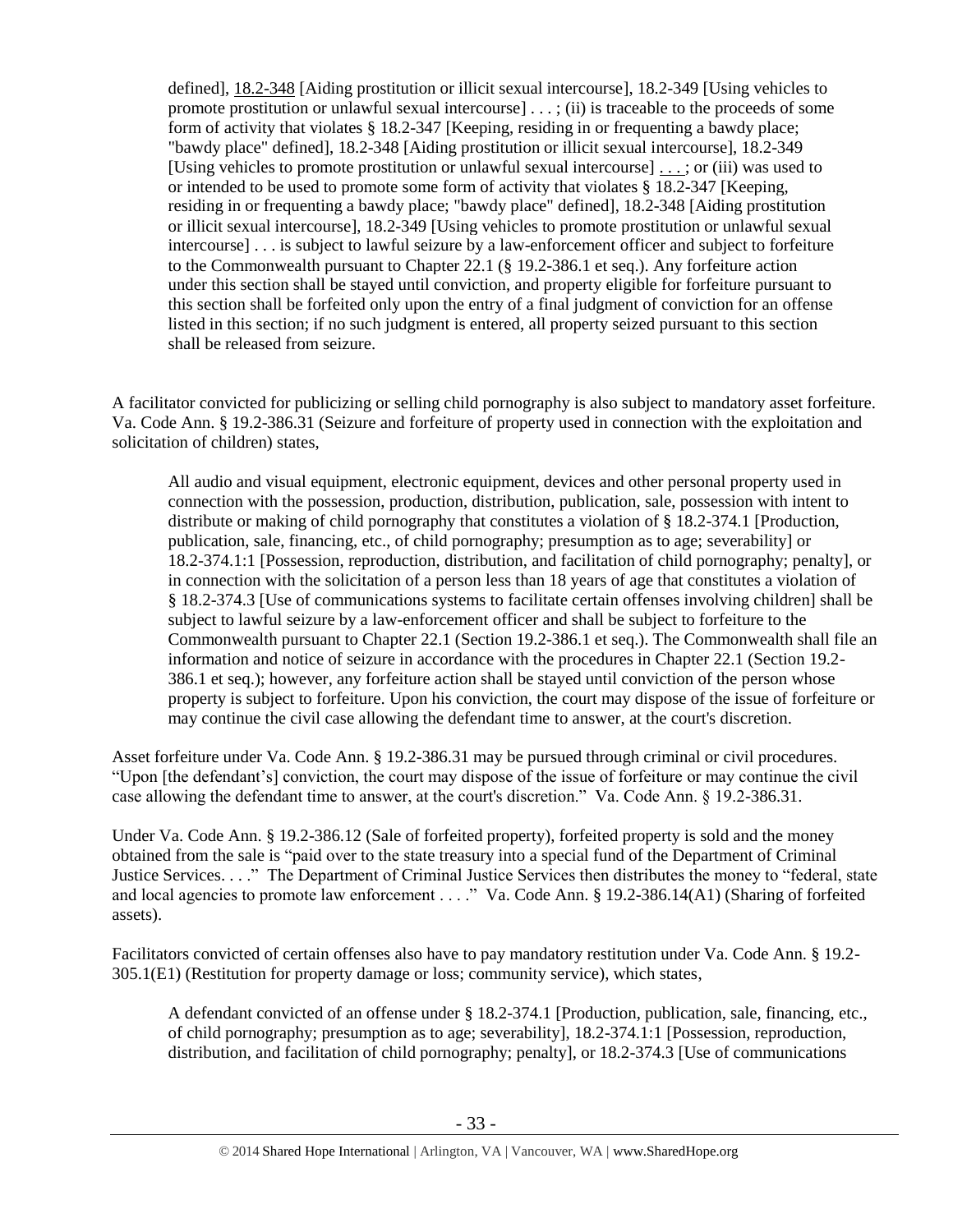systems to facilitate certain offenses involving children] shall be ordered to pay mandatory restitution to the victim of the offense in an amount as determined by the court. For purposes of this subsection, 'victim' means a person who is depicted in a still or videographic image involved in an offense under § 18.2-374.1 [Production, publication, sale, financing, etc., of child pornography; presumption as to age; severability], 18.2-374.1:1 [Possession, reproduction, distribution, and facilitation of child pornography; penalty], or 18.2-374.3 [Use of communications systems to facilitate certain offenses involving children].

Under Va. Code Ann. § 40.1-11.3, facilitators may also be subject to financial penalties for failure to post notice of the Human Trafficking Hotline number. This provision applies to topless entertainment businesses as well as truck stops.

- 4.2.1 Recommendation: Amend Va. Code Ann. § 18.2-49 (Threatening, attempting or assisting in such abduction), § 18.2-348 (Aiding prostitution or illicit sexual intercourse), § 18.2-347 (Keeping, residing in or frequenting a bawdy place; "bawdy place" defined), § 18.2-349 (Using vehicles to promote prostitution or unlawful sexual intercourse), § 18.2-375 (Obscene exhibitions and performances) to raise the fines for these offenses to a deterrent level.
- *4.3 Promoting and selling child sex tourism is illegal*.

There is no law in Virginia making child sex tourism a crime.

4.3.1 Recommendation: Enact a law prohibiting selling or offering to sell travel services that include or facilitate travel for the purpose of engaging in commercial sexual exploitation of a minor or prostitution of a minor, if occurring in Virginia.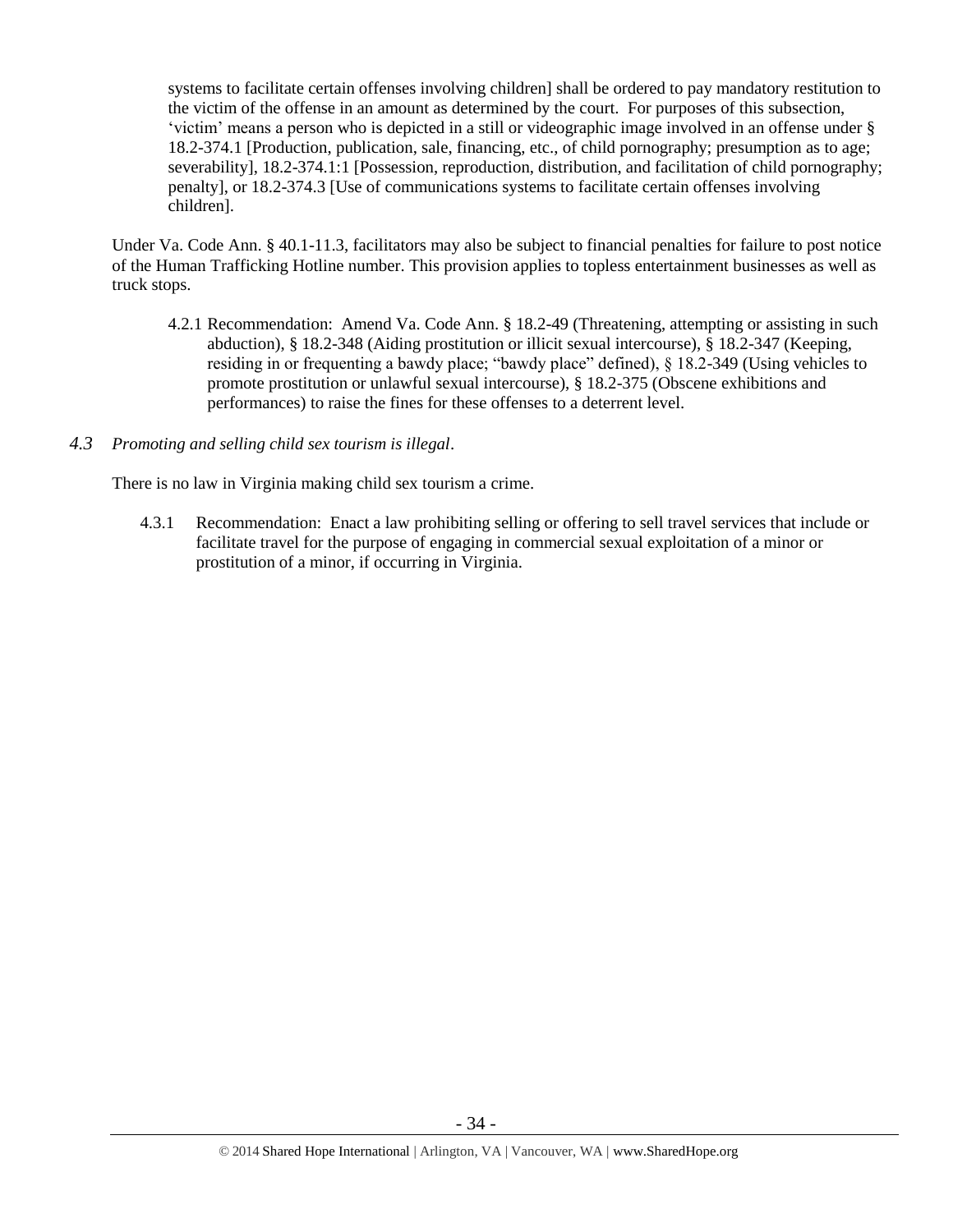# *4.4 Promoting and selling child pornography is illegal*.

Va. Code Ann. § 18.2-374.1 (Production, publication, sale, financing, etc., of child pornography; presumption as to age; severability)<sup>60</sup> states in subsection B,

A person shall be guilty of production of child pornography who: . . . ; or 2. Produces or makes or attempts or prepares to produce or make child pornography; or 3. Who knowingly takes part in or participates in the filming, photographing, or other production of child pornography by any means; or 4. Knowingly finances or attempts or prepares to finance child pornography." Va. Code Ann. § 18.2- 374.1(D) makes clear that "[f]or the purposes of this section it may be inferred by text, title or appearance that a person who is depicted as or presents the appearance of being less than 18 years of age in sexually explicit visual material is less than 18 years of age.

A violation of Va. Code Ann. § 18.2-374.1(B) is punishable by imprisonment for 5–30 years when the subject of the child pornography is a child under 15, with a mandatory minimum of 5 years if the person is at least seven years older than the subject of the child pornography. Va. Code Ann. § 18.2-374.1(C1). A subsequent violation where the offender is at least 7 years older than the child is punishable by imprisonment for 15–40 years, "15 years of which shall be a mandatory minimum term of imprisonment." Va. Code Ann. § 18.2- 374.1(C1). When the subject of the child pornography is at least 15 but less than 18, the sentence is  $1-20$  years, except if the offender is at least 7 years older than the child then the sentence is 3–30 years, with a 3 year mandatory minimum term of imprisonment. Va. Code Ann. § 18.2-374.1(C2). Subsequent violations by an offender at least 7 years older than the subject carry a sentence of 10-30 years, "10 years of which shall be a mandatory minimum term of imprisonment." Va. Code Ann. § 18.2-374.1(C2).

Also, importantly for facilitator liability, Va. Code Ann. §  $18.2-374.1:1(D)<sup>61</sup>$  (Possession, reproduction, distribution, and facilitation of child pornography; penalty) states, "Any person who intentionally operates an Internet website for the purpose of facilitating the payment for access to child pornography is guilty of a Class 4 felony." This offense is punishable by imprisonment for 2–10 years and a potential fine of up to \$100,000. Va. Code Ann.  $\S$  18.2-10(d), (g). If the offender is a not a natural person, only a fine will be assessed for this felony. Va. Code Ann. § 18.2-10(g). Under Va. Code Ann. § 18.2-374.1:1(C), "Any person who (i) reproduces by any means, including by computer, sells, gives away, distributes, electronically transmits, displays with lascivious intent, purchases, or possesses with intent to sell, give away, distribute, transmit, or display child pornography with lascivious intent or (ii) commands, entreats, or otherwise attempts to persuade another person to send, submit, transfer or provide to him any child pornography in order to gain entry into a group, association, or assembly of persons engaged in trading or sharing child pornography shall be punished by not less than five years nor more than 20 years in a state correctional facility." Subsequent violations are punishable by imprisonment for 5–20 years with a mandatory 5 year minimum.

<sup>60</sup> *See supra* note [49](#page-21-0) for definition of "child pornography."

<sup>61</sup> *See supra* note [32.](#page-13-1)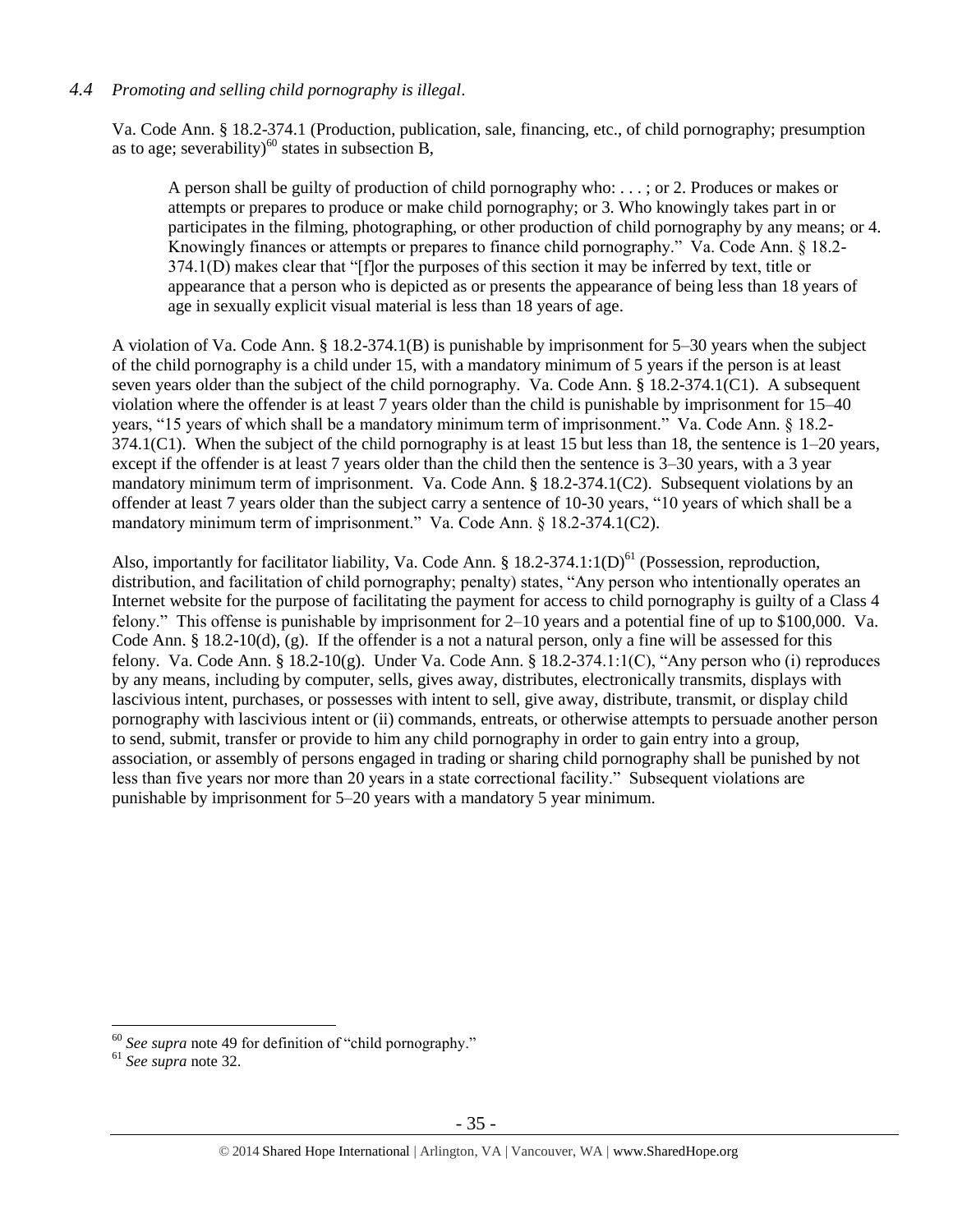# **FRAMEWORK ISSUE 5: PROTECTIVE PROVISIONS FOR THE CHILD VICTIMS**

## *Legal Components:*

- *5.1 A victim of domestic minor sex trafficking or CSEC is defined as a victim for purposes of qualifying for crime victims' compensation and other victim benefits.*
- *5.2 The state sex trafficking statute expressly prohibits a defendant from raising consent of the minor to the commercial sex acts as a defense.*
- *5.3 Prostitution laws apply only to adults, making minors under 18 specifically immune from this offense.*
- *5.4 Child victims of sex trafficking or commercial sexual exploitation are provided with a child protection response, including specialized shelter and services, and are not detained in juvenile detention facilities.*
- *5.5 Commercial sexual exploitation or sex trafficking is identified as a type of abuse and neglect within child protection statutes.*
- *5.6 The definition of "caregiver" (or similar term) in the child welfare statutes is broad enough to include a trafficker who has custody or control of a child in order to bring a trafficked child into the protection of child protective services.*
- *5.7 Crime victims' compensation is specifically available to a child victim of sex trafficking or commercial sexual exploitation of children (CSEC) without regard to ineligibility factors.*
- *5.8 Victim-friendly procedures and protections are provided in the trial process for minors under 18.*
- *5.9 Expungement or sealing of juvenile delinquency records resulting from arrests or adjudications for prostitutionrelated offenses committed as a result of, or in the course of, the commercial sexual exploitation of a minor is available within a reasonable time after turning 18.*
- *5.10 Victim restitution and civil remedies for victims of domestic minor sex trafficking or commercial sexual exploitation of children (CSEC) are authorized by law.*
- *5.11 Statutes of limitations for civil and criminal actions for child sex trafficking or commercial sexual exploitation of children (CSEC) offenses are eliminated or lengthened sufficiently to allow prosecutors and victims a realistic opportunity to pursue criminal action and legal remedies.*

*\_\_\_\_\_\_\_\_\_\_\_\_\_\_\_\_\_\_\_\_\_\_\_\_\_\_\_\_\_\_\_\_\_\_\_\_\_\_\_\_\_\_\_\_\_\_\_\_\_\_\_\_\_\_\_\_\_\_\_\_\_\_\_\_\_\_\_\_\_\_\_\_\_\_\_\_\_\_\_\_\_\_\_\_\_\_\_\_\_\_\_\_\_\_*

# *Legal Analysis:*

 $\overline{a}$ 

*5.1 A victim of domestic minor sex trafficking or CSEC is defined as a victim for purposes of qualifying for crime victims' compensation and other victim benefits.*

The Virginia Victims' Compensation provisions define a "victim" in Va. Code Ann. § 19.2-368.2 as "a person who suffers personal physical injury or death as a direct result of a crime including a person who is injured or killed as a result of foreign terrorism or who suffers personal emotional injury as a direct result of being the subject of a violent felony offense as defined in subsection C of § 17.1-805,<sup>62</sup> or stalking as described in

 $62$  Va. Code Ann. § 17.1-805(C) list of "violent felony offenses" includes the following trafficking-related provisions: "any Class 5 felony violation of § 18.2-47 [Abduction and kidnapping defined; punishment]; any felony violation of § 18.2-48 [Abduction with intent to extort money or for immoral purpose], 18.2-48.1[Abduction by prisoners; penalty] or 18.2-49 [Threatening, attempting or assisting in such abduction]; . . . any violation of subdivision (2) or (3) of § 18.2-355 [Taking, detaining, etc., person for prostitution, etc., or consenting thereto; human trafficking]; . . . any violation of § 18.2-368 [Placing or leaving wife for prostitution], 18.2-370 [Taking indecent liberties with children; penalties] or 18.2-370.1 [Taking indecent liberties with child by person in custodial or supervisory relationship; penalties]; any violation of subsection A of § 18.2-371.1 [Abuse and neglect of children; penalty; abandoned infant]; . . . any violation of § 18.2-374.1 [Production, publication, sale, financing, etc., of child pornography; presumption as to age; severability]; any felony violation of § 18.2-374.1:1 [Possession, reproduction, distribution, and facilitation of child pornography; penalty]; any violation of § 18.2-374.3 [Use of communications systems to facilitate certain offenses involving children]; ... or any conspiracy or attempt to commit any offense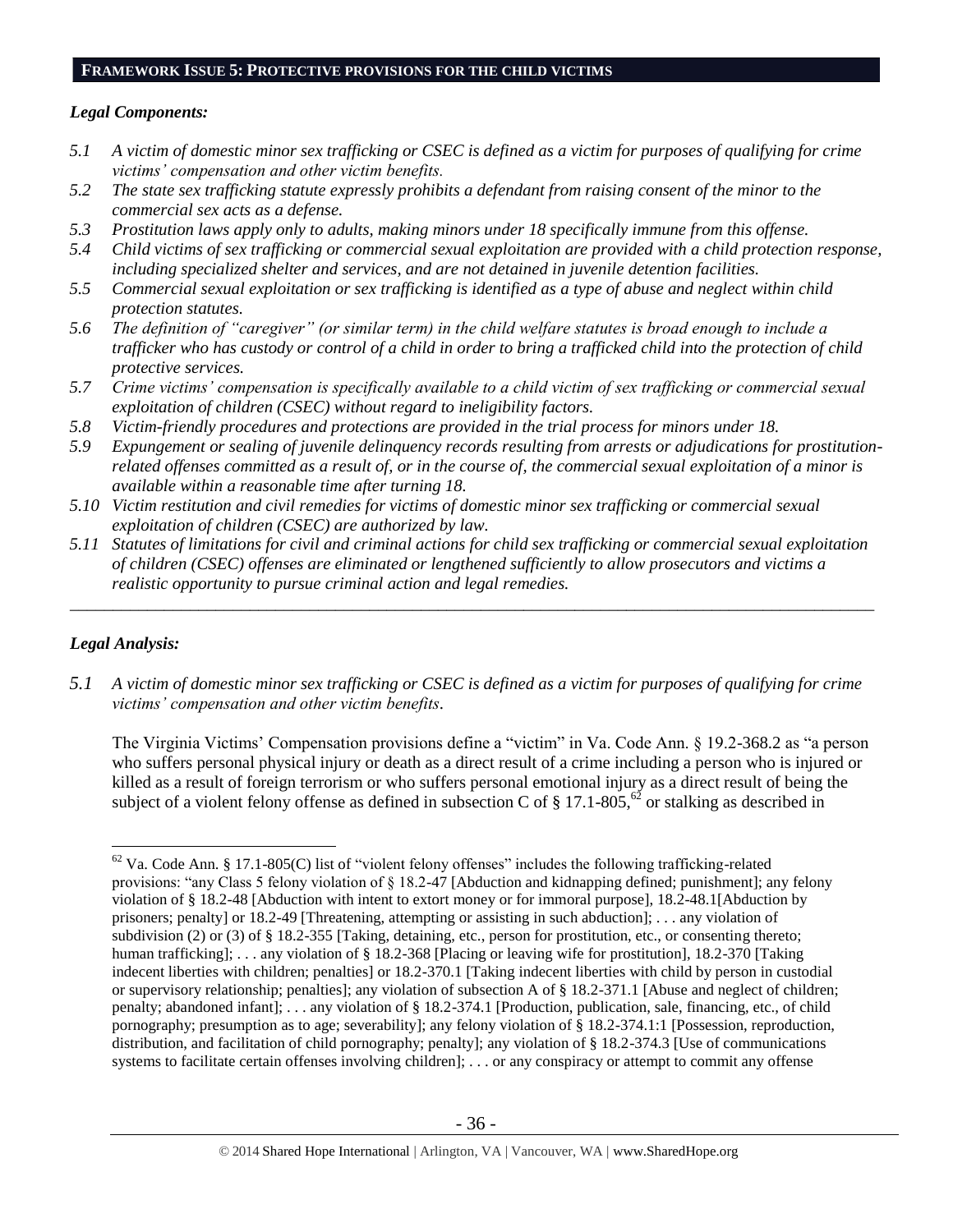§ 18.2-60.3, or attempted robbery or abduction." "Crime" is defined in Va. Code Ann. § 19.2-368.2 as "an act committed by any person in the Commonwealth of Virginia which would constitute a crime as defined by the Code of Virginia or at common law."

# *5.2 The state sex trafficking statute expressly prohibits a defendant from raising consent of the minor to the commercial sex acts as a defense.*

The Virginia Code does not specifically prohibit a defendant from raising a defense that the subject minor consented to the commercial sex act. However, in the case of a minor accused of committing the sexual offense of carnal knowledge of a child 13–15 years of age pursuant to Va. Code Ann. § 18.2-63(B) proof of victim's consent in a case where the victim is 3 or more years younger than the accused offender reduces the crime classification to a Class 6 felony. If the consenting victim is less than 3 years younger than the accused offender the crime is classified as a Class 4 misdemeanor. Va. Code Ann. § 18.2-63(B).

- 5.2.1 Recommendation: Enact a provision specifically prohibiting a defense to any commercial sexual offense against a minor under 18 based on consent of the child to the sex act.
- *5.3 Prostitution laws apply only to adults, making minors under 18 specifically immune from this offense.*

Va. Code Ann. § 18.2-346(A) (Prostitution; commercial sexual conduct; commercial exploitation of a minor; penalties) is not limited in application to adults. It states in subsection (A), "Any person who, for money or its equivalent, (i) commits adultery, fornication, or any act in violation of § 18.2-361, performs cunnilingus, fellatio, or anilingus upon or by another person, or engages in anal intercourse or (ii) offers to commit adultery, fornication, or any act in violation of § 18.2-361*,* perform cunnilingus, fellatio, or anilingus upon or by another person, or engage in anal intercourse and thereafter does any substantial act in furtherance thereof is guilty of prostitution, which is punishable as a Class 1 misdemeanor."

- 5.3.1 Recommendation: Amend Va. Code Ann. § 18.2-346(A) (Prostitution; commercial sexual conduct; commercial exploitation of a minor; penalties) to make the law inapplicable to minors under 18.
- *5.4 Child victims of sex trafficking or commercial sexual exploitation are provided with a child protection response, including specialized shelter and services, and are not detained in juvenile detention facilities.*

# **Child Initially Identified as Abused/Neglected**

 $\overline{a}$ 

Pursuant to Va. Code Ann. § 63.2-100 (Definitions),<sup>63</sup> a sexually exploited child is likely to be identified as abused or neglected. If a child is identified as abused or neglected under Va. Code Ann. § 63.2-100, the definition of "parent" under Va. Code Ann. § 16.1-278.1 § 5.6] is sufficiently broad to involve Child Protective Services in investigations where the child is in the custody or control of a non-family trafficker.

specified in this subsection, and any substantially similar offense under the laws of any state, the District of Columbia, the United States or its territories."

<sup>&</sup>lt;sup>63</sup> See infra section 5.5 for a full analysis of the definition of "abuse" as it related to identification of sexually exploited children.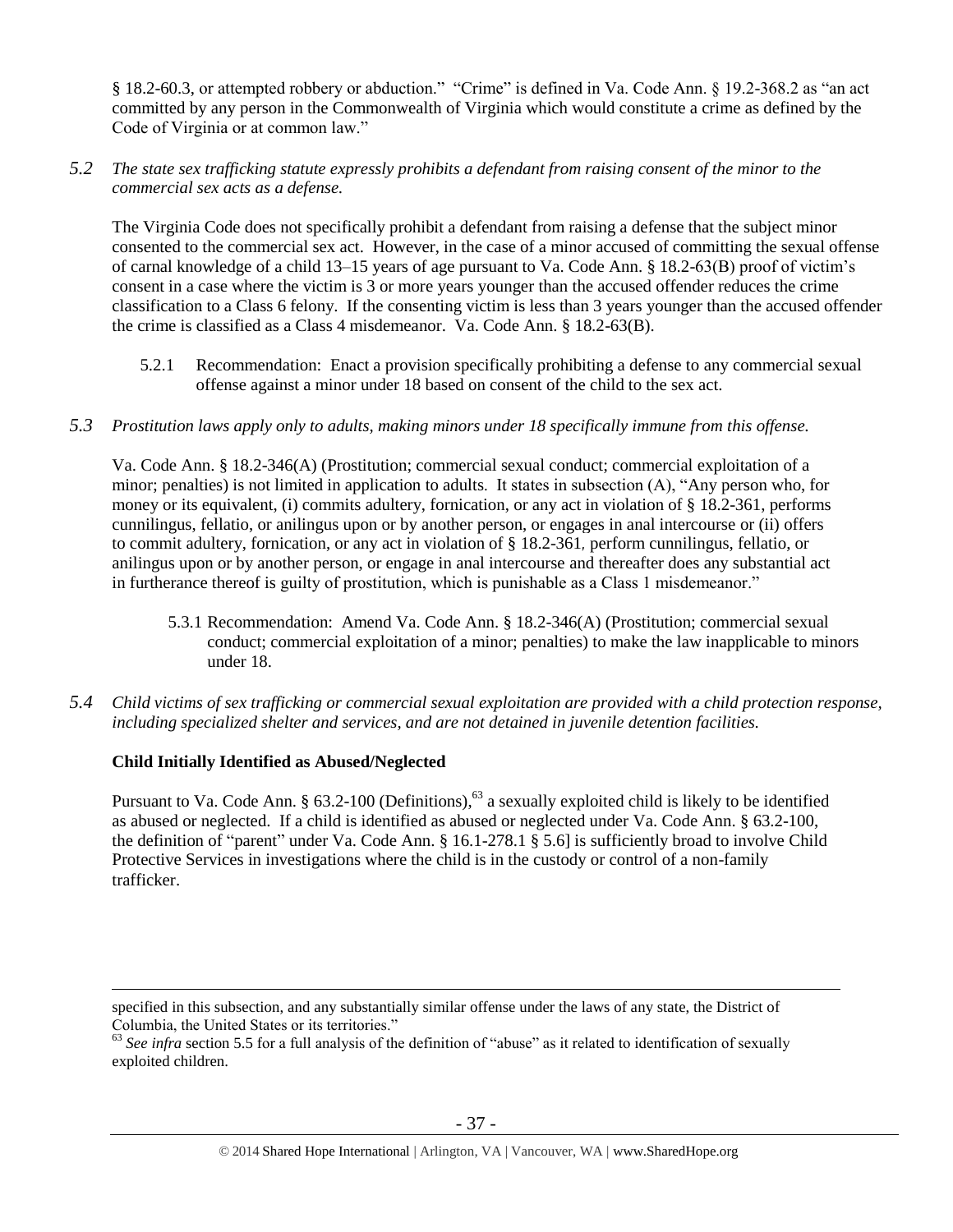# **I. Initial Custody**

 $\overline{a}$ 

There is no complete or specific mechanism for directing a commercially sexually exploited child to a child protection response process. Certain procedures permit immediate intervention through either child protective services (CPS) or the juvenile courts.

# **a. Authority for Initial Custody**

A child may be taken into custody by law enforcement or medical personnel. Pursuant to Va. Code Ann. § 63.2-1517(A) (Authority to take child into custody), in Chapter 15 (Child abuse and neglect) of Title 63.2:

A. A physician or child-protective services worker of a local department or law-enforcement official investigating a report or complaint of abuse and neglect may take a child into custody for up to 72 hours without prior approval of parents or guardians provided:

1. The circumstances of the child are such that continuing in his place of residence or in the care or custody of the parent, guardian, custodian or other person responsible for the child's care, presents an imminent danger to the child's life or health to the extent that severe or irremediable injury would be likely to result or if evidence of abuse is perishable or subject to deterioration before a hearing can be held;

2. A court order is not immediately obtainable;

3. The court has set up procedures for placing such children;

4. Following taking the child into custody, the parents or guardians are notified as soon as practicable. Every effort shall be made to provide such notice in person;

5. A report is made to the local department; and

6. The court is notified and the person or agency taking custody of such child obtains, as soon as possible, but in no event later than 72 hours, an emergency removal order pursuant to § 16.1- 251; however, if a preliminary removal order is issued after a hearing held in accordance with § 16.1-252 within 72 hours of the removal of the child, an emergency removal order shall not be necessary. Any person or agency petitioning for an emergency removal order after four hours have elapsed following taking custody of the child shall state the reasons therefor pursuant to § 16.1-251.

Va. Code Ann. § 16.1-251 (Emergency removal order) permits a child to be brought into "immediate custody and placed in shelter care pursuant to an emergency removal order in cases in which the child is alleged to have been abused or neglected." The evidence required to support such an order must establish that "an imminent threat to life or health to the extent that severe or irremediable injury would be likely to result if the child were returned to or left in the custody of his parents, guardian, legal custodian or other person standing in loco parentis pending a final hearing on the petition." Va. Code Ann. § 16.1-251(A)(1). Also, evidence that "[r]easonable efforts have been made to prevent removal of the child from his home and there are no alternatives less drastic than removal of the child from his home which could reasonably protect the child's life or health pending a final hearing on the petition" is required to support an order.<sup>64</sup> Va. Code Ann. § 16.1- $251(A)(2)$ .

<sup>&</sup>lt;sup>64</sup> "The alternatives less drastic than removal may include but not be limited to the provision of medical, educational, psychiatric, psychological, homemaking or other similar services to the child or family or the issuance of a preliminary protective order pursuant to § 16.1-253." Va. Code Ann. § 16.1-251(A)(2).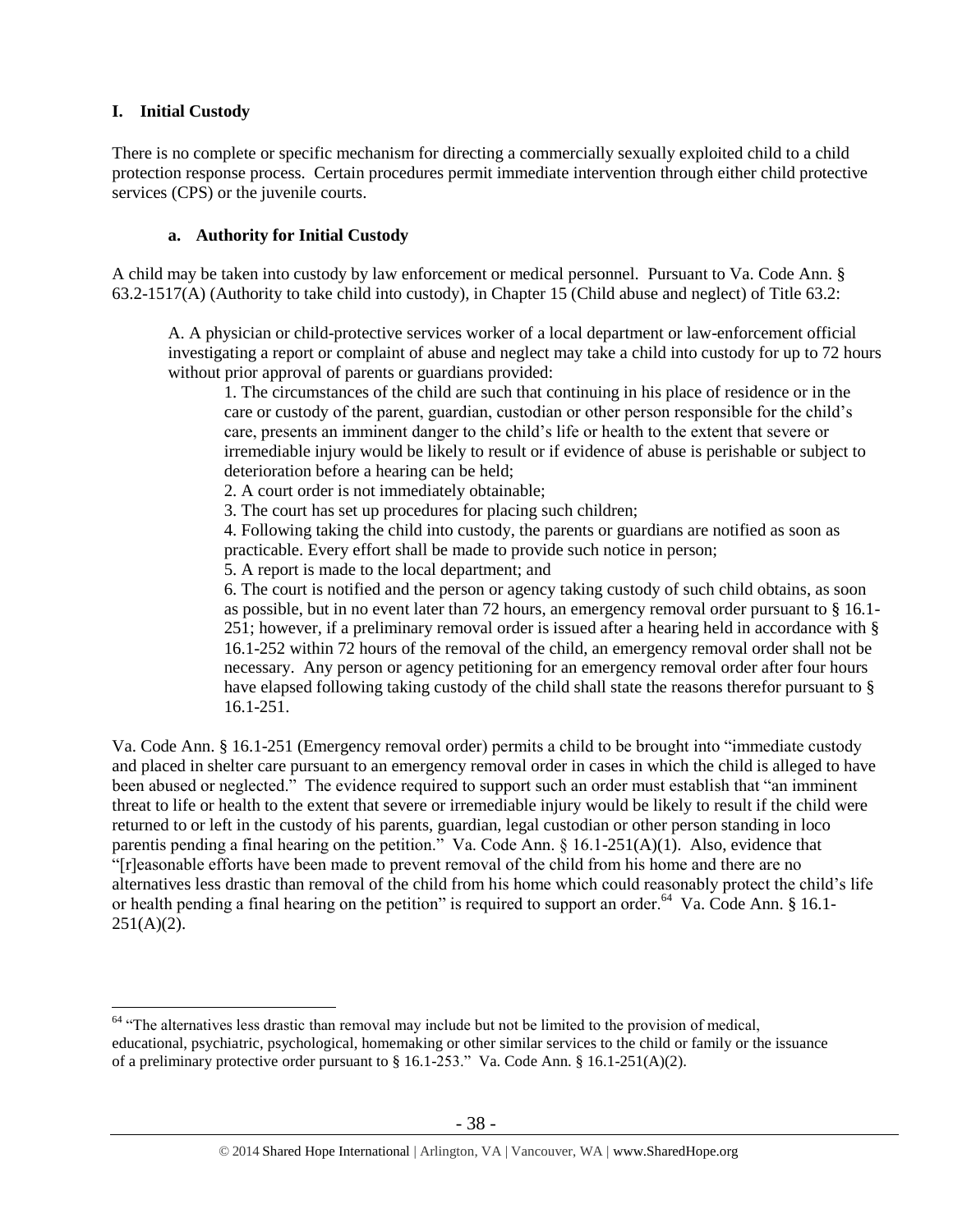# **b. Placement: Where are the victims placed upon initial custody (immediate placement)?**

Pursuant to Va. Code Ann. § 16.1-251(A) (Emergency removal order) a child may be taken into immediate custody and placed in shelter care pursuant to an emergency removal order in cases in which the child is alleged to have been abused or neglected.

A court may place a child in the care and custody of (i) a public agency in accordance with § 16.1-251 or 16.1- 252, and (ii) a public or licensed private child-placing agency in accordance with § 16.1-278.2, 16.1-278.4, 16.1-278.5, 16.1-278.6, or 16.1-278.8. Va. Code Ann. § 63.2-906 (Foster care plans; permissible plan goals; court review of foster children).

# **II. Process following initial custody:**

# **a. Where is the child referred after initial custody?**

Pursuant to Va. Code Ann. § 16.1-277.02 (Petition for relief of care and custody),

Requests for petitions for relief of the care and custody of a child shall be referred initially to the local department of social services for investigation and the provision of services, if appropriate, in accordance with the provisions of § 63.2-319 or Chapter 15 (§ 63.2-1500 et seq.) of Title 63.2. Upon the filing of a petition for relief of a child's care and custody pursuant to subdivision A 4 of § 16.1-241, the court shall appoint a guardian ad litem to represent the child in accordance with the provisions of § 16.1-266, and shall schedule the matter for a hearing on the petition.

# **b. When/how does the court assume jurisdiction?**

Pursuant to Va. Code Ann. § 16.1-277.02 (Petition for relief of care and custody) (Effective until July 1, 2014),

At the conclusion of the hearing on the petition, the court shall make a finding, based upon a preponderance of the evidence, whether there is good cause shown for the petitioner's desire to be relieved of the child's care and custody, unless the petition seeks permanent relief of custody and termination of parental rights. If the petition seeks permanent relief of custody and termination of parental rights, the court shall make a finding, based upon clear and convincing evidence, whether termination of parental rights is in the best interest of the child. If the court makes either of these findings, the court may enter: 1. A preliminary protective order pursuant to § 16.1-253;

2. An order that requires the local board of social services to provide services to the family as required by law;

3. An order that is consistent with any of the dispositional alternatives pursuant to § 16.1-278.3; or

4. Any combination of these orders.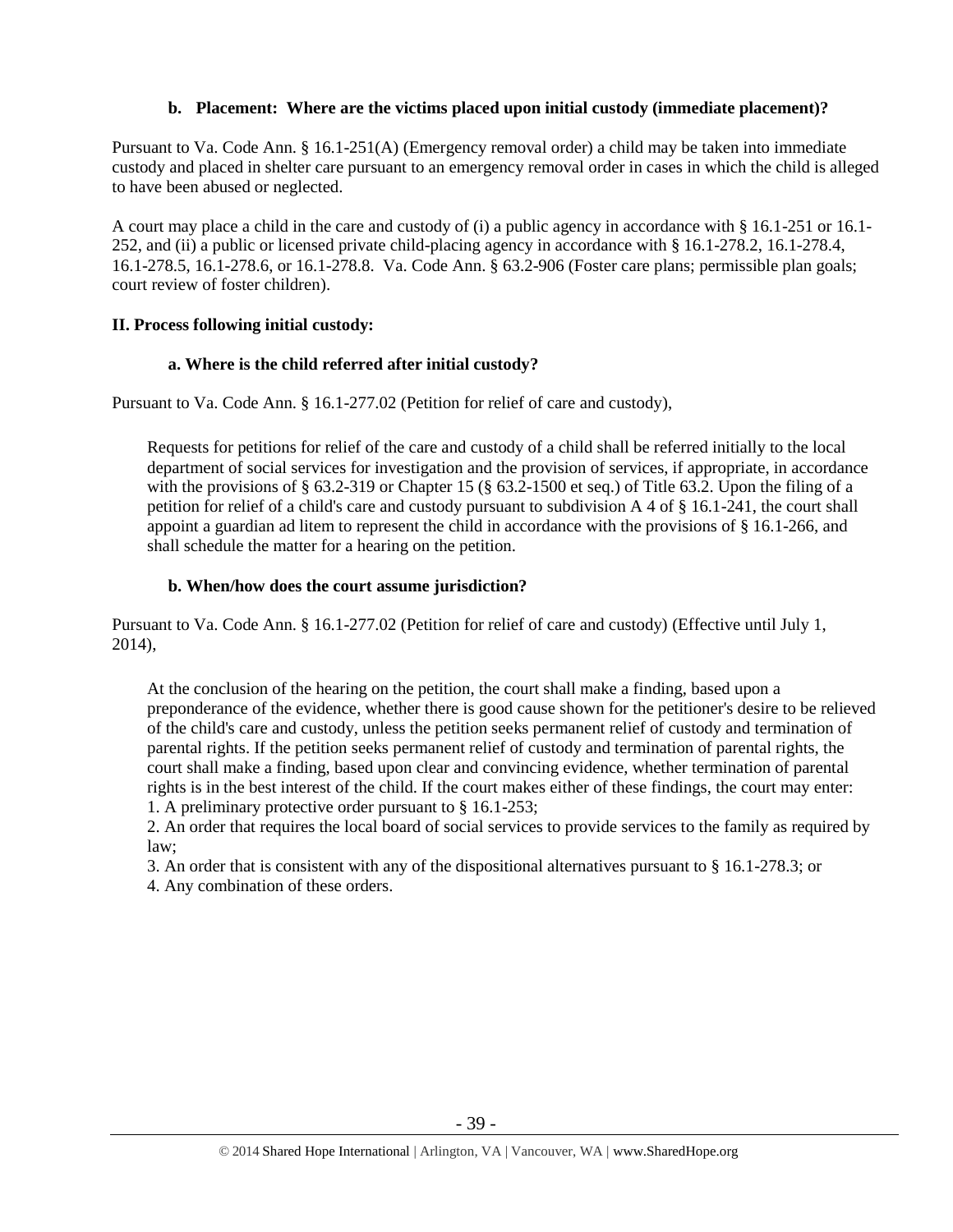# **III. Placement process pending adjudication/investigation:**

# **a. Placement hearing, i.e., shelter or detention hearing**

Once an order is granted for emergency removal and a child is taken into custody, "a hearing shall be held in accordance with § 16.1-252 as soon as practicable, but in no event later than five business days after the removal of the child." Va. Code Ann. § 16.1-251(B).

# **b. Placement Options**

"Placement" means any temporary or permanent placement of a child who is in the custody of the state in any foster home, group home or other facility or residence. Va. Code Ann. § 49-1-3 **(**Definitions relating to abuse and neglect).

A child who does not meet the conditions outlined in Va. Code Ann. § 16.1-248.1(A) for placement in a secure facility, must be released to "a parent, guardian or other person willing and able to provide supervision and care under such conditions as the judge, intake officer or magistrate may impose." Va. Code Ann. § 16.1-248.1(B).

# **IV. Adjudication or referral to alternate process:**

# **a. Adjudicatory/dispositional hearing.**

The evidence required for a "preliminary order to issue or for an existing order to be continued" is nearly identical to the requirements for an emergency removal order. Va. Code Ann. §§ 16.1-252(E), 16.1-251(A). "If the preliminary removal order includes a finding of abuse or neglect and the child is removed from his home or a preliminary protective order is issued," a dispositional hearing is to be held within 75 days. Va. Code Ann. §  $16.1 - 252$ (H).

# **V. Outcomes (Final permanent placement)**

At the dispositional hearing, "[i]f a child is found to be (a) abused or neglected; (b) at risk of being abused or neglected by a parent or custodian who has been adjudicated as having abused or neglected another child in his care; or (c) abandoned by his parent or other custodian, or without parental care and guardianship because of his parent's absence or physical or mental incapacity," the court may order, among other things, that the child "remain with his parent, subject to such conditions and limitations as the court may order with respect to such child and his parent or other adult occupant of the same dwelling," or, if there is "no less drastic alternative," that legal custody be transferred to, among others, a relative or a child welfare agency. Va. Code Ann. § 16.1-  $278.2(A)(2)$ , (5).

# **Child in need of protection and services, and or in need of supervision**

Neither the definition of "Child In Need of Services" nor "Child In Need of Supervision" in Va. Code Ann.§ 16.1-228 specifically includes a commercially sexually exploited child. However, under the definition of "Child in Need of Supervision," a victim of sex trafficking of a minor could be found to be "[a] child who, without reasonable cause and without the consent of his parent, lawful custodian or placement authority, remains away from or deserts or abandons his family or lawful custodian on more than one occasion or escapes or remains away without proper authority from a residential care facility in which he has been placed by the court, and (i) such conduct presents a clear and substantial danger to the child's life or health, (ii) the child or his family is in need of treatment, rehabilitation or services not presently being received, and (iii) the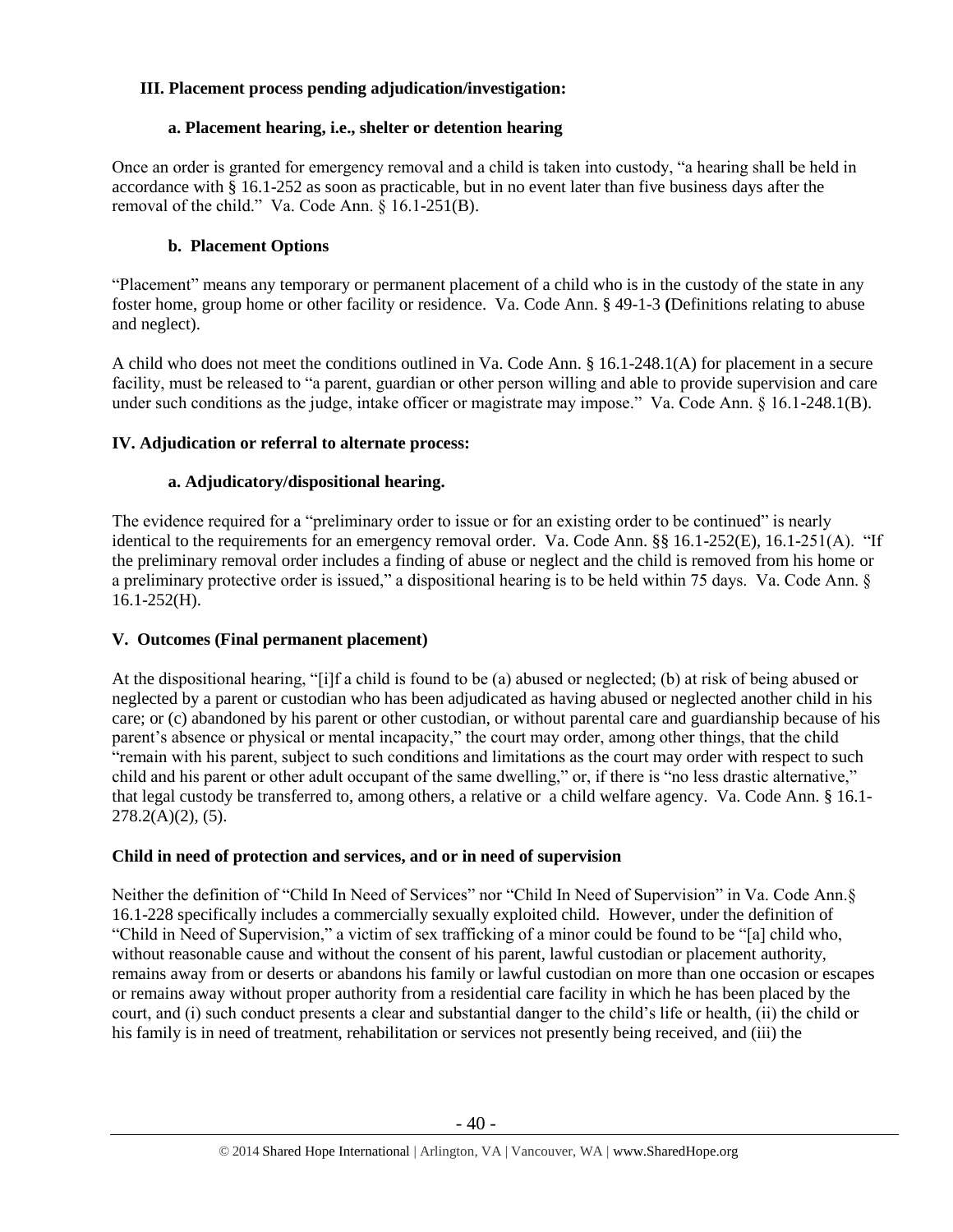intervention of the court is essential to provide the treatment, rehabilitation or services needed by the child or his family." Va. Code Ann. § 16.1-228.

# **I. Initial Custody:**

# **a. Authority for initial custody**

Under the juvenile justice procedures, Va. Code Ann. § 16.1-246 (When and how child may be taken into immediate custody) outlines the conditions for taking a child into immediate custody. Subsection (B) permits a child to be taken into immediate custody "[w]hen a child is alleged to be in need of services or supervision and (i) there is a clear and substantial danger to the child's life or health or (ii) the assumption of custody is necessary to ensure the child's appearance before the court." Subsection (C) allows a child to be taken into immediate custody "[w]hen, in the presence of the officer who makes the arrest, a child has committed an act designated a crime under the law of this Commonwealth, or an ordinance of any city, county, town or service district, or under federal law and the officer believes that such is necessary for the protection of the public interest."

Under Va. Code Ann. § 16.1-246(G), a child can be taken into immediate custody "[w]hen a law-enforcement officer has probable cause to believe that a child (i) has run away from home or (ii) is without adult supervision at such hours of the night and under such circumstances that the law-enforcement officer reasonably concludes that there is a clear and substantial danger to the child's welfare."

# **b. Placement: Where are the victims placed upon initial custody (immediate placement)?**

Pursuant to Va. Code Ann. § 16.1-246 subsections (B) and (C), after a child is taken into custody, then Va. Code Ann. § 16.1-247 provides:

B. A person taking a child into custody pursuant to the provisions of subsection B, C, or D of § 16.1- 246, during such hours as the court is open, shall, with all practicable speed, and in accordance with the provisions of this law and the orders of court pursuant thereto:

1. Release the child to such child's parents, guardian, custodian or other suitable person able and willing to provide supervision and care for such child and issue oral counsel and warning as may be appropriate; or

2. Release the child to such child's parents, guardian, legal custodian or other person standing in loco parentis upon their promise to bring the child before the court when requested; or 3. If not released, bring the child to the judge or intake officer of the court and, in the most expeditious manner practicable, give notice of the action taken, together with a statement of the reasons for taking the child into custody, in writing to the judge or intake officer, and the judge, intake officer or arresting officer shall give notice of the action taken orally or in writing to the child's parent, guardian, legal custodian or other person standing in loco parentis.

. . . .

E. A person taking a child into custody pursuant to the provisions of subsection B, C, or D of § 16.1- 246 during such hours as the court is not open, shall:

1. Release the child pursuant to the provisions of subdivision B 1 or B 2 of this section; or

2. Release the child on bail or recognizance pursuant to Chapter 9 (§ 19.2-119 et seq.) of Title 19.2; or

3. Place the child taken into custody pursuant to subsection B of § 16.1-246 in shelter care after the issuance of a detention order pursuant to § 16.1-255; or

4. Place the child taken into custody pursuant to subsection C or D of § 16.1-246 in shelter care or in a detention home after the issuance of a warrant by a magistrate; or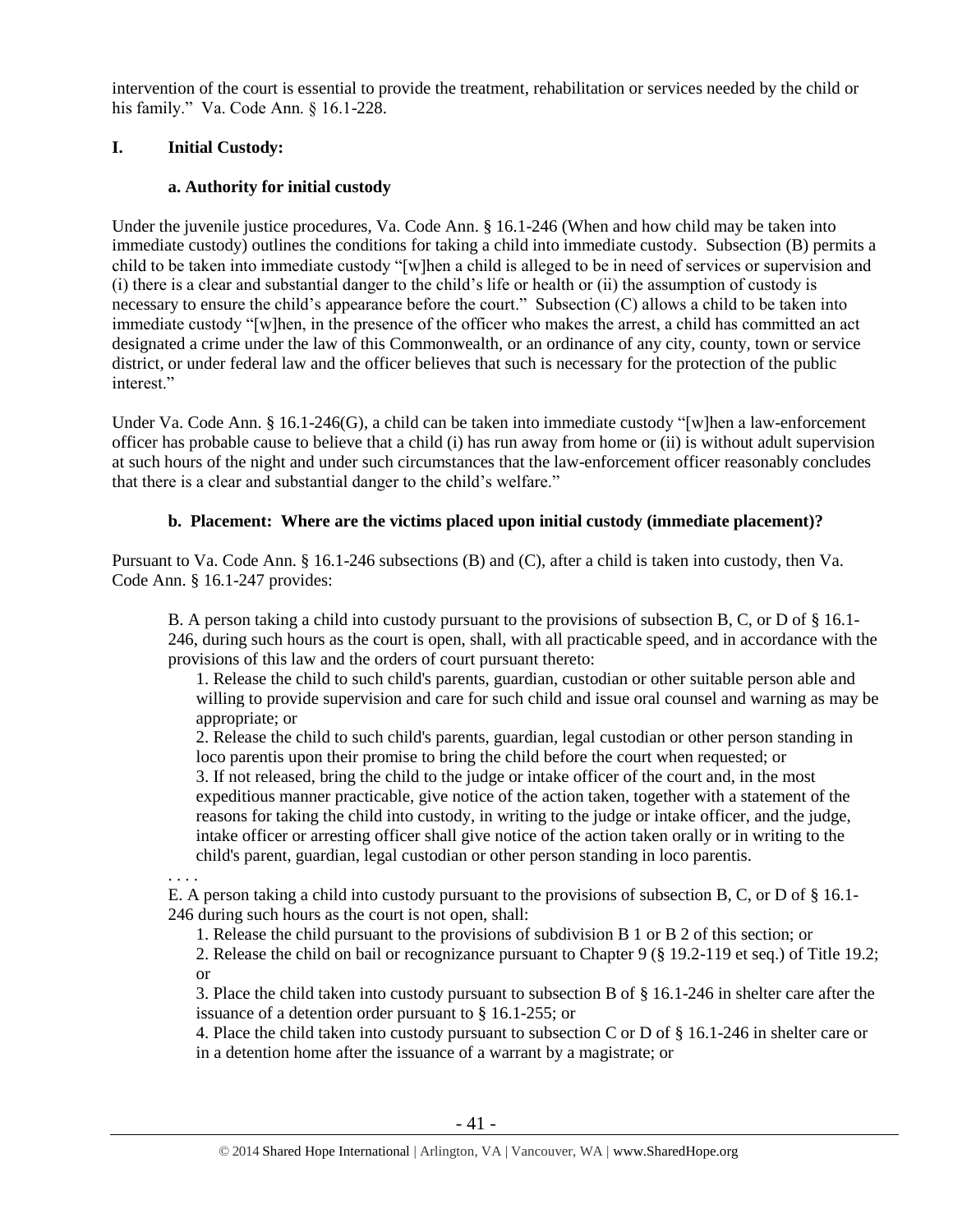5. Place the child in a jail subject to the provisions of § 16.1-249 after the issuance of a warrant by a magistrate or after the issuance of a detention order pursuant to § 16.1-255; or

6. In addition to any other provisions of this subsection, detain the child for a reasonably necessary period of time in order to administer a breath or blood test to determine the alcohol content of his blood, if such child was taken into custody pursuant to § 18.2-266.

# **II. Process following initial custody**

# **a. Where is a child referred after initial custody?**

Once a child is taken into custody under Va. Code Ann. § 16.1-246(G), Va. Code Ann. § 16.1-247 provides,

I. A law-enforcement officer taking a child into custody pursuant to the provisions of subsection G of § 16.1-246 shall notify the intake officer of the juvenile court of the action taken. The intake officer shall determine if the child's conduct or situation is within the jurisdiction of the court and if a petition should be filed on behalf of the child. If the intake officer determines that a petition should not be filed, the law-enforcement officer shall as soon as practicable:

1. Return the child to his home;

2. Release the child to such child's parents, guardian, legal custodian or other person standing in loco parentis;

3. Place the child in shelter care for a period not longer than 24 hours after the issuance of a detention order pursuant to § 16.1-255; or

4. Release the child.

During the period of detention authorized by this subsection no child shall be confined in any detention home, jail or other facility for the detention of adults.

J. If a child is taken into custody pursuant to the provisions of subsection . . . G of § 16.1-246 by a lawenforcement officer during such hours as the court is not in session and the child is not released or transferred to a facility or institution in accordance with subsection . . . I of this section, the child shall be held in custody only so long as is reasonably necessary to complete identification, investigation and processing. The child shall be held under visual supervision in a nonlocked, multipurpose area which is not designated for residential use. The child shall not be handcuffed or otherwise secured to a stationary object.

# **III. Placement process pending adjudication/investigation:**

## **a. Placement hearing i.e., shelter or detention hearing**

A juvenile can be detained before adjudication in secure or shelter facilities upon court order under certain conditions. The detention hearing must be held "on the next day on which the court sits within the county or city wherein the charge against the child is pending." Va. Code Ann. § 16.1-250(A). However, "In the event the court does not sit within the county or city on the following day, such child shall appear before a judge within a reasonable time, not to exceed 72 hours, after he has been taken into custody." Va. Code Ann. § 16.1- 250(A). Va. Code Ann. § 16.1-248.1(A) (Criteria for detention or shelter care) provides the criteria for issuing a detention order.

A. A juvenile taken into custody whose case is considered by a judge, intake officer or magistrate pursuant to § 16.1-247 shall immediately be released, upon the ascertainment of the necessary facts, to the care, custody and control of such juvenile's parent, guardian, custodian or other suitable person able and willing to provide supervision and care for such juvenile, either on bail or recognizance pursuant to Chapter 9 (§ 19.2-119 et seq.) of Title 19.2 or under such conditions as may be imposed or otherwise.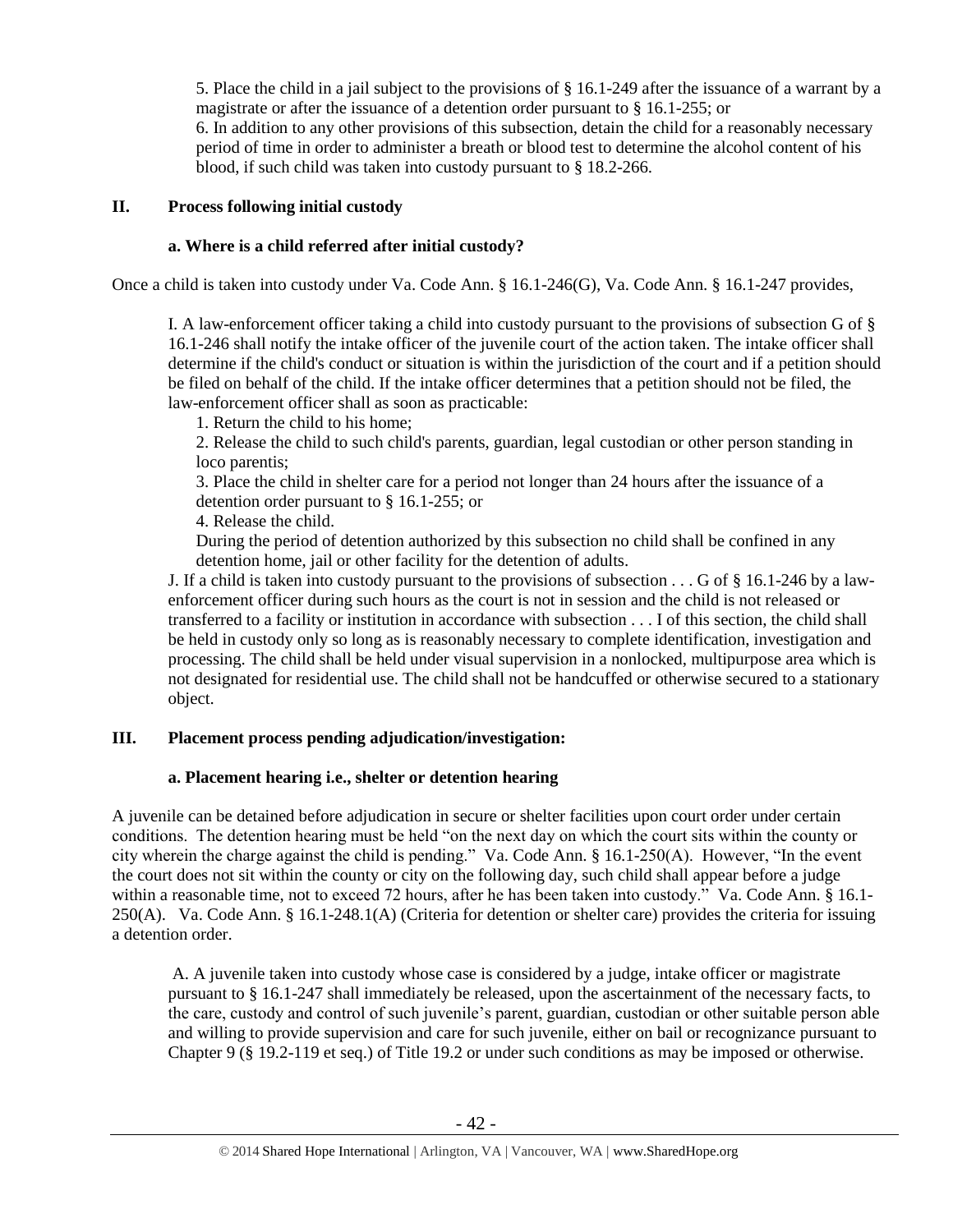However, at any time prior to an order of final disposition, a juvenile may be detained in a secure facility, pursuant to a detention order or warrant, only upon a finding by the judge, intake officer, or magistrate, that there is probable cause to believe that the juvenile committed the act alleged, and that at least one of the following conditions is met:

1. The juvenile is alleged to have (a) violated the terms of his probation or parole when the charge for which he was placed on probation or parole would have been a felony or Class 1 misdemeanor if committed by an adult; (b) committed an act that would be a felony or Class 1 misdemeanor if committed by an adult; . . . and there is clear and convincing evidence that:

a. Considering the seriousness of the current offense or offenses and other pending charges, the seriousness of prior adjudicated offenses, the legal status of the juvenile and any aggravating and mitigating circumstances, the liberty of the juvenile, constitutes a clear and substantial threat to the person or property of others;

b. The liberty of the juvenile would present a clear and substantial threat of serious harm to such juvenile's life or health; or

c. The juvenile has threatened to abscond from the court's jurisdiction during the pendency of the instant proceedings or has a record of willful failure to appear at a court hearing within the immediately preceding 12 months.

2. The juvenile has absconded from a detention home or facility where he has been directed to remain by the lawful order of a judge or intake officer.

3. The juvenile is a fugitive from a jurisdiction outside the Commonwealth and subject to a verified petition or warrant, in which case such juvenile may be detained for a period not to exceed that provided for in § 16.1-323 while arrangements are made to return the juvenile to the lawful custody of a parent, guardian or other authority in another state.

4. The juvenile has failed to appear in court after having been duly served with a summons in any case in which it is alleged that the juvenile has committed a delinquent act or that the child is in need of services or is in need of supervision; however, a child alleged to be in need of services or in need of supervision may be detained for good cause pursuant to this subsection only until the next day upon which the court sits within the county or city in which the charge against the child is pending, and under no circumstances longer than 72 hours from the time he was taken into custody.

. . .

5. The juvenile failed to adhere to the conditions imposed upon him by the court, intake officer or magistrate following his release upon a Class 1 misdemeanor charge or a felony charge.

. . . .

#### **b. Placement options**

A child who does not meet the conditions outlined in Va. Code Ann. § 16.1-248.1(A) for placement in a secure facility, must be released to "a parent, guardian or other person willing and able to provide supervision and care under such conditions as the judge, intake officer or magistrate may impose." Va. Code Ann. § 16.1-248.1(B). Except, Va. Code Ann. § 16.1-248.1(B) allows a child to be placed in shelter care if

1. The juvenile is eligible for placement in a secure facility;

2. The juvenile has failed to adhere to the directions of the court, intake officer or magistrate while on conditional release;

3. The juvenile's parent, guardian or other person able to provide supervision cannot be reached within a reasonable time;

4. The juvenile does not consent to return home;

5. Neither the juvenile's parent or guardian nor any other person able to provide proper supervision can arrive to assume custody within a reasonable time; or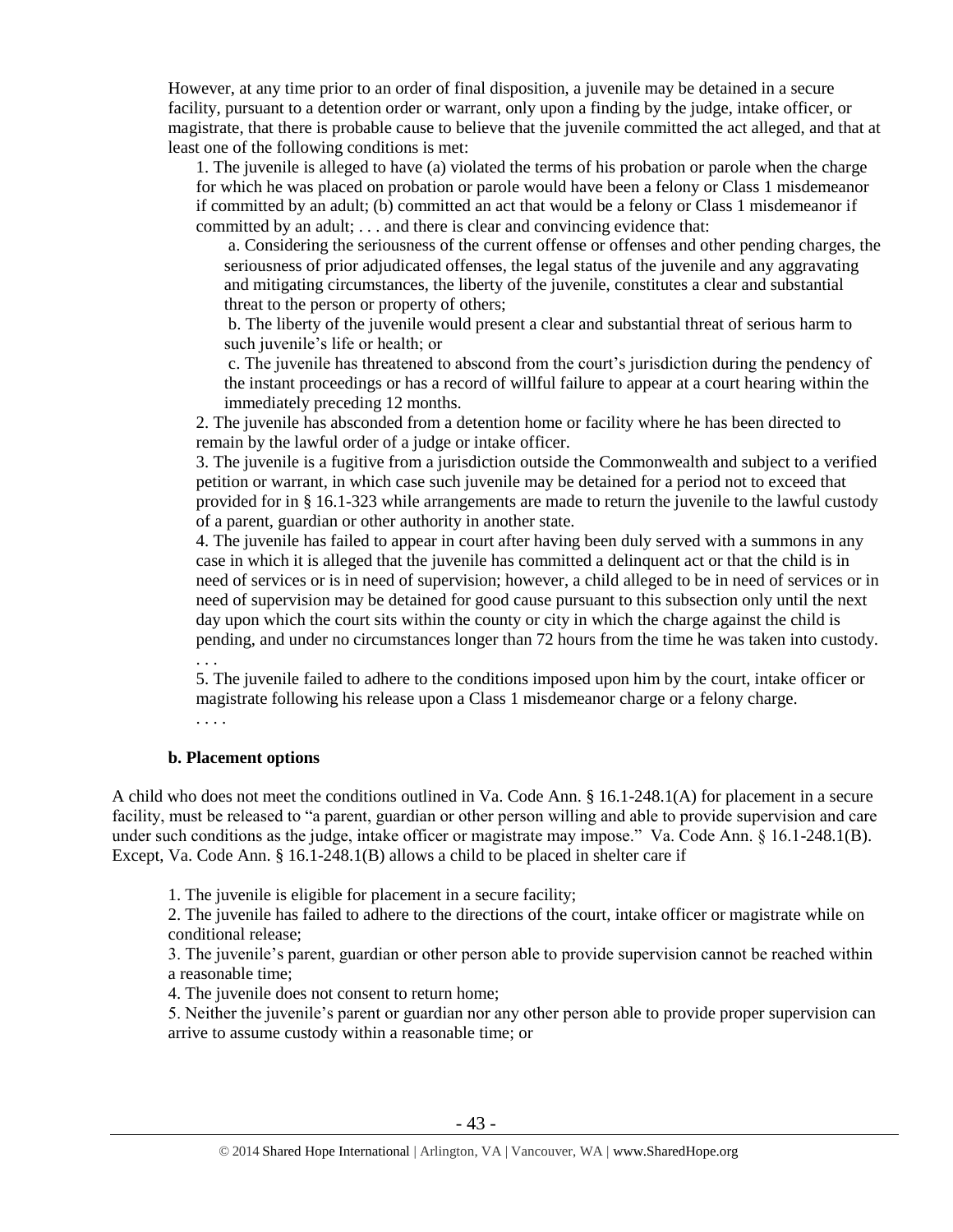6. The juvenile's parent or guardian refuses to permit the juvenile to return home and no relative or other person willing and able to provide proper supervision and care can be located within a reasonable time.

If it is determined that a child should remain in detention or shelter care under Va. Code Ann. § 16.1-248.1, then Va. Code Ann. § 16.1-249(A) (Places of confinement for juveniles) provides the permissible placements as follows,

1. An approved foster home or a home otherwise authorized by law to provide such care;

2. A facility operated by a licensed child welfare agency;

3. If a juvenile is alleged to be delinquent, in a detention home or group home approved by the Department;

4. Any other suitable place designated by the court and approved by the Department;

5. To the extent permitted by federal law, a separate juvenile detention facility located upon the site of an adult regional jail facility established by any county, city or any combination thereof constructed after 1994, approved by the Department of Juvenile Justice and certified by the Board of Juvenile Justice for the holding and detention of juveniles.

# **IV. Adjudication or referral to alternate process:**

 $\overline{a}$ 

# **a. Adjudicatory/dispositional hearing**

Va. Code Ann. § 16.1-277.1 (Time limitation) outlines how long children can remain in detention prior to adjudication and disposition.

A. When a child is held continuously in secure detention, he shall be released from confinement if there is no adjudicatory or transfer hearing conducted by the court for the matters upon which he was detained within twenty-one days from the date he was first detained.

B. If a child is not held in secure detention or is released from same after having been confined, an adjudicatory or transfer hearing on the matters charged in the petition or petitions issued against him shall be conducted within 120 days from the date the petition or petitions are filed. C. When a child is held in secure detention after the completion of his adjudicatory hearing or is detained when the juvenile court has retained jurisdiction as a result of a transfer hearing, he shall be released from such detention if the disposition hearing is not completed within thirty days from the date of the adjudicatory or transfer hearing.

The Department of Social Services (DSS) has been directed to develop a plan to provide services to human trafficking victims through House Bill 2190,<sup>65</sup> which Governor McDonnell approved on March 18, 2011. 2011 Va. Acts 258. The law states,

Such plan shall include provisions for (i) identifying victims of human trafficking in the Commonwealth; (ii) assisting victims of human trafficking with applying for federal and state benefits and services to which they may be entitled; (iii) coordinating the delivery of health, mental health, housing, education, job training, victims' compensation, legal, and other services for victims of human trafficking; (iv) preparing and disseminating educational and training programs and materials to increase awareness of human trafficking and services available to victims of human trafficking among local departments of social services, public and private agencies and service providers, and the public;

<sup>&</sup>lt;sup>65</sup> House Bill 2190 is appended to Va Code Ann. § 63.2-200 (Department of Social Services created), as published by Lexis.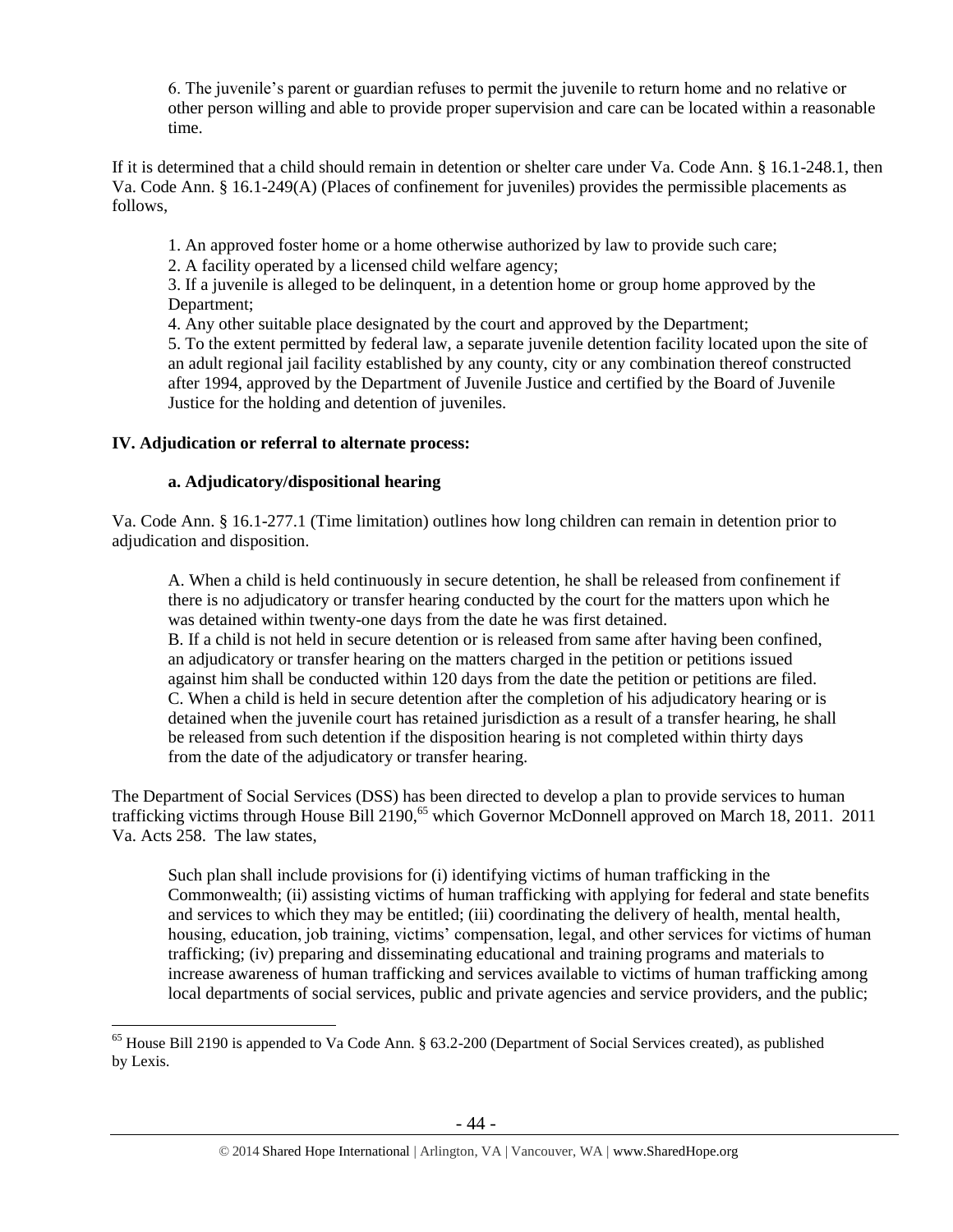(v) developing and maintaining community-based services for victims of human trafficking; and (vi) assisting victims of human trafficking with family reunification or return to their place of origin if the person so desires. In developing its plan, the Department shall work together with such other state and federal agencies, public and private entities, and other stakeholders as the Department shall deem appropriate.

## **V. Outcomes (Final permanent placement)**

. . .

## **a. Disposition**

## **i. Children in need of services or status offenders**

Pursuant to Va. Code Ann. § 16.1-278.4 the possible dispositions for children in need of services or status offenders:

If a child is found to be in need of services or a status offender, the juvenile court or the circuit court may make any of the following orders of disposition for the supervision, care and rehabilitation of the child:

1. Enter an order pursuant to the provisions of § 16.1-278 (ordering government agencies to provide services provided by law).

2. Permit the child to remain with his parent subject to such conditions and limitations as the court may order with respect to such child and his parent.

3. Order the parent with whom the child is living to participate in such programs, cooperate in such treatment or be subject to such conditions and limitations as the court may order and as are designed for the rehabilitation of the child and his parent.

4. Beginning July 1, 1992, in the case of any child fourteen years of age or older, where the court finds that the child is not able to benefit appreciably from further schooling, the court may excuse the child from further compliance with any legal requirement of compulsory school attendance as provided under § 22.1-254 or authorize the child, notwithstanding the provisions of any other law, to be employed in any occupation which is not legally declared hazardous for children under the age of eighteen.

5. Permit the local board of social services or a public agency designated by the community policy and management team to place the child, subject to the provisions of § 16.1-281, in suitable family homes, child caring-institutions, residential facilities, or independent living arrangements with legal custody remaining with the parents or guardians. . . .

6. Transfer legal custody to any of the following:

a. A relative or other individual who, after study, is found by the court to be qualified to receive and care for the child;

b. A child welfare agency, private organization or facility that is licensed or otherwise authorized by law to receive and provide care for such child. . . .; or

c. The local board of social services of the county or city in which the court has jurisdiction or, at the discretion of the court, to the local board of the county or city in which the child has residence if other than the county or city in which the court has jurisdiction.

7. Require the child to participate in a public service project under such conditions as the court prescribes.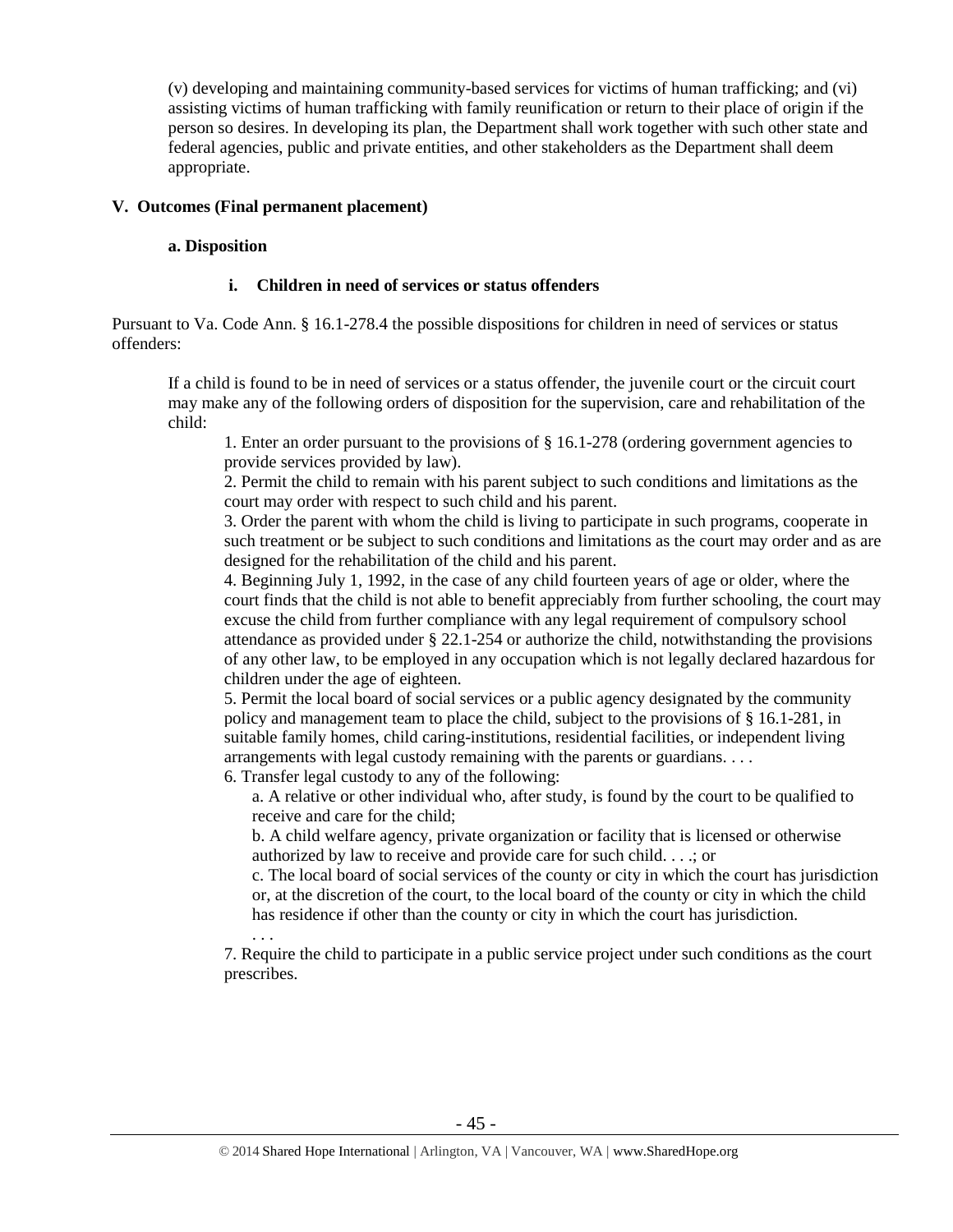## **ii. Children in need of supervision**

Va. Code Ann. § 16.1-278.5 addresses the possible dispositions for children in need of supervision. Before disposition, "the appropriate public agency" must "evaluate the child's service needs using an interdisciplinary team approach." Va. Code Ann. § 16.1-278.5(A). After receiving the agency's report, a court may make any of the following dispositions:

B. The court may make any of the following orders of disposition for the supervision, care and rehabilitation of the child:

1. Enter any order of disposition authorized by § 16.1-278.4 for a child found to be in need of services;

2. Place the child on probation under such conditions and limitations as the court may prescribe including suspension of the child's driver's license upon terms and conditions which may include the issuance of a restricted license for those purposes set forth in subsection E of § 18.2-271.1; 3. Order the child and/or his parent to participate in such programs, cooperate in such treatment or be subject to such conditions and limitations as the court may order and as are designed for the rehabilitation of the child;

4. Require the child to participate in a public service project under such conditions as the court may prescribe;

. . . .

 $\overline{a}$ 

5.4.1 Recommendation: Establish a mandatory response law directing any minor involved in prostitution or who is a victim of abduction for prostitution or the manufacture of pornography away from the criminal justice system and into a protective system.

# *5.5 Commercial sexual exploitation or sex trafficking is identified as a type of abuse and neglect within child protection statutes.*

Under Va. Code Ann. § 63.2-100, the definition of "abused or neglected child" includes a child under the age of 18 "[w]hose parents or other person responsible for his care commits or allows to be committed any act of sexual exploitation or any<sup>66</sup> sexual act upon a child in violation of the law" and a child under the age of 18 "[w]hose parents or other person responsible for his care creates a substantial risk of physical or mental injury by knowingly leaving the child alone in the same dwelling, including an apartment . . . , with a person to whom the child is not related by blood or marriage and who the parent or other person responsible for his care knows has been convicted of an offense against a minor for which registration is required as a violent sexual offender pursuant to § 9.1-902."

5.5.1 Recommendation: Add "a child subjected to commercial sexual exploitation" to the Va. Code Ann. § 16.1-228 and § 63.2-100 definitions of "abused or neglected child" and refer to Va. Code Ann. § 18.2-346 (Prostitution; commercial sexual conduct; commercial exploitation of a minor; penalties).

<sup>&</sup>lt;sup>66</sup> The definition in Va. Code Ann. § 16.1-228, while substantially similar in quoted part to the definition in Va. Code Ann. § 63.2-100 does not include the phrase "act of sexual exploitation."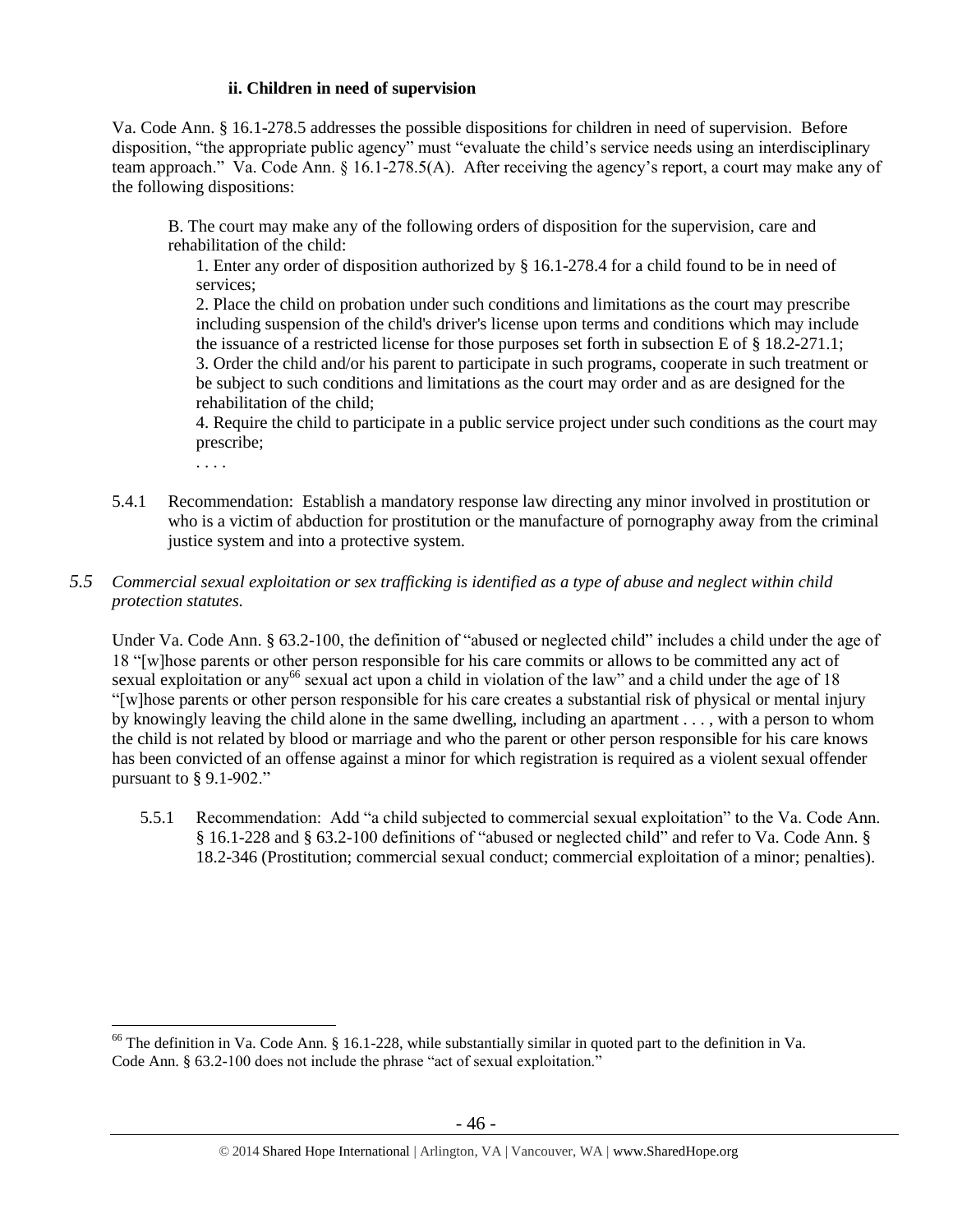*5.6 The definition of "caregiver" (or similar term) in the child welfare statutes is broad enough to include a trafficker who has custody or control of a child in order to bring a trafficked child into the protection of child protective services.*

Va. Code Ann. § 16.1-278.1 defines "parent" for purposes of Article 9 (Disposition), which contains provisions on abused and neglected children, "Children in Need of Services," and "Children in Need of Supervision," to include "parent, guardian, legal custodian, or other person standing in loco parentis." Also, Va. Code Ann. § 16.1-228 (Juvenile and Domestic Relations District Courts―Definitions) and § 63.2-100 (Welfare (Social Services)―Definitions) refer to "parents or other person responsible for his care" of the child in the definition for "abused or neglected child." These definitions may not be sufficient to include a trafficker as subject to investigation and action for abuse and neglect.

- 5.6.1 Recommendation: Amend Va. Code Ann. § 16.1-278.1 (Definitions), § 16.1-228 (Juvenile and Domestic Relations District Courts―Definitions) and § 63.2-100 (Welfare (Social Services) ―Definitions) to ensure that "parent" includes persons who are in control or possession of a child, which would include a trafficker.
- *5.7 Crime victims' compensation is specifically available to a child victim of sex trafficking or commercial sexual exploitation of children (CSEC) without regard to ineligibility factors.*

The Virginia Workers' Compensation program contains ineligibility criteria that could negatively affect domestic minor sex trafficking victims' ability to receive compensation. Va. Code Ann. § 19.2-368.4 (Persons eligible for awards) states in subsection (B) that "[a] person who is criminally responsible for the crime upon which a claim is based, or an accomplice or accessory of such person, shall not be eligible to receive an award with respect to such claim." Va. Code Ann. § 19.2-368.6 (Assignment of claims; investigation; hearing; confidentiality of records; decisions) provides in subsection (D) that "[t]here shall be a rebuttable presumption that the claimant did not contribute to and was not responsible for the infliction of his injury," reducing the risk that a minor victim of prostitution may be found to have contributed to the injuries sustained through her activities in prostitution. Also, a child victim of sex trafficking, who may be afraid or angry with law enforcement, may have an award denied, reduced or withdrawn if "[t]he Commission . . . find[s] that any claimant or award recipient has not fully cooperated with all law-enforcement agencies." Va. Code Ann. § 19.2-368.10.

Va. Code Ann. § 19.2-368.10 (When awards to be made; reporting crime and cooperation with law enforcement) also restricts an award to a victim where the crime was reported to the authorities later than "120 hours after the occurrence of such crime, unless the Commission, for good cause shown, finds the delay to have been justified." An exception is outlined in Va. Code Ann. § 19.2-368.10, which states, "The provisions of this subdivision shall not apply to claims of sexual abuse that occurred while the victim was a minor." However, "sexual abuse" is defined in Va. Code Ann. § 19.2-368.2 as "sexual abuse as defined in subdivision 6 of  $§$  18.2-67.10<sup>67</sup> and acts constituting rape, sodomy, object sexual penetration or sexual battery as defined in Article 7 (§ 18.2-61 et seq.) of Chapter 4 of Title 18.2."

Va. Code Ann. § 19.2-368.5(B) gives deadlines for when a claim may be filed by a victim by stating, "A claim shall be filed by the claimant not later than one year after the occurrence of the crime upon which such claim is based, or not later than one year after the death of the victim. However, (i) in cases involving claims made on behalf of a minor or a person who is incapacitated, the provisions of subsection A of § 8.01-229 shall apply to toll the one-year period; (ii) in cases involving claims made by a victim against profits of crime held in escrow pursuant to Chapter 21.2 (§ 19.2-368.19 et seq.) of this title, the claim shall be filed within five years of the date

 $\overline{a}$ <sup>67</sup> *See supra* note [13](#page-4-0) for the definition of "sexual abuse."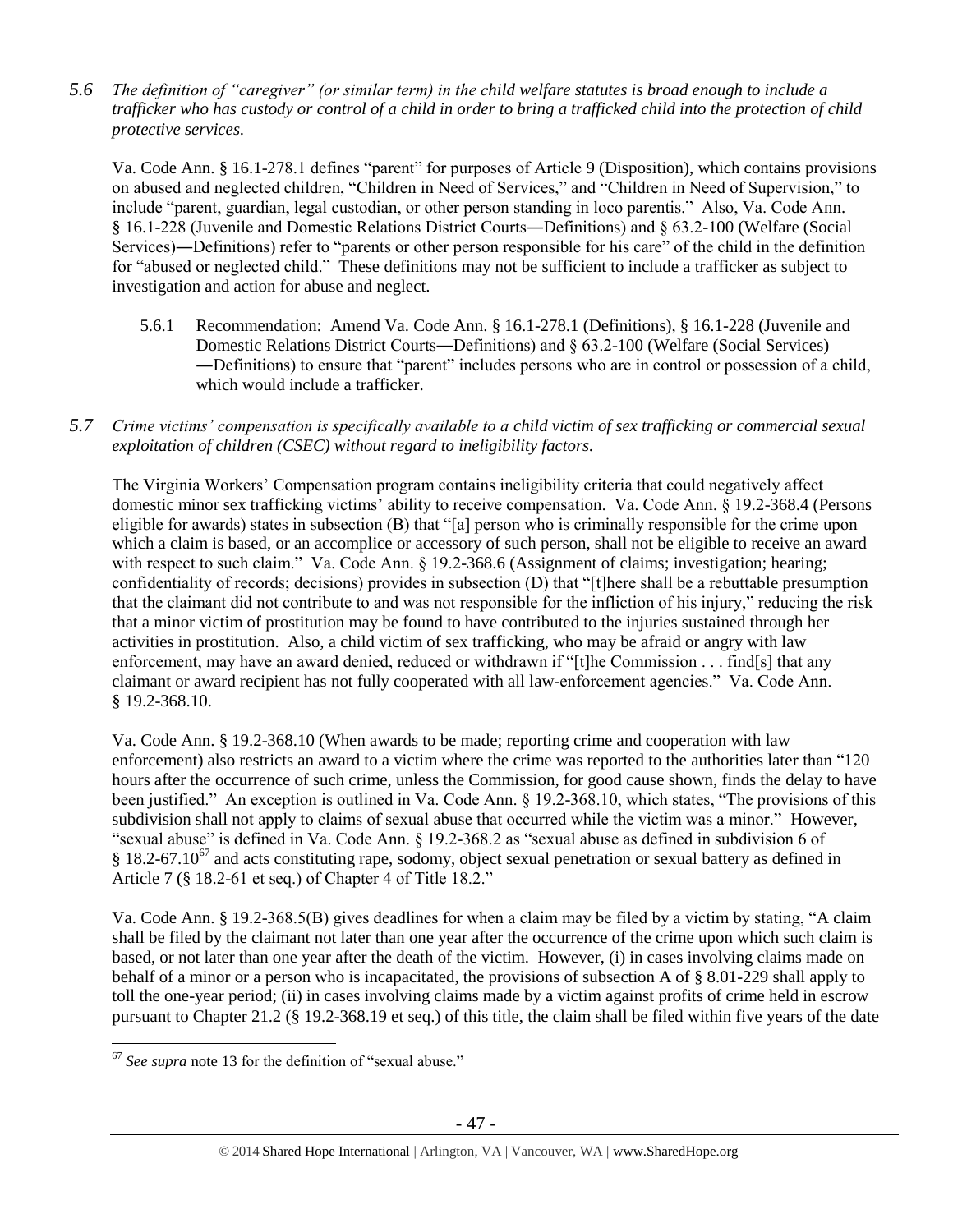of the special order of escrow; and (iii) in cases involving claims of sexual abuse of a minor, the claim shall be filed within 10 years after the minor's eighteenth birthday. For good cause shown, the Commission may extend the time for filing." Va. Code Ann. § 19.2-368.8(A) also provides for reconsideration of claims of sexual abuse by stating, "The Commission, on its own motion, or upon request of the claimant, may reinvestigate or reopen a decision making or denying an award. Except for claims of sexual abuse that occurred while the victim was a minor, the Commission shall not reopen or reinvestigate a case after the expiration of two years from the date of submission of the original claim. Any claim involving the sexual abuse of a minor that has been denied before July 1, 2001, because it was not timely filed may, upon application filed with the Commission, be reconsidered provided the application for reconsideration is filed within ten years after the minor's eighteenth birthday."

Va. Code Ann. § 19.2-368.11:1 sets forth the limits for the amount of the award, allowing for claims including but not limited to unreimbursed medical costs, loss of earnings, and funeral expenses, after being reduced by any amounts received or to be received from another source or an emergency award, with a total cap not to exceed \$25,000. Va. Code Ann. § 19.2-368.11:1.

5.7.1 Recommendation: Amend Va. Code Ann. § 19.2-368.4 and § 19.2-368.10 to stipulate an exception to listed ineligibility factors for minor victims of commercial sexual exploitation.

# *5.8 Victim-friendly procedures and protections are provided in the trial process for minors under 18.*

Virginia law provides several victim-friendly provisions. Va. Code Ann. § 18.2-67.9 provides a method the court to order for the use of two-way closed circuit television testimony for certain alleged victims of abduction under Va. Code Ann. § 18.2-47 et seq. and other listed crimes upon application by the defendant or prosecutor. Va. Code Ann. § 63.2-1521(A) (Testimony by child using two-way closed-circuit television) also provides for the use of two-way closed circuit television testimony "[i]n any civil proceeding involving alleged abuse or neglect of a child" under certain specified provisions. In both laws, the provisions apply to "[a]n alleged victim who was fourteen years of age or under on the date of the alleged offense and is sixteen or under at the time of the trial" and "[a]ny child witness who is fourteen years of age or under at the time of the trial." Va. Code Ann. § 63.2-1521(B). The statutes explain that the court has discretion to order the testimony via closed-circuit television if it finds that the child is "unavailable to testify in open court in the presence of the defendant, the jury, the judge, and the public, for any of the following reasons: 1. The child's persistent refusal to testify despite judicial requests to do so; 2. The child's substantial inability to communicate about the offense; or 3. The substantial likelihood, based upon expert opinion testimony, that the child will suffer severe emotional trauma from so testifying." Va. Code Ann. §§ 18.2-67.9(B), 63.2-1521(C).

Also, Va. Code Ann. § 63.2-1522(A), (B) allows for out-of-court statements, in certain abuse and neglect civil proceedings, "describing any act of a sexual nature performed with or on the child by another" not otherwise admissible made "by a child the age of twelve or under at the time the statement is offered into evidence" under the following conditions:

1. The child testifies at the proceeding, or testifies by means of a videotaped deposition or closed-circuit television, and at the time of such testimony is subject to cross examination concerning the out-of-court statement or the child is found by the court to be unavailable to testify on any of these grounds:

a. The child's death;

b. The child's absence from the jurisdiction, provided such absence is not for the purpose of preventing the availability of the child to testify;

c. The child's total failure of memory;

- d. The child's physical or mental disability;
- e. The existence of a privilege involving the child;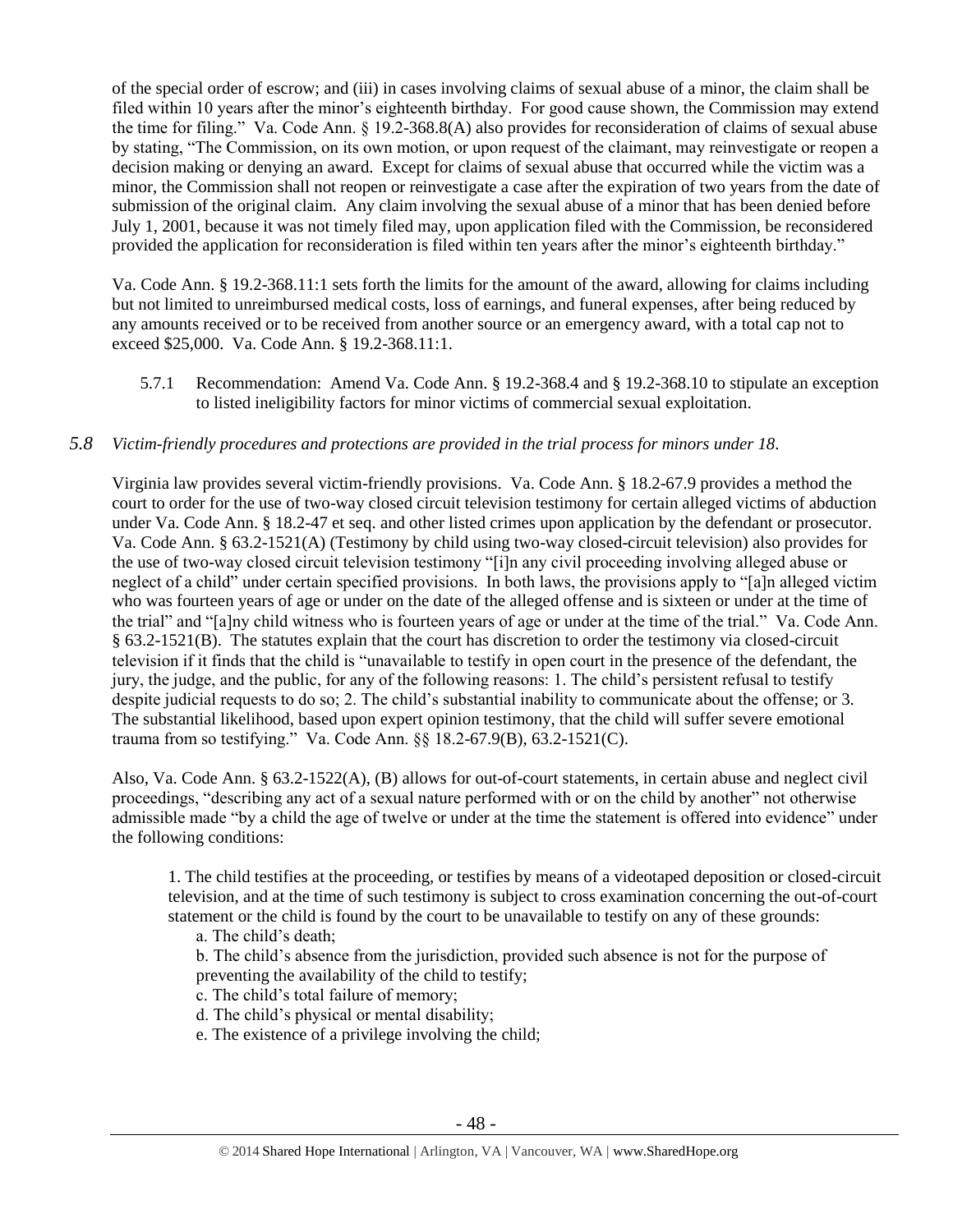f. The child's incompetency, including the child's inability to communicate about the offense because of fear or a similar reason; and

g. The substantial likelihood, based upon expert opinion testimony, that the child would suffer severe emotional trauma from testifying at the proceeding or by means of a videotaped deposition or closed-circuit television.

2. The child's out-of-court statement is shown to possess particularized guarantees of trustworthiness and reliability

Va. Code Ann. § 18.2-67.7 (Admission of evidence) provides protection to the testifying victim of a sexual offense (commonly called "rape shield law"). It states,

A. In prosecutions under this article [Criminal sexual assault], or under clause (iii) or (iv) [involving minors] of § 18.2-48 [Abduction with intent to extort money or for immoral purpose], 18.2-370 [Taking indecent liberties with children; penalties], 18.2-370.01 [Indecent liberties by children; penalty], or 18.2-370.1 [Taking indecent liberties with child by person in custodial or supervisory relationship; penalties], general reputation or opinion evidence of the complaining witness's unchaste character or prior sexual conduct shall not be admitted. Unless the complaining witness voluntarily agrees otherwise, evidence of specific instances of his or her prior sexual conduct shall be admitted only if it is relevant and is:

1. Evidence offered to provide an alternative explanation for physical evidence of the offense charged which is introduced by the prosecution, limited to evidence designed to explain the presence of semen, pregnancy, disease, or physical injury to the complaining witness's intimate parts; or

2. Evidence of sexual conduct between the complaining witness and the accused offered to support a contention that the alleged offense was not accomplished by force, threat or intimidation or through the use of the complaining witness's mental incapacity or physical helplessness, provided that the sexual conduct occurred within a period of time reasonably proximate to the offense charged under the circumstances of this case; or

3. Evidence offered to rebut evidence of the complaining witness's prior sexual conduct introduced by the prosecution.

Subsection (B) of Va. Code Ann. § 18.2-67.7 emphasizes that nothing "shall prohibit the accused from presenting evidence relevant to show that the complaining witness had a motive to fabricate the charge against the accused." A "written notice generally describing the evidence" must be given "prior to the introduction of any evidence, or the opening statement of either counsel, whichever first occurs" in order for the accused to present evidence of "past sexual conduct of the complaining witness with a person other than the accused." Va. Code Ann. § 18.2-67.7(B). Subsection (C) mandates that the evidence may not be admitted or referred to "until the court first determines the admissibility of that evidence at an evidentiary hearing to be held before the evidence is introduced." Additionally, pursuant to subsection (C), "If the court initially determines that the evidence is inadmissible, but new information is discovered during the course of the preliminary hearing or trial which may make such evidence admissible, the court shall determine in an evidentiary hearing whether such evidence is admissible."

Also, under Va. Code Ann. § 18.2-67.6, "The Commonwealth need not demonstrate that the complaining witness cried out or physically resisted the accused in order to convict the accused of an offense under this article [Criminal sexual assault], but the absence of such resistance may be considered when relevant to show that the act alleged was not against the will of the complaining witness."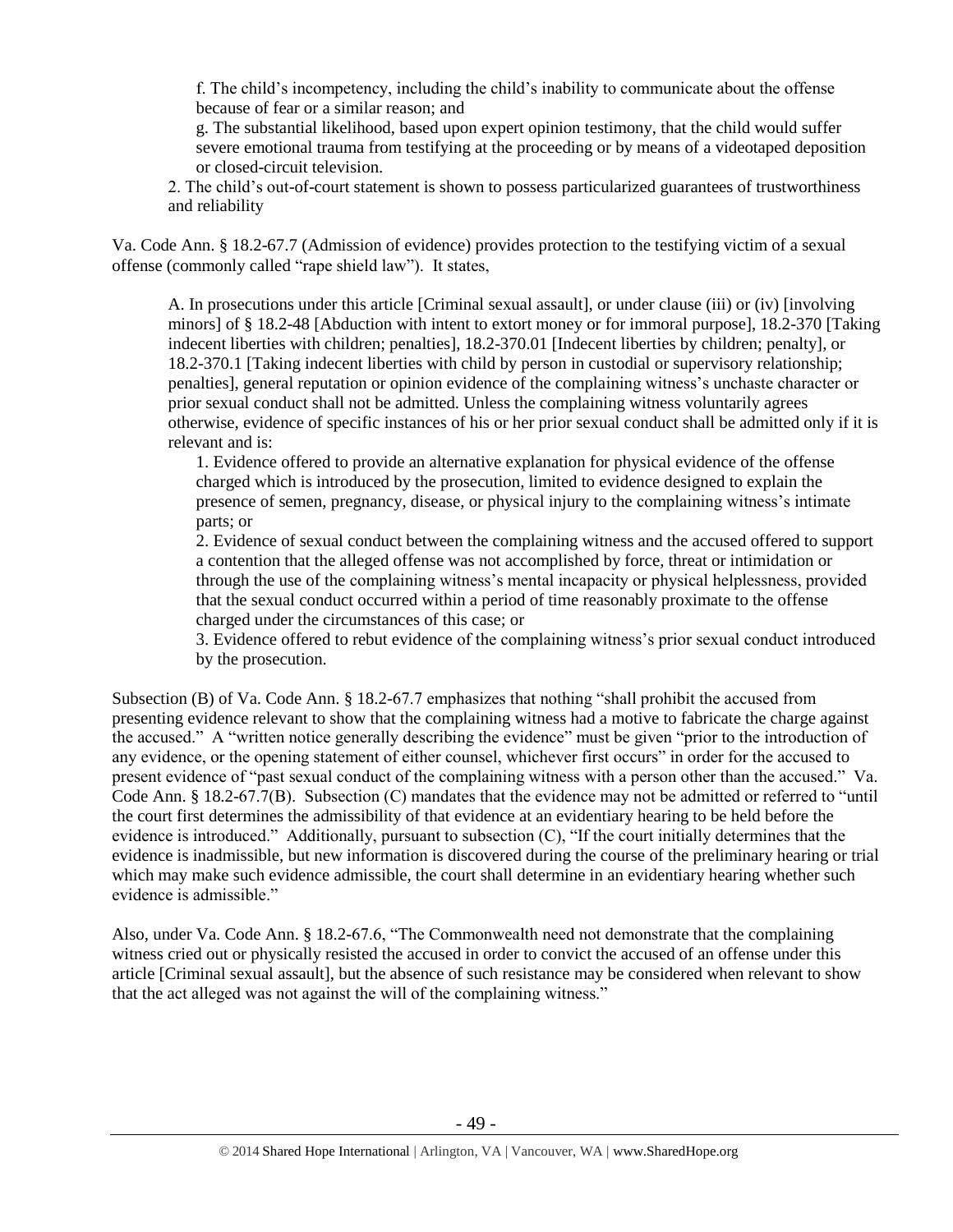*5.9 Expungement or sealing of juvenile delinquency records resulting from arrests or adjudications for prostitutionrelated offenses committed as a result of, or in the course of, the commercial sexual exploitation of a minor is available within a reasonable time after turning 18.*

Va. Code Ann. § 16.1-306(A) (Expungement of court records) directs the automatic annual destruction of records by the clerk of the Juvenile and Domestic Relations Court for any juvenile who has reached 19, if five years have passed from the date of the last hearing. However, the records are kept if the juvenile was found guilty of an offense that would have been a felony if committed by an adult. Va. Code Ann. § 16.1-306(A).<sup>68</sup>

5.9.1 Recommendation: Amend Va. Code Ann. § 16.1-306 (Expungement of court records) to allow for expungement in cases involving victims convicted of misdemeanor or felony prostitution to allow for automatic sealing of records of juveniles who have reached 18 years of age.

## *5.10 Victim restitution and civil remedies for victims of domestic minor sex trafficking or commercial sexual exploitation of children (CSEC) are authorized by law.*

Under Va. Code Ann. § 19.2-305.1(B), "[A]ny person who, on or after July 1, 1995, commits, and is convicted of, a crime in violation of any provision in Title 18.2 shall make at least partial restitution for any property damage or loss caused by the crime or for any medical expenses or expenses directly related to funeral or burial incurred by the victim or his estate as a result of the crime, may be compelled to perform community services and, if the court so orders, shall submit a plan for doing that which appears to be feasible to the court under the circumstances." Title 18.2 includes the CSEC crimes, including Va. Code Ann. § 18.2-48 (Abduction with intent to extort money or for immoral purpose) and Va. Code Ann. § 18.2-346 (Prostitution; commercial sexual conduct; commercial exploitation of a minor; penalties). Further, subsection (E1) provides for mandatory restitution to victims of pornography, stating,

A defendant convicted of an offense under § 18.2-374.1 [Production, publication, sale, financing, etc., of child pornography; presumption as to age; severability], 18.2-374.1:1 [Possession, reproduction, distribution, and facilitation of child pornography; penalty], or 18.2-374.3 [Use of communications systems to facilitate certain offenses involving children] shall be ordered to pay mandatory restitution to the victim of the offense in an amount as determined by the court. For purposes of this subsection, 'victim' means a person who is depicted in a still or videographic image involved in an offense under § 18.2-374.1, 18.2-374.1:1, or 18.2-374.3. The Commonwealth shall make reasonable efforts to notify victims of offenses under § 18.2-374.1, 18.2-374.1:1, or 18.2-374.3.

*5.11 Statutes of limitations for civil and criminal actions for child sex trafficking or commercial sexual exploitation of children (CSEC) offenses are eliminated or lengthened sufficiently to allow prosecutors and victims a realistic opportunity to pursue criminal action and legal remedies.*

Va. Code Ann. § 8.01-243(A) provides a statute of limitations for personal injury of two years, unless otherwise provided. Under subsection (B), "Every action for injury to property, including actions by a parent or guardian of an infant against a tort-feasor for expenses of curing or attempting to cure such infant from the result of a personal injury or loss of services of such infant, shall be brought within five years after the cause of action accrues." Va. Code Ann. § 8.01-243(B). Va. Code Ann. § 8.01-243(D) provides, "Every action for injury to the person, whatever the theory of recovery, resulting from sexual abuse occurring during the infancy or

<sup>&</sup>lt;sup>68</sup> Additionally, "if the juvenile was found guilty of an offense for which the clerk is required by  $\S$  46.2-383 to furnish an abstract to the Department of Motor Vehicles, the records shall be destroyed when the juvenile has attained the age of 29." Va. Code Ann. § 16.1-306(A).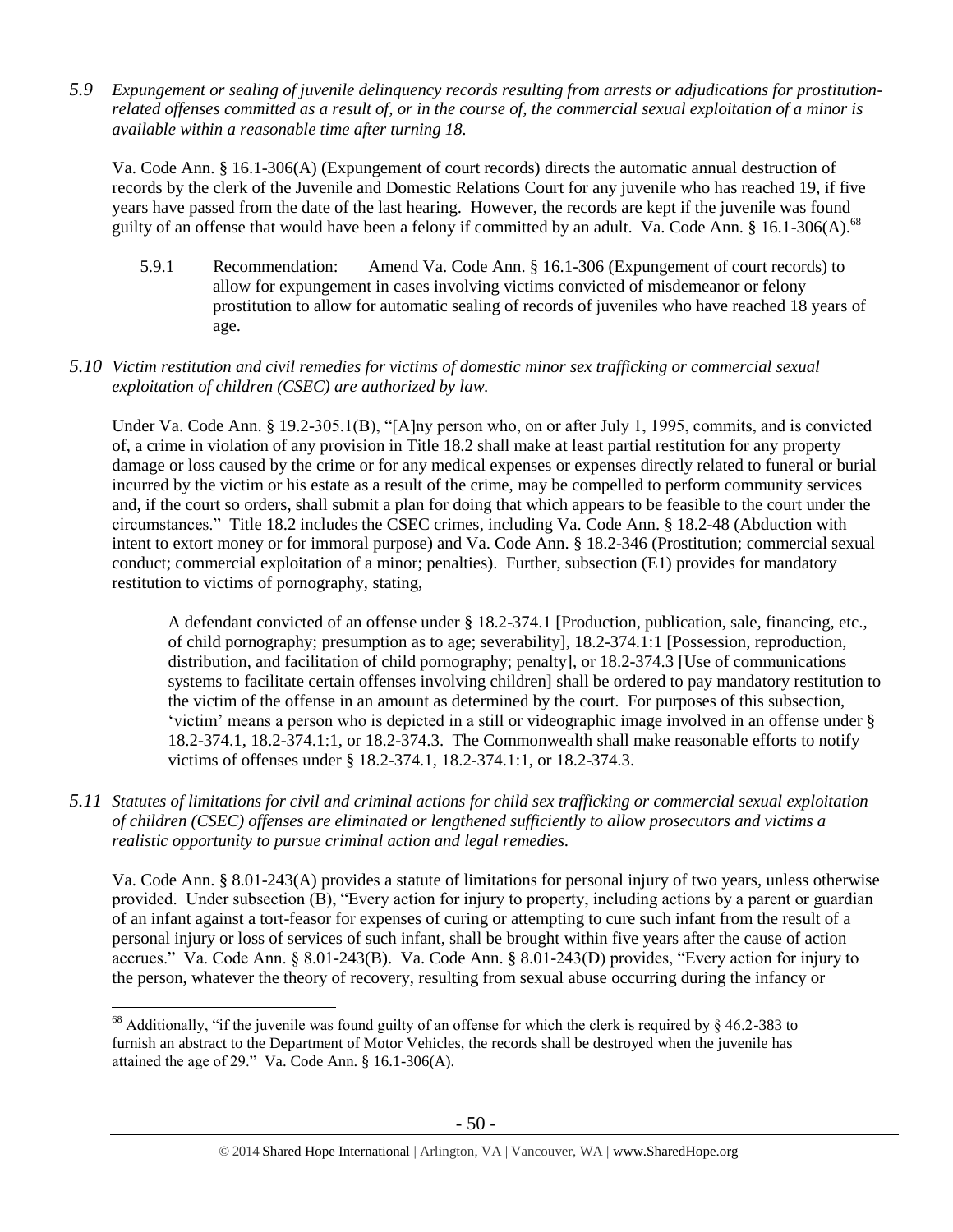incapacity of the person as set forth in subdivision 6 of § 8.01-249 shall be brought within 20 years after the cause of action accrues." Generally, under Va. Code Ann. § 8.01-230, the limitation period begins when the right of action accrues, which is "the date the injury is sustained in the case of injury to the person . . . and not when the resulting damage is discovered, except where the relief sought is solely equitable or where otherwise provided under . . . §§ 8.01-249, 8.01-250 or other statute." Va. Code Ann. § 8.01-249(6) provides some statutory relief for victims of sexual abuse, stating,

In actions for injury to the person, whatever the theory of recovery, resulting from sexual abuse occurring during the infancy or incapacity of the person, upon removal of the disability of infancy or incapacity as provided in § 8.01-229 or, if the fact of the injury and its causal connection to the sexual abuse is not then known, when the fact of the injury and its causal connection to the sexual abuse is first communicated to the person by a licensed physician, psychologist, or clinical psychologist. As used in this subdivision, "sexual abuse" means sexual abuse as defined in subdivision 6 of  $\S$  18.2-67.10<sup>69</sup> and acts constituting rape, sodomy, object sexual penetration or sexual battery as defined in Article 7 (§ 18.2-61 et seq.) of Chapter 4 of Title 18.2;

With regard to criminal actions against traffickers, there is no general statute of limitations for felonies indicated in the Virginia Code.<sup>70</sup> Va. Code Ann. § 19.2-8 (Limitation of prosecutions) states, "A prosecution for a misdemeanor, or any pecuniary fine, forfeiture, penalty or amercement, shall be commenced within one year next after there was cause therefor . . . ."

<sup>69</sup> *See supra* note [13](#page-4-0) for definition of "sexual abuse."

<sup>70</sup> *Statute of Limitations Fact Sheet*, NATIONAL CENTER FOR VICTIMS OF CRIME, http://corsal.org/06SOLNCVC% 20Statute\_of\_Limitations\_Fact\_Sheet32%5B1%5D.pdf (last visited June 30, 2011).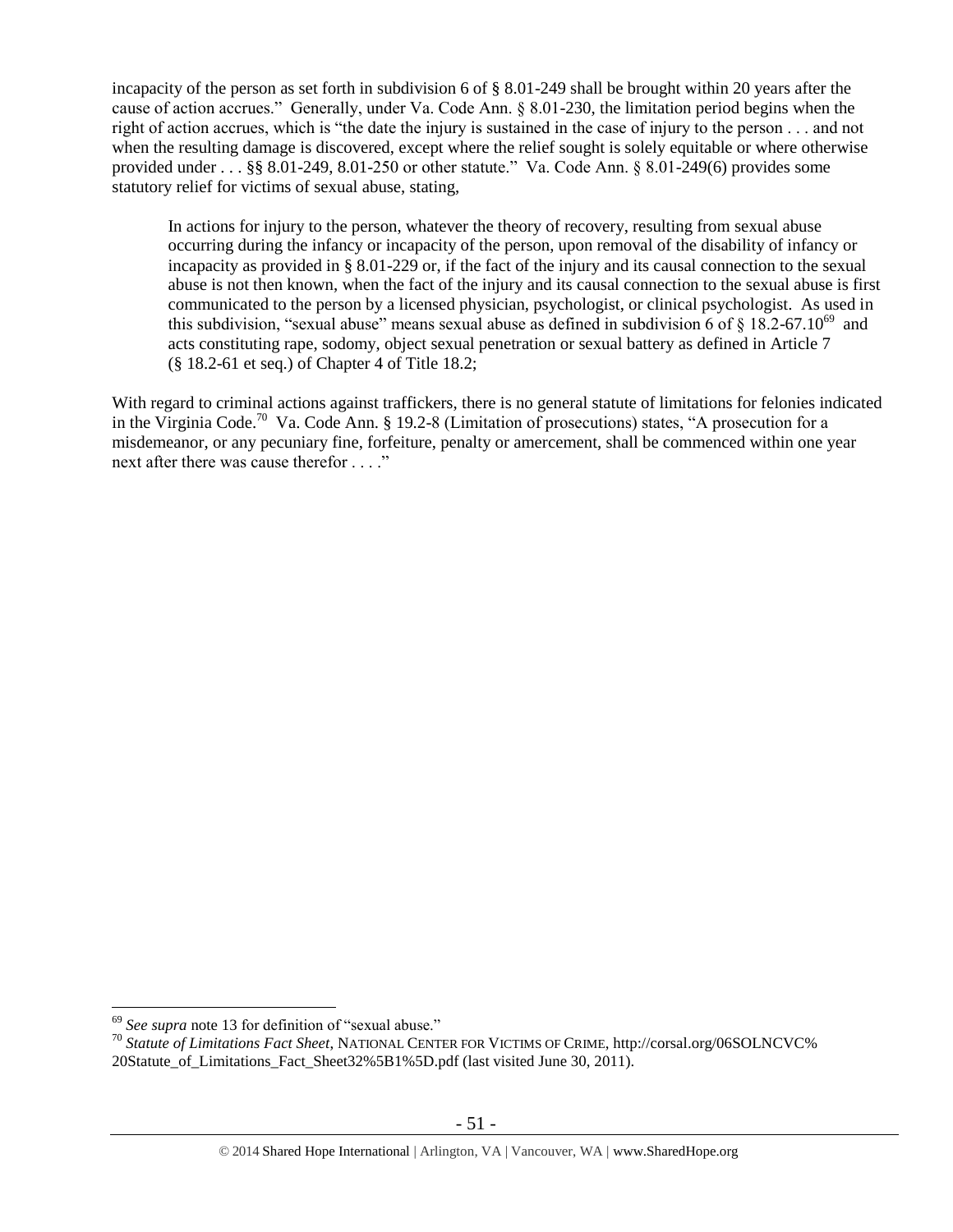#### **FRAMEWORK ISSUE 6: CRIMINAL JUSTICE TOOLS FOR INVESTIGATION AND PROSECUTIONS**

#### *Legal Components:*

- *6.1 Training on human trafficking and domestic minor sex trafficking for law enforcement is statutorily mandated or authorized.*
- *6.2 Single party consent to audiotaping is permitted in law enforcement investigations.*
- *6.3 Wiretapping is an available tool to investigate domestic minor sex trafficking.*
- *6.4 Using a law enforcement decoy posing as a minor to investigate buying or selling of commercial sex acts is not a defense to soliciting, purchasing, or selling sex with a minor.*
- *6.5 Using the Internet to investigate buyers and traffickers is a permissible investigative technique.*
- *6.6 Law enforcement and child welfare agencies are mandated to promptly report missing and recovered children. \_\_\_\_\_\_\_\_\_\_\_\_\_\_\_\_\_\_\_\_\_\_\_\_\_\_\_\_\_\_\_\_\_\_\_\_\_\_\_\_\_\_\_\_\_\_\_\_\_\_\_\_\_\_\_\_\_\_\_\_\_\_\_\_\_\_\_\_\_\_\_\_\_\_\_\_\_\_\_\_\_\_\_\_\_\_\_\_\_\_\_\_\_\_*

## *Legal Analysis:*

 $\overline{a}$ 

*6.1 Training on human trafficking and domestic minor sex trafficking for law enforcement is statutorily mandated or authorized.*

Under Va. Code Ann. § 9.1-102 $(55)^{71}$ , the Department of Criminal Justice Services, under the direction of the Criminal Justice Services Board and in conjunction with the Office of the Attorney General, has "the power and duty" to "advise law-enforcement agencies and attorneys for the Commonwealth regarding the identification, investigation, and prosecution of human trafficking offenses using the common law and existing criminal statutes in the Code of Virginia." Further, "the Department shall publish and disseminate a model policy or guideline for law-enforcement personnel involved in criminal investigations or assigned to vehicle or street patrol duties to ensure that law-enforcement personnel are sensitive to and aware of human trafficking offenses and the identification of victims of human trafficking offenses."

Additionally, under subsection (37), the department has the power to "[e]stablish training standards and publish a model policy for law-enforcement personnel in the handling of family abuse, domestic violence, sexual assault and stalking cases, including standards for determining the predominant physical aggressor in accordance with Section 19.2-81.3." Additionally, "The Department shall provide technical support and assistance to lawenforcement agencies in carrying out the requirements set forth in § 9.1-1301 [Sexual assault policies for lawenforcement agencies in the Commonwealth] and shall by December 1, 2009, submit a report on the status of implementation of these requirements to the chairmen of the House and Senate Courts of Justice Committees." Va. Code Ann. § 9.1-102(37).

Under Va. Code Ann. § 9.1-1301, "The Virginia Department of State Police and the police and sheriff's departments of every political subdivision in the Commonwealth and every campus police department shall establish written policies and procedures regarding a law-enforcement officer's response to an alleged criminal sexual assault in violation of Article 7 (§ 18.2-61 et seq.) of Chapter 4 of Title 18.2. Such policies shall, at a minimum, provide guidance as to the department's policy on (i) training; (ii) compliance with §§ 19.2-9.1 and 19.2-165.1; (iii) transportation of alleged sexual assault victims; and (iv) the provision of information on legal and community resources available to alleged victims of sexual assault."

 $71$  The text of Va. Code Ann. § 9.1-102 included here and elsewhere in this report includes amendments made by the passage of Senate Bill 654, 2014 Leg. Reg. Sess. (Va. 2014) (effective July 1, 2014).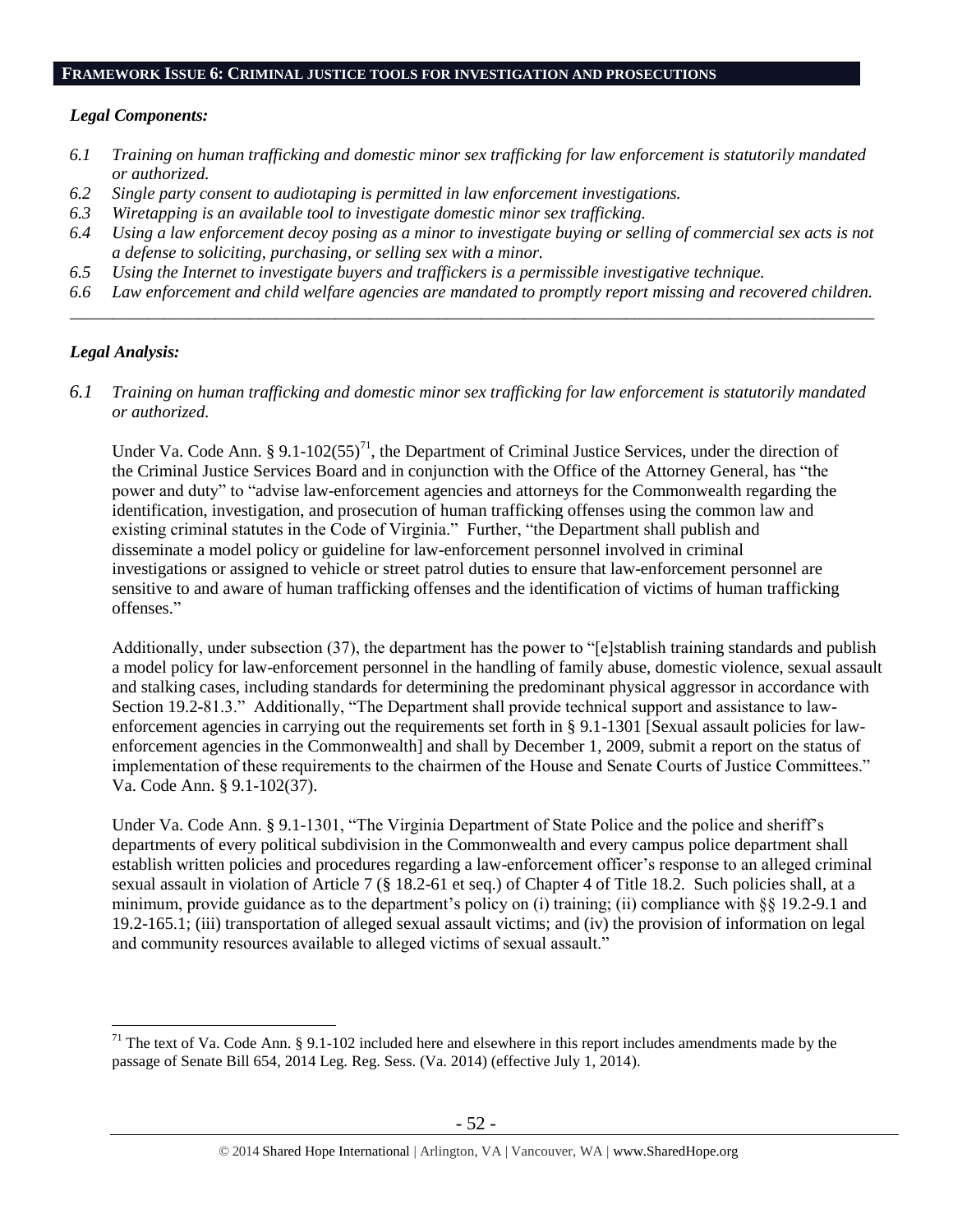While the Virginia Office of the Attorney General (OAG), in cooperation with the Virginia Department of Criminal Justice Services (DCJS) provides a regional multidisciplinary training to law enforcement officers, prosecutors and victim-witness coordinators in Virginia, this training is not mandatory for law enforcement.<sup>72</sup>

 $\overline{a}$ <sup>72</sup> *See* http://www.dcjs.virginia.gov/trainingevents/cple/HTtraining/ (last visited October 13, 2014).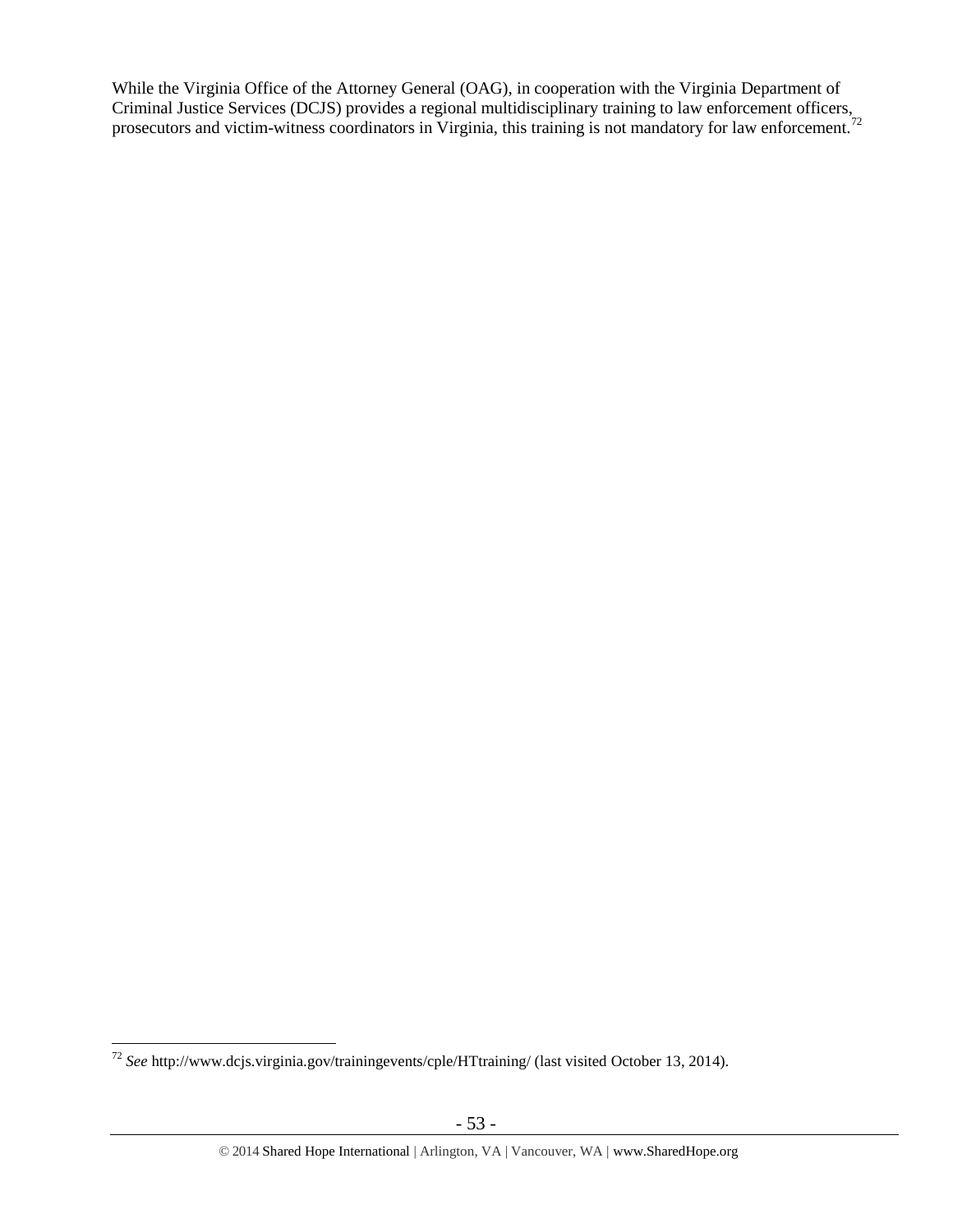# *6.2 Single party consent to audiotaping is permitted in law enforcement investigations.*

Va. Code Ann. § 19.2-62(B)(2) authorizes interception of a wire, electronic, or oral communication if one party gives consent. That section states, "It shall not be a criminal offense under this chapter for a person to intercept a wire, electronic or oral communication, where such person is a party to the communication or one of the parties to the communication has given prior consent to such interception."

# *6.3 Wiretapping is an available tool to investigate domestic minor sex trafficking.*

Va. Code Ann. § 19.2-66(A) states in part, "The Attorney General or Chief Deputy Attorney General, if the Attorney General so designates in writing, in any case where the Attorney General is authorized by law to prosecute or pursuant to a request in his official capacity of an attorney for the Commonwealth in any city or county, may apply to a judge of competent jurisdiction for an order authorizing the interception of wire, electronic or oral communications by the Department of State Police, when such interception may reasonably be expected to provide evidence" of certain felony offenses. The relevant felony offenses listed include "any felonies that are not Class 6 felonies in Article 7 (§ 18.2-61 et seq. [Criminal sexual assault]) of Chapter 4 of Title 18.2." This allows authorization of wiretapping in trafficking and CSEC investigations involving Va. Code Ann. § 18.2-48 (Abduction with intent to extort money or for immoral purpose), § 18.2-370(B) (Taking indecent liberties with children), and § 18.2-356 (Receiving money for procuring person).

Va. Code § 19.2-68(G) (Application for and issuance of order authorizing interception; contents of order; recording and retention of intercepted communications, applications and orders; notice to parties; introduction in evidence of information obtained) outlines the admissibility into evidence of intercepted communications. That section requires at least 10 days' notice, which may be judicially waived in some circumstances. Subsection H sets forth the grounds for moving to suppress such evidence.

*6.4 Using a law enforcement decoy posing as a minor to investigate buying or selling of commercial sex acts is not a defense to soliciting, purchasing, or selling sex with a minor.*

There is no specific statutory authority for law enforcement to use a decoy in investigating domestic minor sex trafficking, but the provisions in Va. Code Ann. § 18.2-374.3(C)– $(E)^{73}$  use the phrase "child he knows or has reason to believe is younger than 15 years of age," when referring to the offender, indicating that decoys can be used.

- 6.4.1 Recommendation: Enact a law expressly permitting the use of a decoy to investigate domestic minor sex trafficking related crimes.
- *6.5 Using the Internet to investigate buyers and traffickers is a permissible investigative technique.*

Va. Code Ann. § 18.2-374.3(E) (Use of communications systems to facilitate certain offenses involving children) uses the phrase "person he knows or has reason to believe is younger than 15 years of age," when referring to the offender, indicating that law enforcement can use the Internet to pose as minors to investigate the crime.

 $\overline{a}$ <sup>73</sup> *See supra* note [29.](#page-11-1)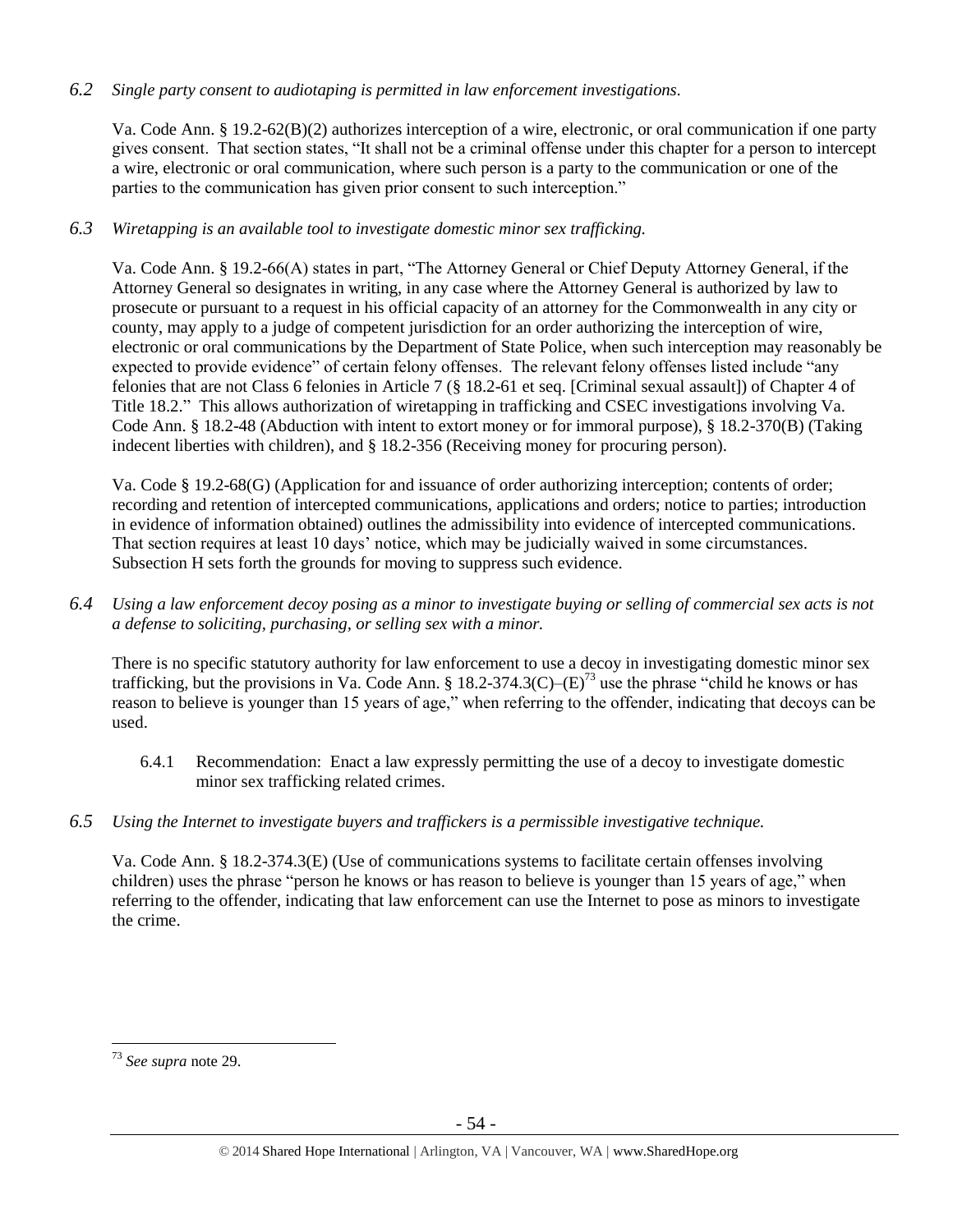*6.6 Law enforcement and child welfare agencies are mandated to promptly report missing and recovered children.*

Va. Code Ann. § 52-31 establishes the "Missing Children Information Clearinghouse."<sup>74</sup> Also, Va. Code Ann. § 15.2-1718 (Receipt of missing child reports) requires law enforcement to promptly enter missing child information into the state and national systems in addition to this, stating,

No police or sheriff's department shall establish or maintain any policy which requires the observance of any waiting period before accepting a missing child report as defined in § 52-32. Upon receipt of a missing child report by any police or sheriff's department, the department shall immediately, but in all cases within two hours of receiving the report, enter identifying and descriptive data about the child into the Virginia Criminal Information Network and the National Crime Information Center Systems, forward the report to the Missing Children Information Clearinghouse within the Department of State Police, notify all other law-enforcement agencies in the area, and initiate an investigation of the case.

In addition, Va. Code Ann. § 52-31.1 instructs the Superintendent of State Police to "establish a network to implement reports of the disappearance of children by local law-enforcement agencies to local school division superintendents and the State Registrar of Vital Records." Va. Code Ann. § 22.1-288.1(B) states, "Upon notification by a local law-enforcement agency of a child's disappearance, the principal of any school in which the child was enrolled at the time of the disappearance shall indicate, by mark, in the child's cumulative record that the child has been reported as missing. Upon notification by law enforcement that the child is located, the principal shall remove the mark from the record." Va. Code Ann. § 32.1-275.2 instructs the State Registrar to indicate on birth records that a child is missing when notified of the disappearance.

Va. Code Ann. § 52-34 (Notification required when missing child located) states that "[a]ny law-enforcement officer who has reported a missing child to the Clearinghouse shall notify the Clearinghouse immediately upon determining the location of the child."

<sup>©</sup> January 18, 2012 Shared Hope International and the American Center for Law and Justice. All rights reserved.

<sup>©</sup> November 29, 2012 Shared Hope International. All rights reserved.

<sup>©</sup> November 7, 2013 Shared Hope International. All rights reserved.

 $74$  Va. Code Ann. § 52-32 defines "missing child" as "any person who is under the age of 21 years, whose temporary or permanent residence is in Virginia, or is believed to be in Virginia, whose whereabouts are unknown to any parent, guardian, legal custodian or other person standing in loco parentis of the child, and who has been reported as missing to a law-enforcement agency within the Commonwealth."